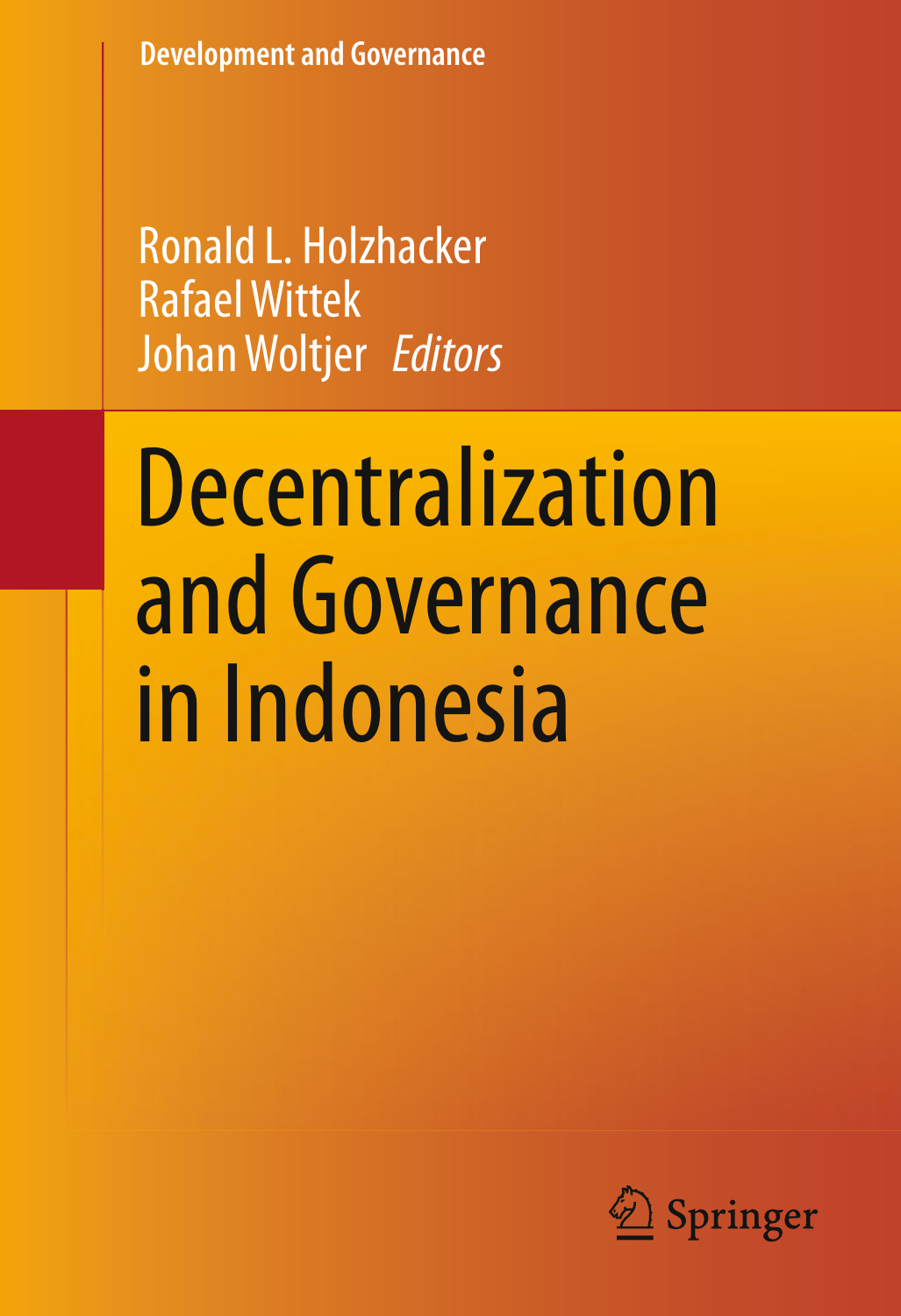# **Development and Governance**

Volume 2

#### **Series editor**

Yilin Hou, Syracuse, USA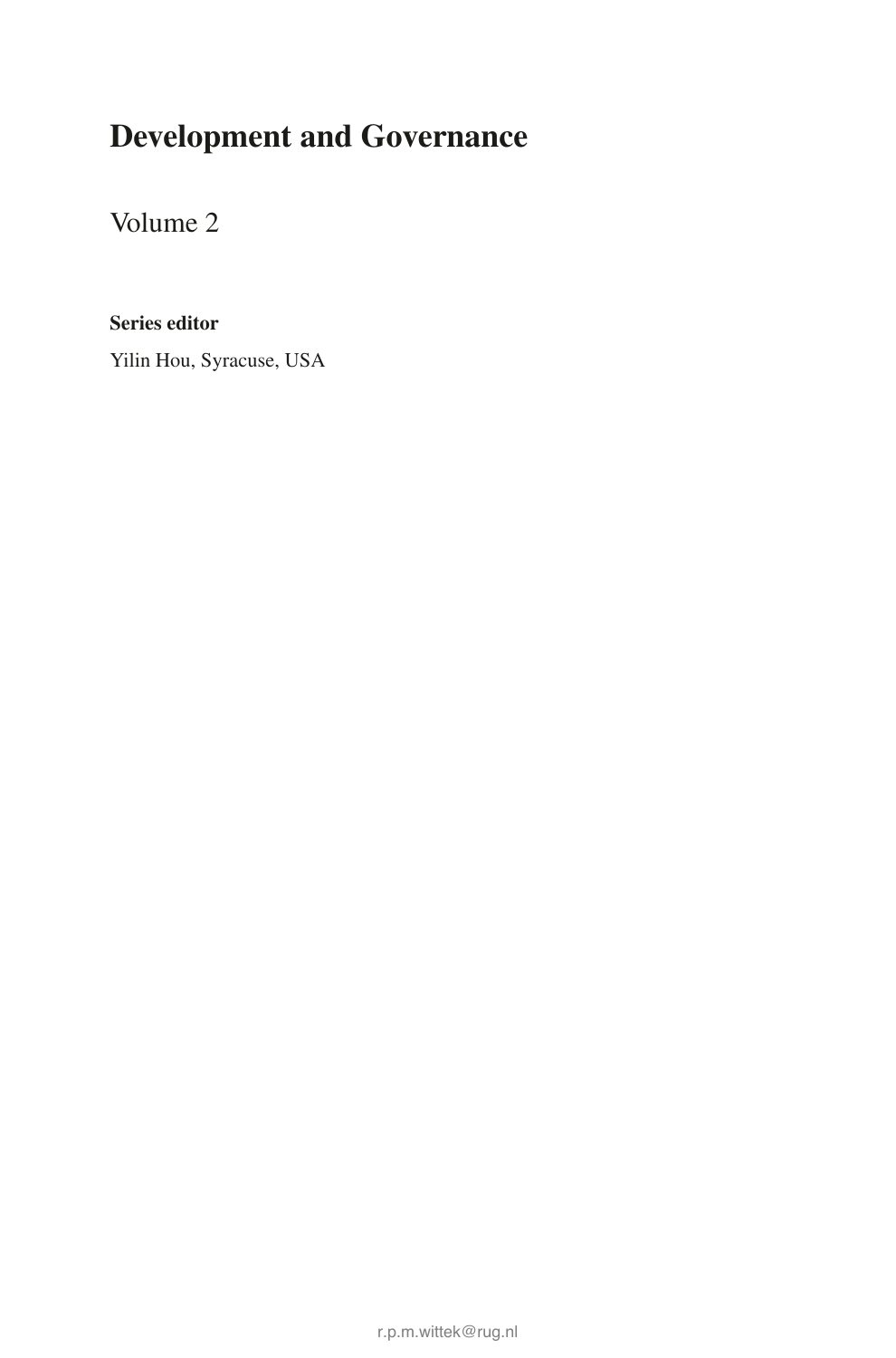This series will be devoted to the treatment of "development" and "governance" as two universally urgent issues that underlie many related problems in all countries. Though many other books, even series, already exist to tackle directly or otherwise these issues, this series stands out as a unique set with unique features.

More information about this series at<http://www.springer.com/series/13392>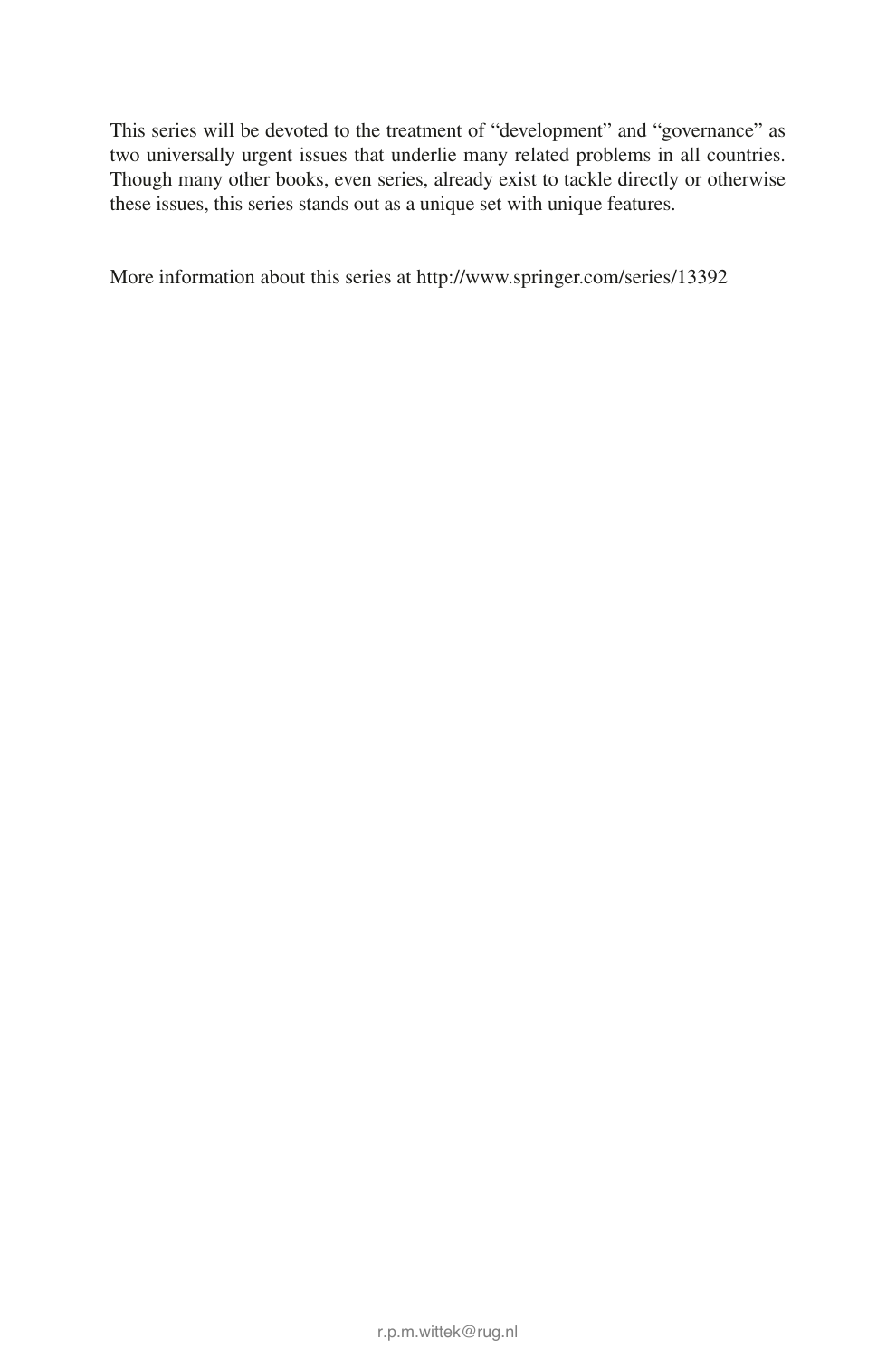Ronald L. Holzhacker · Rafael Wittek Johan Woltjer Editors

# Decentralization and Governance in Indonesia



r.p.m.wittek@rug.nl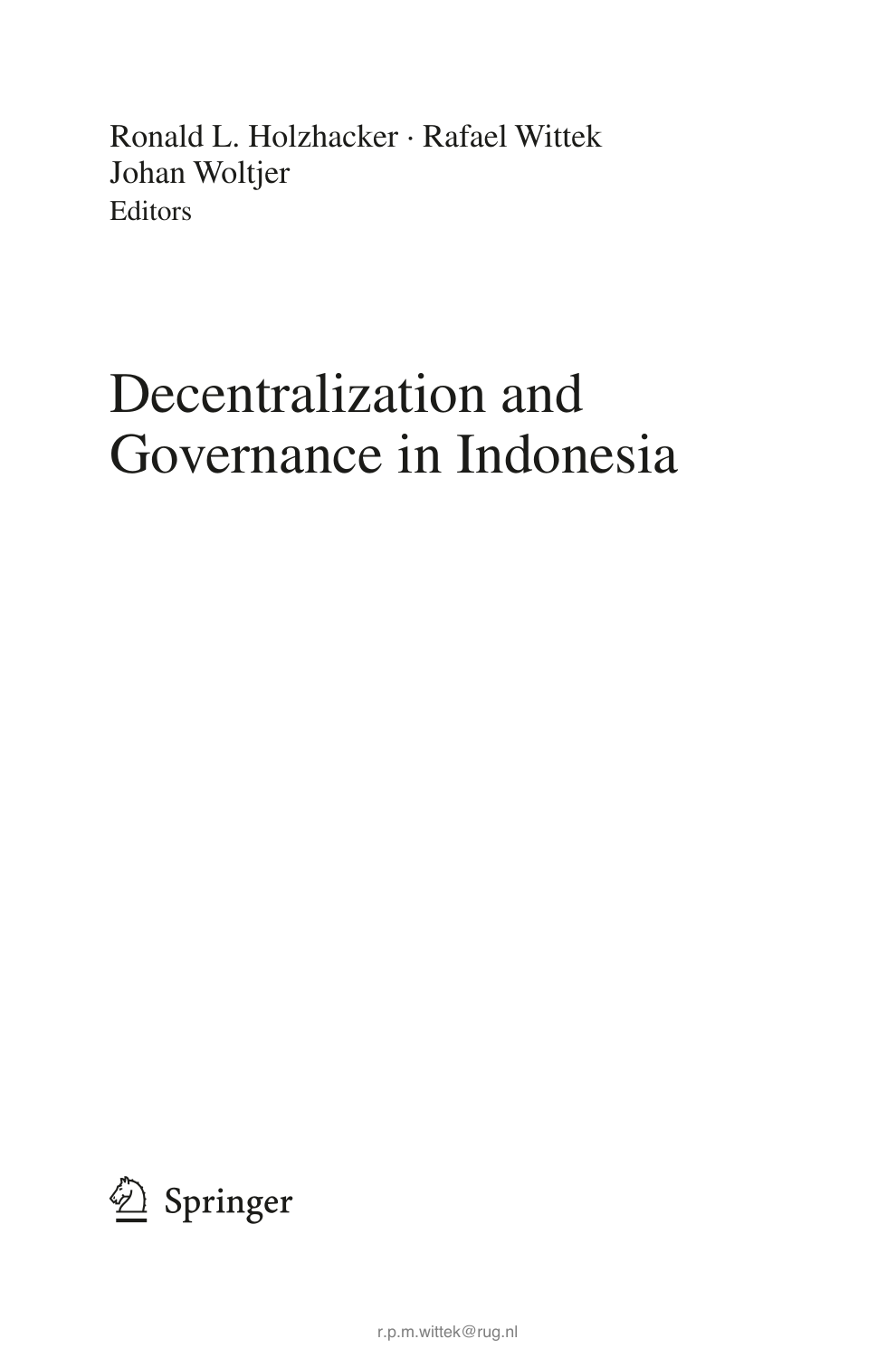*Editors* Ronald L. Holzhacker Faculty of Arts, Department of International Relations and International Organization University of Groningen Groningen The Netherlands

Rafael Wittek Faculty of Behavioural and Social Science, Department of Sociology University of Groningen Groningen The Netherlands

Johan Woltier Faculty of Architecture and the Built Environment, Department of Planning and Transport University of Westminster London UK

Development and Governance ISBN 978-3-319-22433-6 ISBN 978-3-319-22434-3 (eBook) DOI 10.1007/978-3-319-22434-3

Library of Congress Control Number: 2015947810

Springer Cham Heidelberg New York Dordrecht London © Springer International Publishing Switzerland 2016

This work is subject to copyright. All rights are reserved by the Publisher, whether the whole or part of the material is concerned, specifically the rights of translation, reprinting, reuse of illustrations, recitation, broadcasting, reproduction on microfilms or in any other physical way, and transmission or information storage and retrieval, electronic adaptation, computer software, or by similar or dissimilar methodology now known or hereafter developed.

The use of general descriptive names, registered names, trademarks, service marks, etc. in this publication does not imply, even in the absence of a specific statement, that such names are exempt from the relevant protective laws and regulations and therefore free for general use.

The publisher, the authors and the editors are safe to assume that the advice and information in this book are believed to be true and accurate at the date of publication. Neither the publisher nor the authors or the editors give a warranty, express or implied, with respect to the material contained herein or for any errors or omissions that may have been made.

Printed on acid-free paper

Springer International Publishing AG Switzerland is part of Springer Science+Business Media (www.springer.com)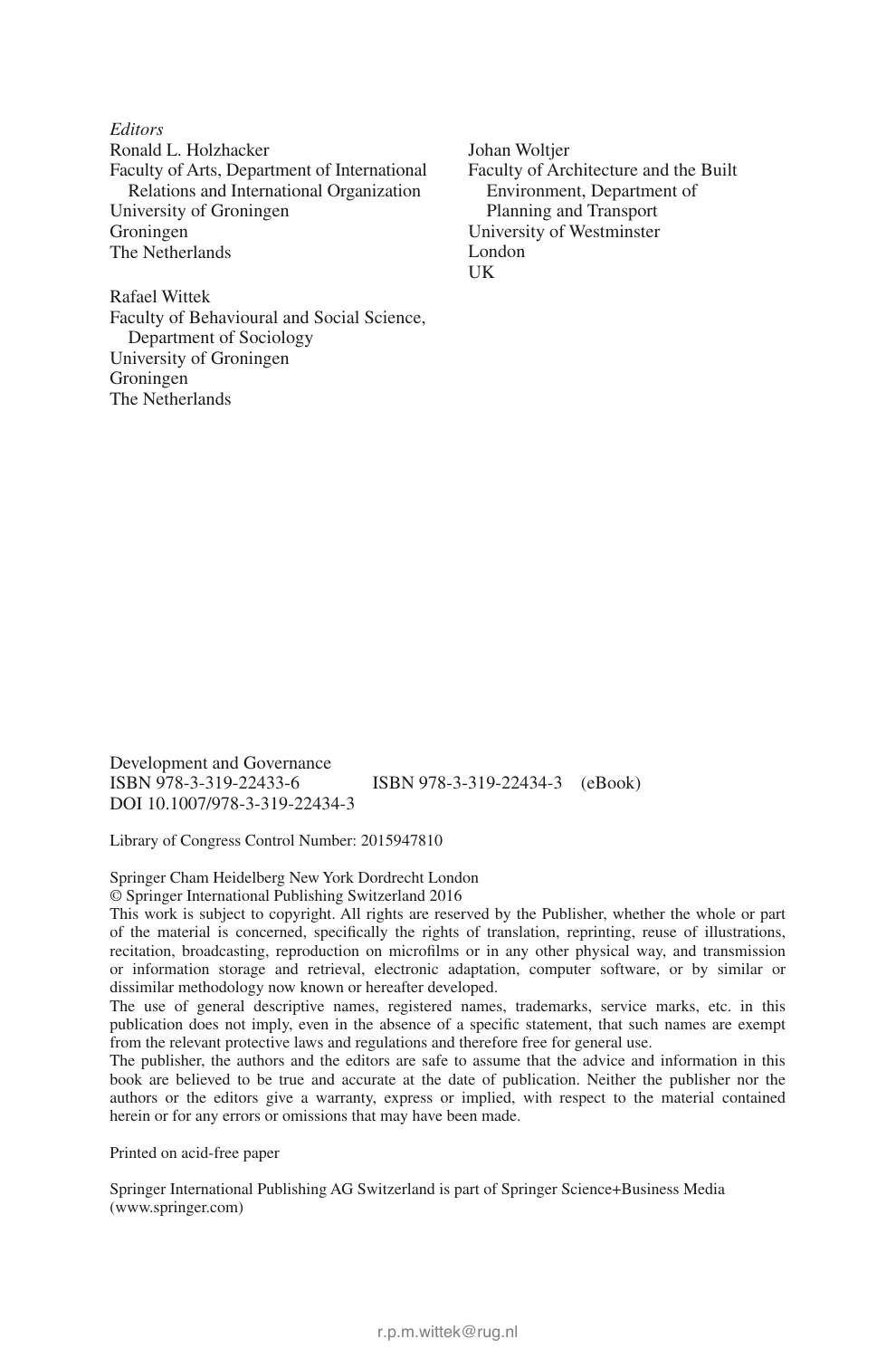### **Preface**

#### **About the SInGA Research Program on Governance and Sustainable Society**

We wish to dedicate this volume to all those involved in research on governance and a sustainable future for Indonesia. Our particular gratitude goes to members of the research team on good governance at the University of Groningen, including the Indonesian partners and Ph.D. researchers involved. We hope that the current research on Indonesia and the collective efforts presented here will be of benefit for Indonesian society in the coming decades.

The editors of this volume have designed an integrated program for midlevel policy officials from Indonesia pursuing a Ph.D. degree at the University of Groningen participating in the World Bank's SPIRIT program (Scholarship Program for Strengthening the Reforming Institution) and other scholarship programs established by the Indonesian and Dutch governments. A key objective has been to offer advanced capacity building for the integration of theoretical and empirical perspectives on governance, especially suitable for civil servants moving into leadership positions within the national ministries of Indonesia, lecturers at Indonesian universities, and leaders from important civil society organizations. While the Ph.D. candidates have individual research projects spanning four years of research, there has been a high level of collaboration across the research team and interdisciplinary supervision by various departments within the university and key partnership universities in Indonesia. The results of this research are presented in Ph.D. dissertations, in scientific journals, and in this edited volume.

The program was established with the enthusiastic support of the Central Executive Board (CvB) of the University of Groningen and its President, Professor Sibrand Poppema. In addition, the faculties and research schools of the editors of this volume, the Faculty of Arts, the Faculty of Behavioral and Social Sciences, and the Faculty of Spatial Sciences have also been very supportive and provided additional resources. The initial launch of the program and its ongoing success in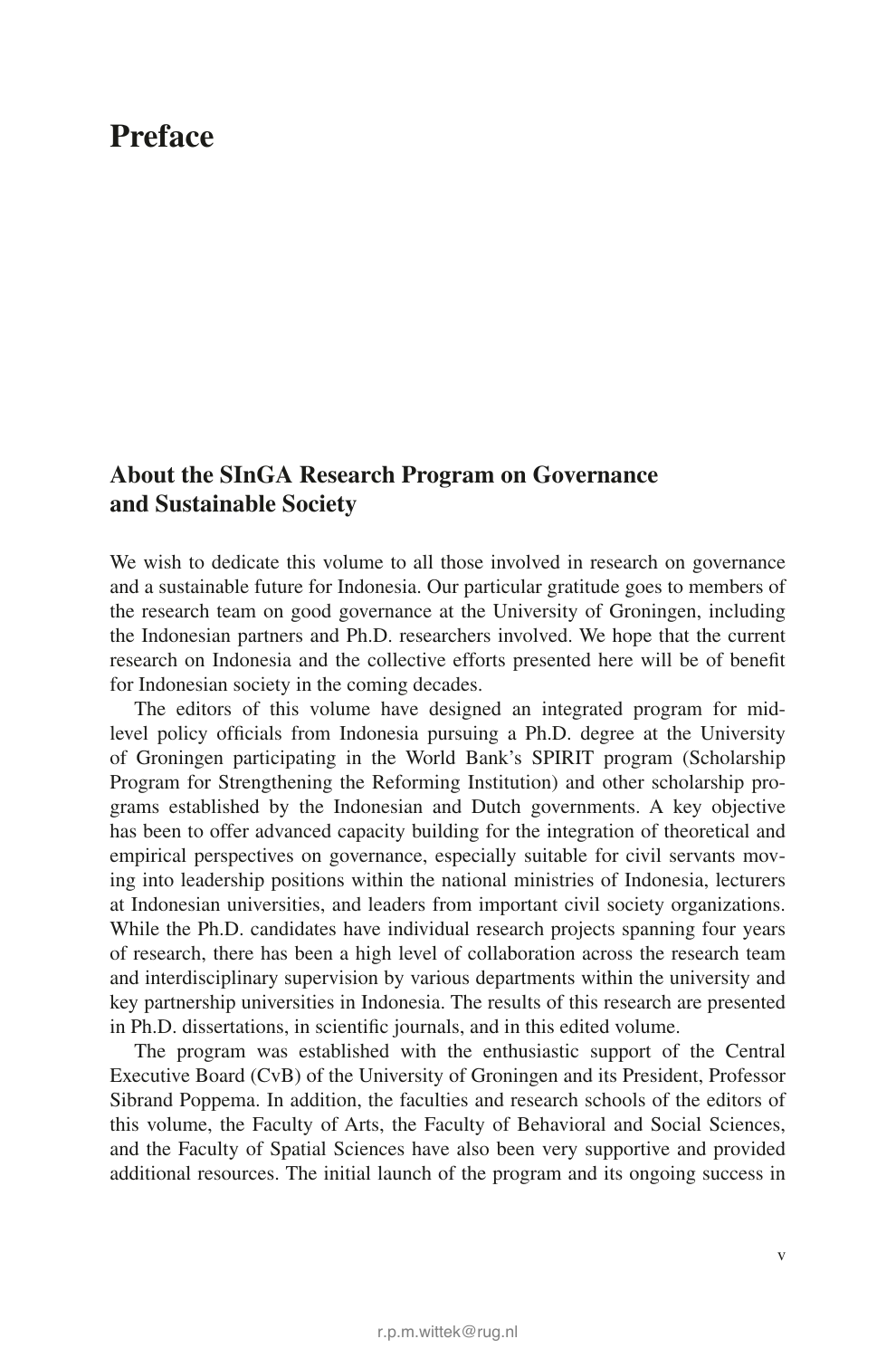maintaining close contacts with stakeholders in Indonesia is due to the great diligence of Mr. Tim Zwaagstra, Program Manager for Southeast Asia of the Research and Valorisation office of the University of Groningen. The interdisciplinary, interfaculty nature of the research program is fostered by its home in the Globalisation Studies Groningen (GSG) institute of the University, led by its Director Prof. Joost Herman. We would also like to thank the great efforts of Tienke Koning, Director of the Ubbo Emmius Fund, in support of the SInGA program.

Earlier versions of many of the papers in this volume were presented at the Spirit Indonesia Groningen (SInGA) conference on governance and sustainable society, held from April 9–10, 2014, in Groningen, The Netherlands. This conference was organized with the financial and logistical assistance of one of the university's focal research areas 'Sustainable Society.' We wish to thank Prof. Oscar Couwenberg, Academic Director, and Sharon Smit, Managing Director, of the Sustainable Society core research area for their support. The Ph.D. candidates presented articles related to their research and received comments from a distinguished range of invited guests. Key note presentations were delivered by Rudolf Treffers, (former) Executive Director of the World Bank, and Theo Thomas, World Bank official in Jakarta and Brussels. The conference was opened by the University President Sibrand Poppema and her Excellency Retno Marsudi, Indonesian Ambassador to the Kingdom of The Netherlands, currently the Foreign Minister of Indonesia.

Regular exchanges continue between the University of Groningen and Indonesia, and at partner universities to discuss governance and sustainable society research. For example, Ronald Holzhacker delivered a series of lectures related to this research program at Gadjah Mada University in Yogyakarta and visited the University of Indonesia in Jakarta, during the summer of 2014. It is our intention to further disseminate this kind of research with a view to improving our understanding of well-being for present and future generations in Indonesia. It is also our intention to demonstrate the role of decentralized governance beyond Indonesia. Recruitment is ongoing for new Ph.D. candidates to join our governance and sustainable research program, recently expanded beyond Indonesia to include countries in Southeast Asia and ASEAN. The book launch for this edited volume is to take place at the fall conference 'Governance and Sustainable Society in Southeast Asia' November 18–20, 2015, at the Royal Netherlands Academy of Arts and Sciences (KNAW) and the Rijksmuseum Amsterdam.

> Ronald L. Holzhacker Rafael Wittek Johan Woltjer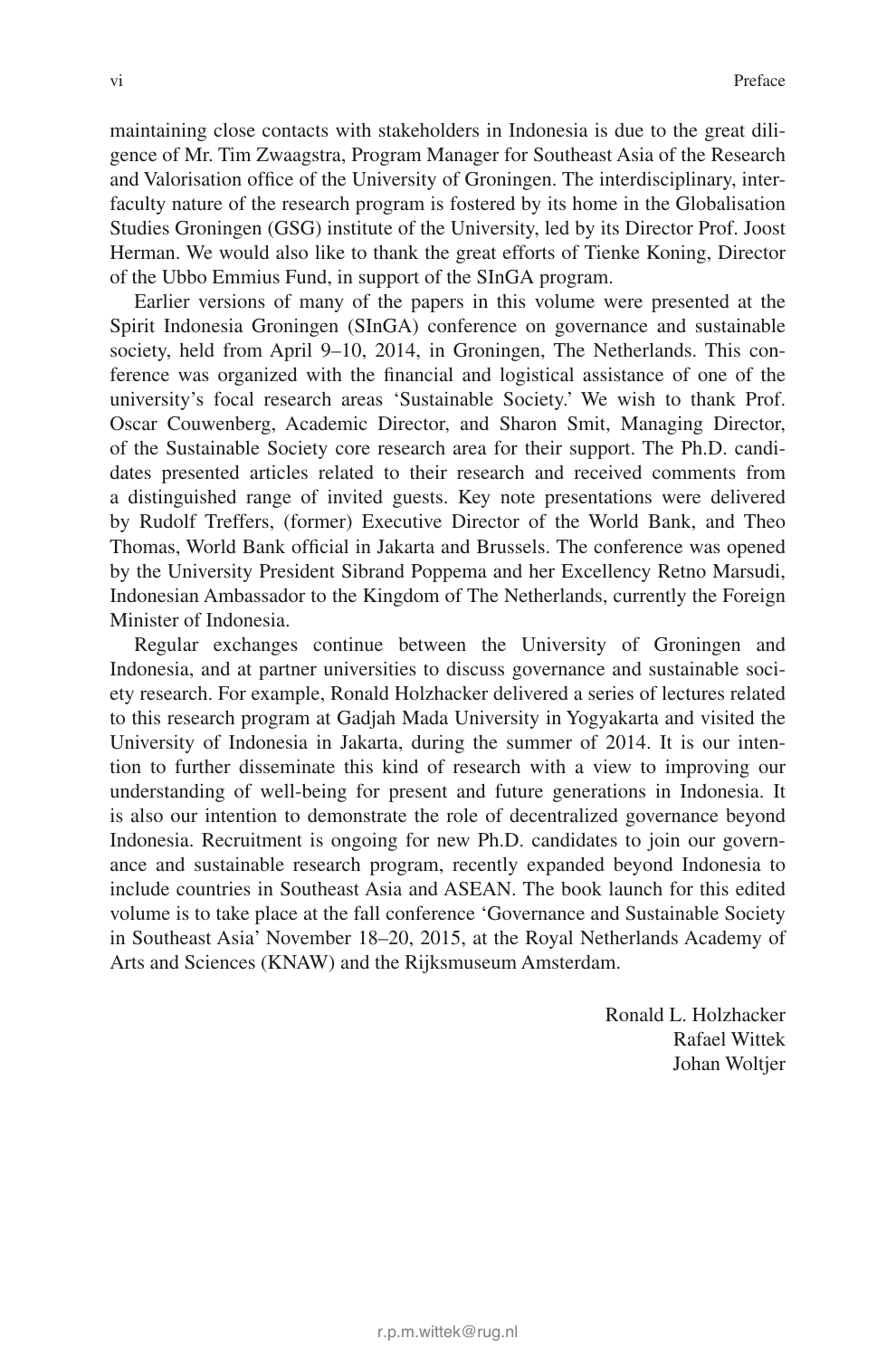# **Contents**

|                         | <b>Part I</b> Theoretical Reflections on Decentralization<br>and Governance for Sustainable Society                               |    |
|-------------------------|-----------------------------------------------------------------------------------------------------------------------------------|----|
| 1                       | <b>Decentralization and Governance for Sustainable</b><br>Ronald L. Holzhacker, Rafael Wittek and Johan Woltjer                   | 3  |
| $\overline{2}$          | <b>Good Governance Contested: Exploring Human</b><br><b>Rights and Sustainability as Normative Goals</b><br>Jilles L.J. Hazenberg | 31 |
|                         | Part II Decentralization and Policy Making                                                                                        |    |
| $\mathbf{3}$            | <b>Decentralization and Primary Health Care</b><br>Suwatin Miharti, Ronald L. Holzhacker and Rafael Wittek                        | 53 |
| $\overline{\mathbf{4}}$ | The Impact of Decentralization on Educational<br>Tatang Muttaqin, Marijtje van Duijn,<br>Liesbet Heyse and Rafael Wittek          | 79 |
| 5                       | <b>Decentralization, Foreign Direct Investment</b><br>K. Kuswanto, Herman W. Hoen and Ronald L. Holzhacker                        |    |
| 6                       | The Inclusive Growth Concept: Strengths, Weaknesses,<br>Pande Nyoman Laksmi Kusumawati, J. Paul Elhorst<br>and Jakob de Haan      |    |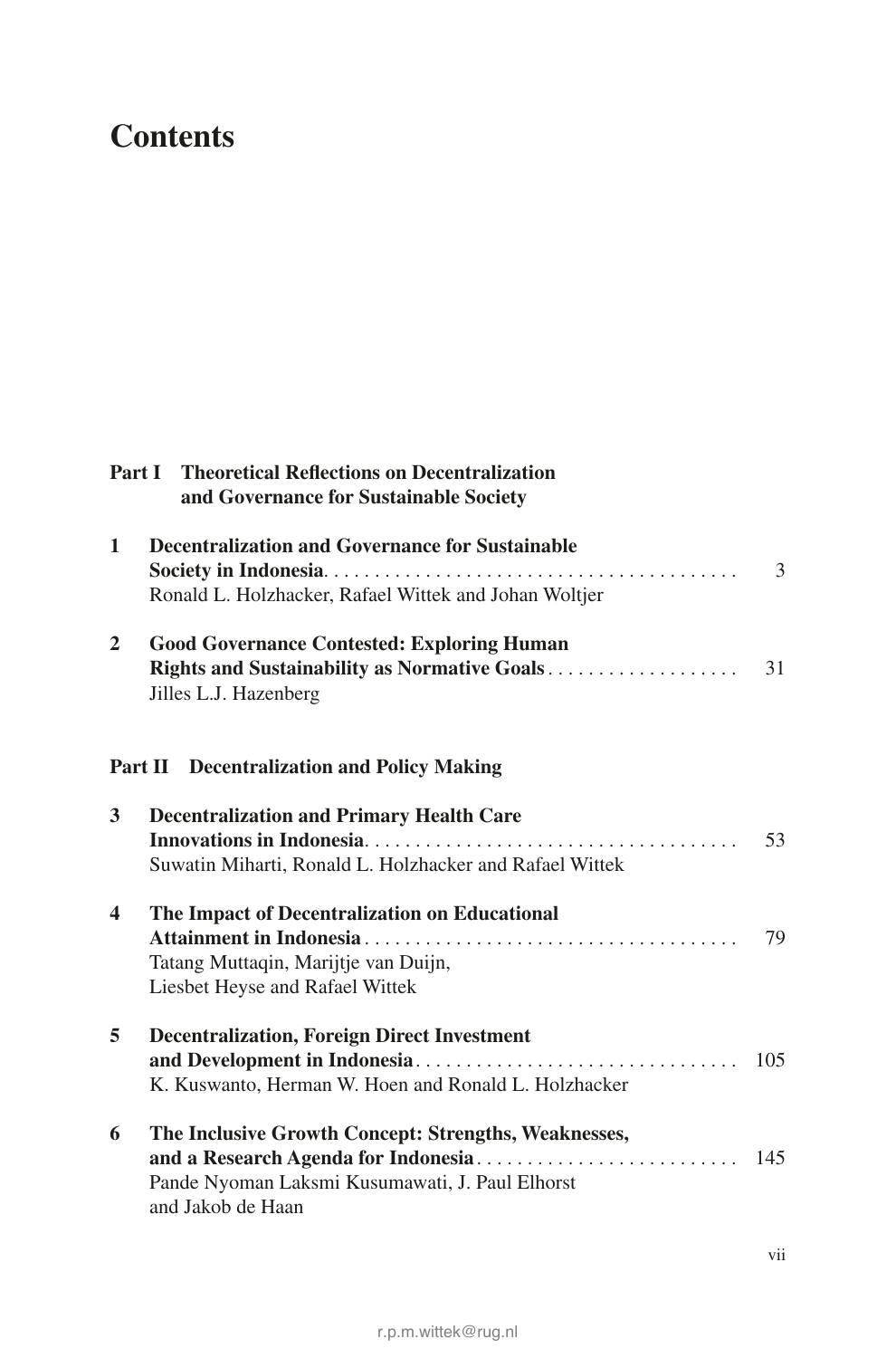|    | <b>Part III</b> Challenges of Decentralization for Cities<br>to Create Sustainable Futures                                                                                        |     |
|----|-----------------------------------------------------------------------------------------------------------------------------------------------------------------------------------|-----|
| 7  | <b>Metropolitan Governance and Institutional Design:</b><br>Transportation in the Jakarta Metropolitan Region  171<br>Taufiq Hidayat Putra, Johan Woltjer and Wendy Guan Zhen Tan |     |
| 8  | <b>Environmental Governance by Transnational</b><br>Municipal Networks: The Case of Indonesian Cities. 201<br>Annisa Paramita Wiharani and Ronald Holzhacker                      |     |
|    | Part IV Governance to Limit Opportunities for Corruption<br>in a Decentralized Environment                                                                                        |     |
| 9  | <b>Institutional Change and Corruption of Public Leaders:</b><br>Mala Sondang Silitonga, Gabriel Anthonio,<br>Liesbet Heyse and Rafael Wittek                                     | 233 |
| 10 | <b>Corporate Governance and Corruption: A Comparative</b><br>Nureni Wijayati, Niels Hermes and Ronald Holzhacker                                                                  |     |
|    |                                                                                                                                                                                   |     |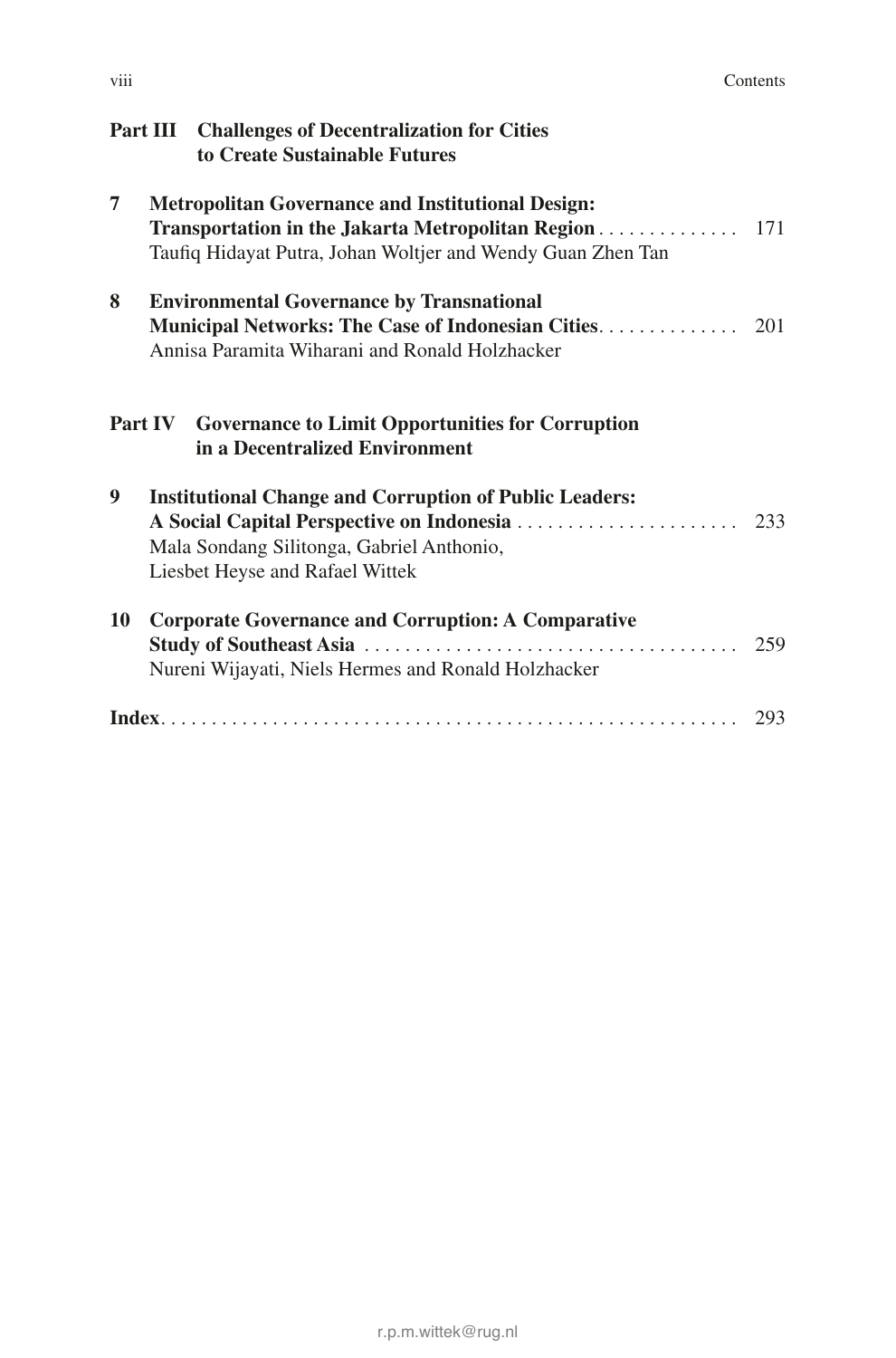## **Editors and Contributors**

#### **About the Editors**

**Ronald L. Holzhacker** is a senior lecturer in Comparative Political Science and International Relations at the University of Groningen, The Netherlands. He holds a Ph.D. from the University of Michigan in political science and a JD from the University of Minnesota Law School. He serves as the Director of the Spirit Indonesia Groningen (SInGA) research program on governance and sustainable society, which is supported by scholarships from the World Bank and other sources. He has delivered a series of lectures at universities and conferences in Southeast Asia over the past few years on governance and sustainable society and on EU–ASEAN relations. His research focuses on the implementation of human rights in multilevel governance situations involving civil society, states, and regional institutions. He is published in journals such as *Law & Policy*, *Comparative European Politics*, *Party Politics, European Union Politics, Nations and Nationalism*, and the *Journal of Legislative Studies.* He also served as editor of numerous edited volumes, including *Freedom, Security, and Justice in the European Union: Internal and External Dimensions of Increased Cooperation after the Lisbon Treaty*, (NY: Springer 2014), *The Transnationalization of Economies, States, and Civil Societies: New Challenges for Governance in Europe* (NY: Springer 2009), and *Democratic Governance and European Integration: Linking Societal and State Processes of Democracy* (Cheltenham, Edward Elgar 2007). Over the past four years, he served as a senior EU expert for the Network of Socio-Economic Experts in the Field of Anti-Discrimination, established by the European Commission to monitor the implementation of the antidiscrimination directives in the member states. Recently, he has been appointed as a senior EU expert for the network 'Knowledge-based analysis and policy advice in the antidiscrimination field and the EU 2020 Strategy' for the period 2014–2017.

**Rafael Wittek** is a professor of theoretical sociology at the University of Groningen, The Netherlands, and co-initiator of SPIRIT Indonesia Groningen. He holds a Ph.D. (with distinction) from the University of Groningen, and an M.A. (with distinction) from the University of Tübingen (Germany). He taught at the Cornell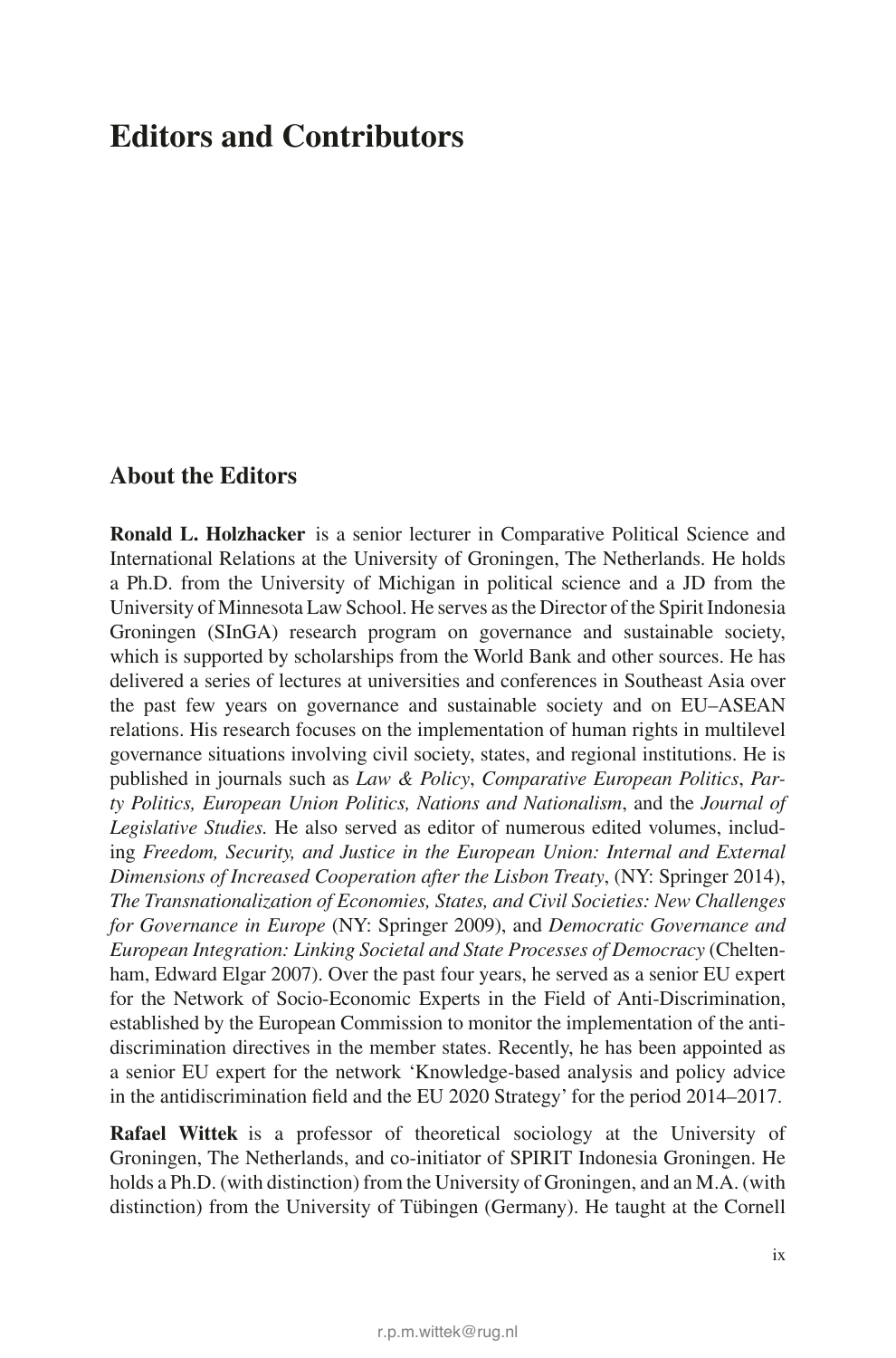University and the University of Erlangen-Nürnberg, and held guest professorships at ETH Zurich and the Universita della Svizzera Italiana (USI, Lugano). He chaired the think tank for the strategic research theme 'Sustainable Society' of the University of Groningen. His research is in the field of organizational governance, social networks, and social theory. He has co-edited *The Handbook of Rational Choice Social Research* (Stanford University Press, 2013), which received the biannual James Coleman book award of the Rationality and Society Section of the American Sociological Association. He is also a co-editor of *Humanitarian Crises, Intervention and Security* (Routledge, 2014). Recent articles appeared in journals such as the *European Sociological Review, Journal of Public Administration Research and Theory, Public Administration and Development, Work, Employment and Society, Group and Organization Management, Social Networks*.

**Johan Woltjer** is a professor of Urban Infrastructures at the University of Westminster and Head of the Department of Planning and Transportation. He is also a professor of Regional Planning and Development at the University of Groningen. Prof. Woltjer concentrates his research work on institutional innovations for urban regions (specifically infrastructure development and planning). He has delivered policy advice for institutions including the EU, the OECD, and the government agencies. His work is funded by grants, such as from the Royal Dutch Academy of Sciences (KNAW) and The Netherlands Organisation for Scientific Research (NWO). Prof. Woltjer is actively involved in international education and educational management. His work has contributed to an international and internationally comparative view to the field, particularly focusing on Europe (The Netherlands, UK, and Germany) and southeastern Asia (e.g., Indonesia and China). The impact of his work is visible through papers and articles on urban governance, regional development, infrastructure management, policy evaluation, and capacity building, appearing in high-impact journals such as the *Journal of the American Planning Association, Land Use Policy, Urban Studies, International Planning Studies, and Environment and Planning*. Recent books include '*Consensus Planning, the relevance of communicative planning theory in Dutch infrastructure development,*' '*Evaluation for Participation and Sustainability in Planning*' (Routledge), and '*Place-Based Evaluation for Infrastructure and Spatial Projects*' Ashgate).

#### **Contributors**

**Gabriël G. Anthonio** is a professor at the Stenden University of Applied Science in Leeuwarden, Friesland, in the field of Leadership and Change Management. He also serves as CEO of a large youth care institution called 'Jeugdhulp Friesland' located in the northern part of The Netherlands, with 800 employees and 3000 clients who are treated for psychological, social, and physical problems each year. His research group consists of nine Ph.D. students and professionals who do research in the field of leadership and organizational change. The researchers pay specific attention to the ethical and moral aspects of leadership. Anthonio regularly gives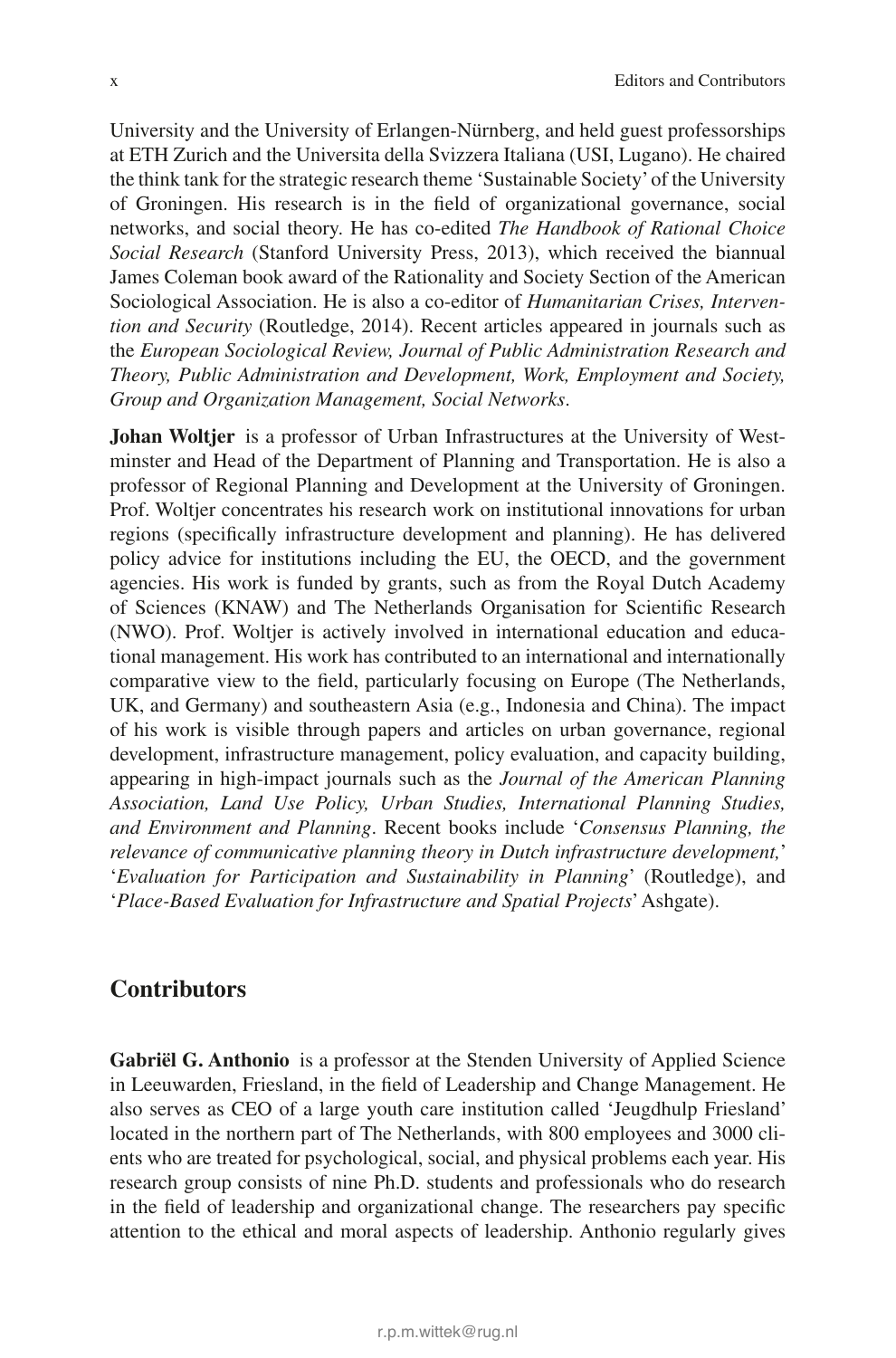lectures at various universities and conferences and has published many articles and books. Based on high evaluation scores, Anthonio has been named as one of the best speakers in The Netherlands (Nyenrode Business University, Breukelen/Focus Conferences 2013–2014). During these lectures and conferences about science and good practice, researchers and managers are instructed how to be responsible leaders in organizations and society.

**Jakob de Haan** is a professor of Political Economy at the University of Groningen, The Netherlands, and Head of Research of De Nederlandsche Bank. Before joining DNB, he was Scientific Director of SOM, The Graduate School and Research Institute of the Faculty of Economics and Business of the University of Groningen. He graduated from the University of Groningen, where he also received his Ph.D. He has published extensively on issues such as public debt, monetary policy, central bank independence, political and economic freedom and European integration. He is member of the editorial board of Public Choice, European Union Politics, and the Journal of Common Market Studies. He has been President of the European Public Choice Society and editor of the European Journal of Political Economy. De Haan has been visiting professor at the Free University Berlin, Kiel Institute, and the University of Munich.

**Jilles L.J. Hazenberg** is a Ph.D. candidate at the Groningen Centre for Law and Governance of the Faculty of Law at RUG university. He is currently working on the interdisciplinary Ph.D. project 'The Good Governance of Private Relationships for a Sustainable Society' under supervision of Prof. Aurelia Colombi-Ciacchi, Prof. Andrej Zwitter, and Dr. Rik Peters. He holds B.A. degrees in History and Philosophy from the University of Groningen and a master in Legal & Political Theory from University College London, United Kingdom. Email: j.l.j.hazenberg@rug.nl

**Niels Hermes** is a professor of International Finance at the Faculty of Economics and Business of the University of Groningen. He received his Ph.D. from the same university. He also holds a position as visiting professor at the Solvay Business School of Université Libre de Bruxelles. He is program director of the M.Sc. Economics, M.Sc. Finance, and M.Sc. International Financial Management at the University of Groningen. His research focuses on international finance, corporate governance, and microfinance. His work has been published in journals such as *Economic Journal*, *World Development*, *Journal of International Money and Finance*, *International Business Review*, and *Corporate Governance: An International Review*. Email: c.l.m.hermes@rug.nl

**Liesbet Heyse** is an Assistant Professor of Organizational Sociology at the Department of Sociology/ICS, University of Groningen, The Netherlands. Her research interests concern humanitarian aid provision, professionalization in the international nonprofit sector, and public sector reforms. Heyse has (co)published articles and books/chapters on human resource management and turnover in humanitarian INGOs, context analysis and intervention design in humanitarian aid, organizational change in public sector organizations, and processes and effects of public sector reforms. She is member of the editorial board of *Risk, Hazard and Crisis in Public Policy*, co-founder of the Humanitarian Genome search engine for lessons learned in evaluations of humanitarian projects, and teaches in the NOHA Masters of Humanitarian Action at Groningen. Email: l.heyse@rug.nl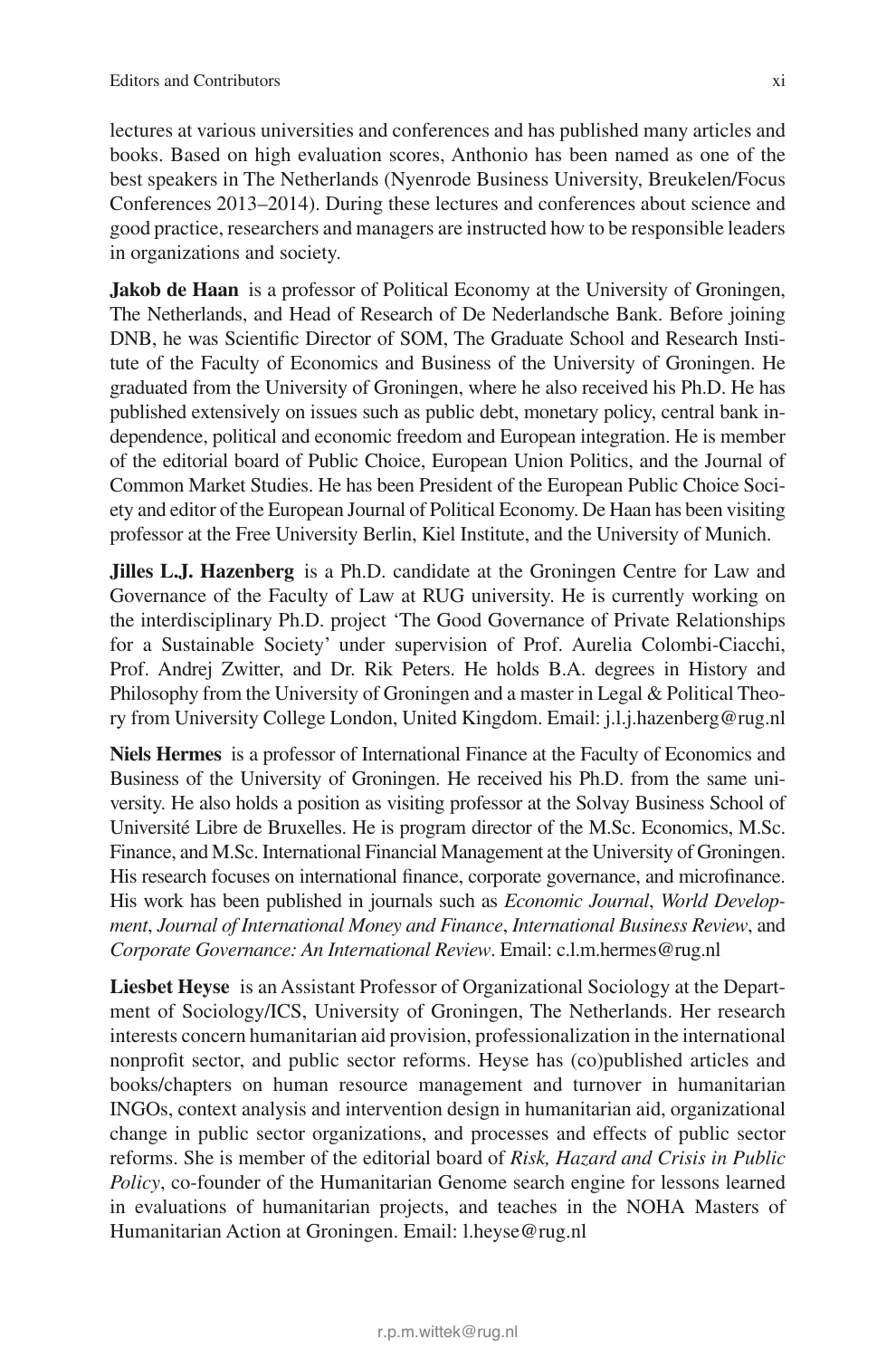**Herman W. Hoen** is a professor and holds the Chair of International Political Economy at the University of Groningen and is a visiting professor at the Johns Hopkins University (Paul H. Nitze School of Advanced International Studies) in Bologna. His research focuses on institutional economics, in particular the transition from a centrally planned to a market economy embedded in a democratic order. He has published many articles on this theme, among which recently appeared in the *European Review* and *Economics, Management, and Financial Markets*. His latest book with Routledge explores the economic transition in Central Asia. Email: H.W.Hoen@rug.nl

**Pande Nyoman Laksmi Kusumawati** is a Ph.D. candidate who first studied in the Department of Global Economic Management (GEM) of the Faculty of Economic and Business and subsequently at the Department of International Relations, Faculty of Arts at the University of Groningen. Under the supervision of Prof. Jakob de Haan and Prof. Paul Elhorst, and later with Prof. Joost Herman, she is presently working on her Ph.D. dissertation on inclusive growth. She was awarded a SPIRIT scholarship from the Indonesian government funded by the World Bank. Formerly, she served as a planner in Macroeconomic Planning Directorate in the Ministry of National Development Planning, Indonesia. She obtained a bachelor degree in economics from the University of Indonesia and a master degree in economics from the University of Indonesia and the University of Groningen. Email: p.n.l.kusumawati@rug.nl

**K. Kuswanto** is a Ph.D. candidate in the Department of International Relations and International Organization (IRIO) of the Faculty of Arts at RUG. He is currently working on a Ph.D. dissertation on managing Foreign Direct Investment in Indonesia under the supervision of Prof. Herman Hoen and Dr. Ronald Holzhacker. Formerly, he served as the Head of Sub-division of Foreign Enterprises Cooperation in the Ministry of Home Affairs, Indonesia. He holds a SPIRIT scholarship from the Indonesian government with funding from the World Bank. He holds the BA from the National Institute of Local Governance, Indonesia, and a master degree in Urban and Regional Planning from the University of Colorado Denver, USA. Email: k.kuswanto@rug.nl

**Suwatin Miharti** is a Ph.D. candidate of the Faculty of Arts and the Faculty of Behavioral and Social Sciences at Rijksuniversiteit Groningen. She is currently working on her Ph.D. dissertation on Improving Primary Care Performance: the role of community health centers in Indonesia, under the supervision of Prof. Rafael Wittek and Dr. Ronald Holzhacker. She has been employed as a researcher for the National Institute of Public Administration, Indonesia. She holds a SPIRIT scholarship from the Indonesian government with funding from the World Bank. She holds the BA from Diponegoro University, Indonesia, and a master degree in Urban Management and Development from Institute of Housing and Urban Development Studies, Erasmus University, The Netherlands. Email: s.miharti@rug.nl

**Tatang Muttaqin** is a Ph.D. student in the Department of Sociology of the Faculty of Behavioural and Social Sciences at the University of Groningen. He is currently working on his Ph.D. dissertation on Decentralization and Performance of the Educational Sector in Indonesia under the supervision of Prof. Rafael Wittek, Dr. Liesbet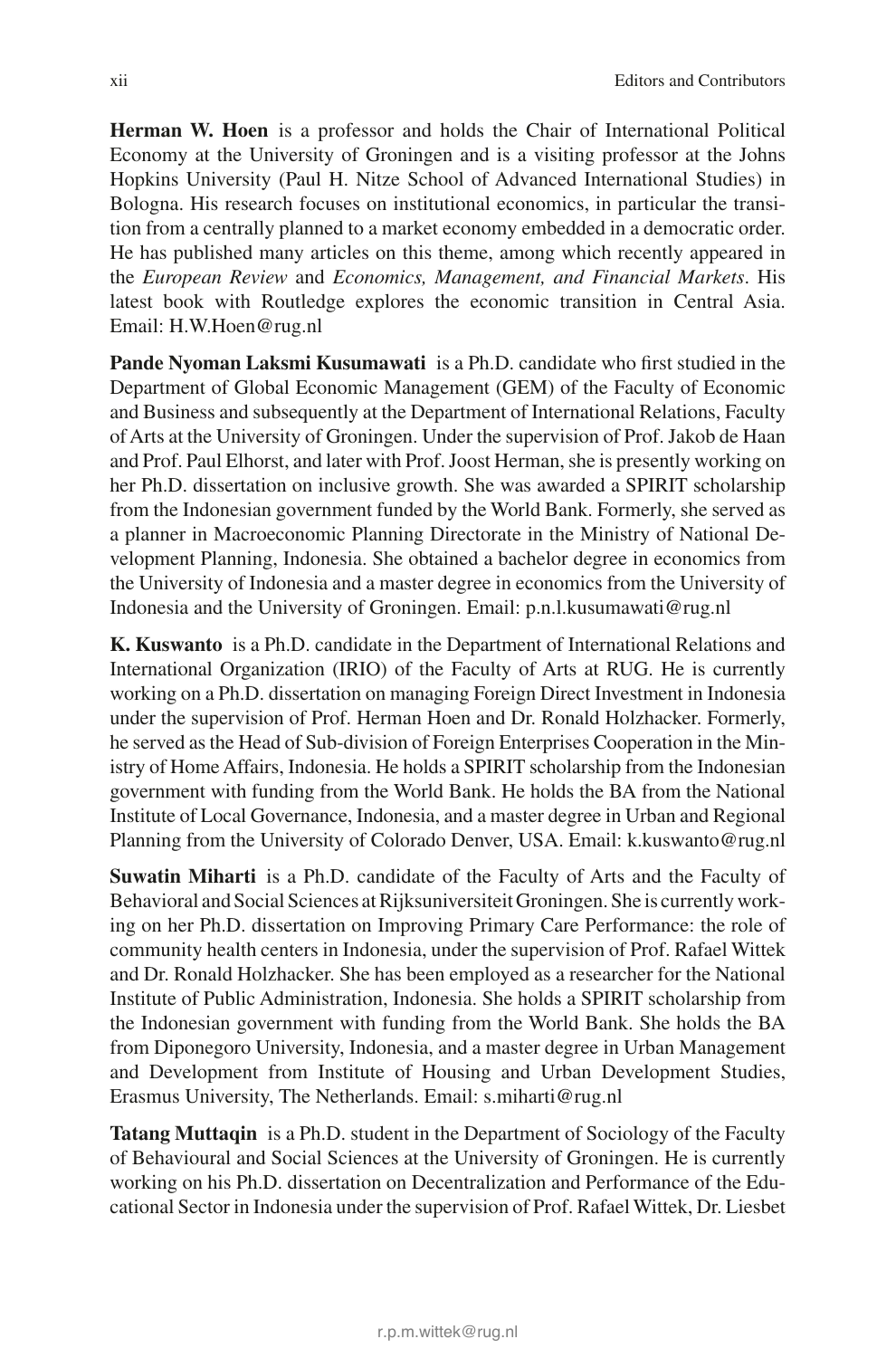Heyse, and Dr. Marijtje van Duijn. Formerly, he served as the Deputy Director for Higher Education in the Ministry of National Development Planning/National Development Planning Agency. He holds a SPIRIT scholarship from the Indonesian government with funding from the World Bank. He holds the BA from Padjadjaran University, Indonesia, and the master degree in Educational Studies from Curtin University of Technology, Australia. Email: t.muttaqin@rug.nl

**J. Paul Elhorst** is a professor of Regional Economics at the University of Groningen, The Netherlands, endowed by the three northern provinces: Groningen, Friesland, and Drenthe. He has degrees in economics (Ph.D., University of Amsterdam) and econometrics (M.Sc., University of Amsterdam). He is Educational Coordinator of the Bachelor and Master Economics at the University of Groningen, European Editor of Papers in Regional Sciences, and author of the book 'Spatial econometrics: from cross-sectional data to spatial panels' that appeared in 2014. He has written more than 100 papers in refereed journals, both in English and Dutch, and supervised six Ph.D. theses.

**Taufiq Hidayat Putra** is a Ph.D. candidate in the Department of Spatial Planning and Environment of the Faculty of Spatial Sciences at the University of Groningen. Currently, he is working on his Ph.D. dissertation on metropolitan governance in Jakarta Metropolitan Region under the supervision of Dr. Wendy Tan, Prof. Johan Woltjer, and Prof. Tommy Firman (Institut Teknologi Bandung). Formerly, he served as Planner in the Ministry of National Development Planning/National Development Planning Agency (BAPPENAS). He holds a SPIRIT scholarship from the Government of Indonesia. He holds the bachelor degree in Regional and Urban Planning from Institut Teknologi Bandung and the double master degree in Urban and Regional Planning from the University of Gadjah Mada and the Ritsumeikan University, Japan. Email: t.h.putra@rug.nl

**Mala Sondang Silitonga** is a Ph.D. candidate in the Department of Sociology of the Faculty of Behavioral and Social Sciences at the University of Groningen. She is working on her Ph.D. dissertation on Ethical Leadership Behavior in the Public Sector under the supervision of Prof. Rafael Wittek, Dr. Liesbet Heyse, and Dr. Gabriel Anthonio. Formerly, she served as the Head of Sub-division of the Center for National Administrative Leadership College in National Institute of Public Administration, Indonesia. She holds a SPIRIT scholarship from the Indonesian government with funding from the World Bank. She holds the BA from Padjadjaran University Indonesia, and a master degree in Policy Studies from Yamagata University Japan. Email: malasondang@yahoo.com

**Wendy Guan Zhen Tan** is an Assistant Professor of Infrastructure and Transport Planning at the Department of Planning, Faculty of Spatial Sciences at the University of Groningen, The Netherlands. Her research focuses on the governance and social equity aspect of land use transport integration for sustainable development, spatial analysis of mobility patterns, learning capacity in planning processes and practices, and academic-practitioner research collaboration. Tan has published articles and books/chapters on institutional barriers and incentives to transit-oriented develop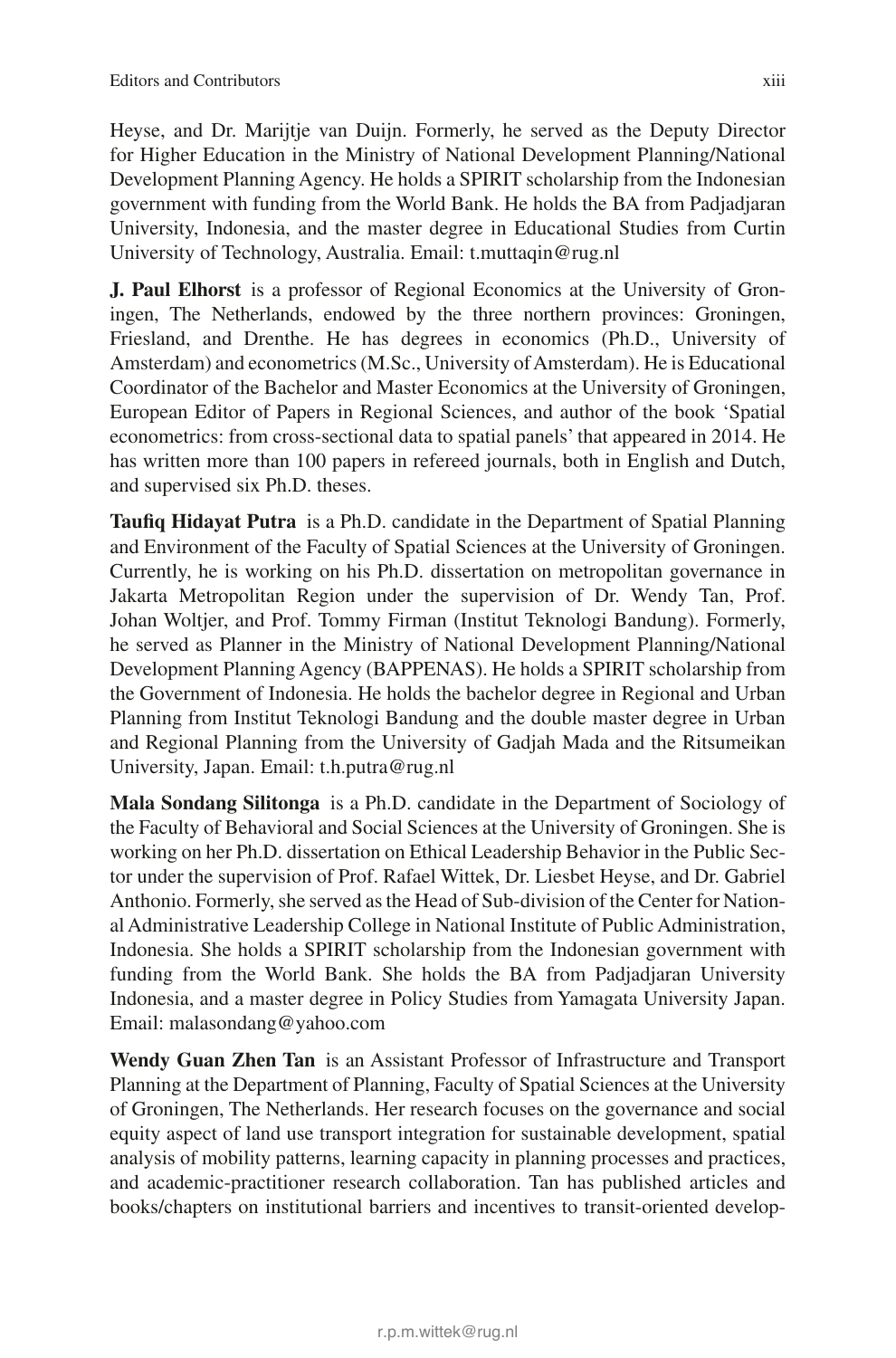ment, metropolitan planning in relation to urban vitality and governance of (transport infrastructure) as part of regional/metropolitan planning. She was part of the board of directors of the Megacities Foundation and won the Georges Allaert prize in 2014 for the most policy relevant scientific publication on integrating land use and transportation with her dissertation. Email: w.g.z.tan@rug.nl

**Marijtje van Duijn** is an associate professor of Statistics in the Department of Sociology of the Faculty of Social and Behavioral Sciences at the University of Groningen, where she also obtained her Ph.D. Her research interests are in the development and application of random effects (multilevel) models for discrete and complex data, such as longitudinal, grouped, or social network data, which is often inspired by collaboration with social scientists. She teaches statistics to sociology bachelor students and courses in applied statistics and multilevel analysis to research master students. She and her colleagues offer statistical consultation services to the Ph.D. students and other researchers at the Department of sociology. Email: m.a.j.van.duijn@rug.nl

**Annisa Paramita Wiharani** is a Ph.D. candidate in the Department of International Relations and International Organization (IRIO) of the Faculty of Arts at the University of Groningen. She is currently working on her Ph.D. dissertation on 'Building Environmental Policy from Local Action through Institutional Improvement: The Case of Transnational Networks and the South East Asian Cities Experience' under the supervision of Prof. Jaap de Wilde and Dr. Ronald Holzhacker. Previously, she worked as a researcher for the Center for World Trade Studies, Gadjah Mada University (CWTS-UGM). She is part of the founding team as a lecturer at the International Relations Department of Sebelas Maret University, Surakarta, Indonesia. Her research topics include environmental and sustainable development. She has contributed to the *Multiversa Journal of International Relations Studies* at Gadjah Mada University. She is supported by the Indonesia Endowment fund for Education (LPDP), a scholarship programme funded by the Ministry of Finance of Indonesia. She obtained her bachelor and master degree in International Relations from Gadjah Mada University, Indonesia. Email: a.p.wiharani@rug.nl

**Nureni Wijayati** is a Ph.D. candidate at the Department of International Relations and International Organization (IRIO) of the Faculty of Arts, University of Groningen. Her dissertation is about corporate governance and corruption, supervised by Prof. Dr. Niels Hermes (FEB) and Dr. Ronald Holzhacker (IRIO). She is supported by The Netherlands Fellowship Programme (NFP), a scholarship programme funded by the Dutch Ministry of Foreign Affairs and administered by Nuffic. She obtained her Bachelor and Master of Science in accounting from the Faculty of Economics and Business, University of Indonesia (FEUI). Before becoming a full-time lecturer at the FEUI in the Department of Accounting in 2007, she focused her career as an accountant in a private sector. She is also active in the Indonesian Institute of Certified Public Accountants. Email: n.wijayati@rug.nl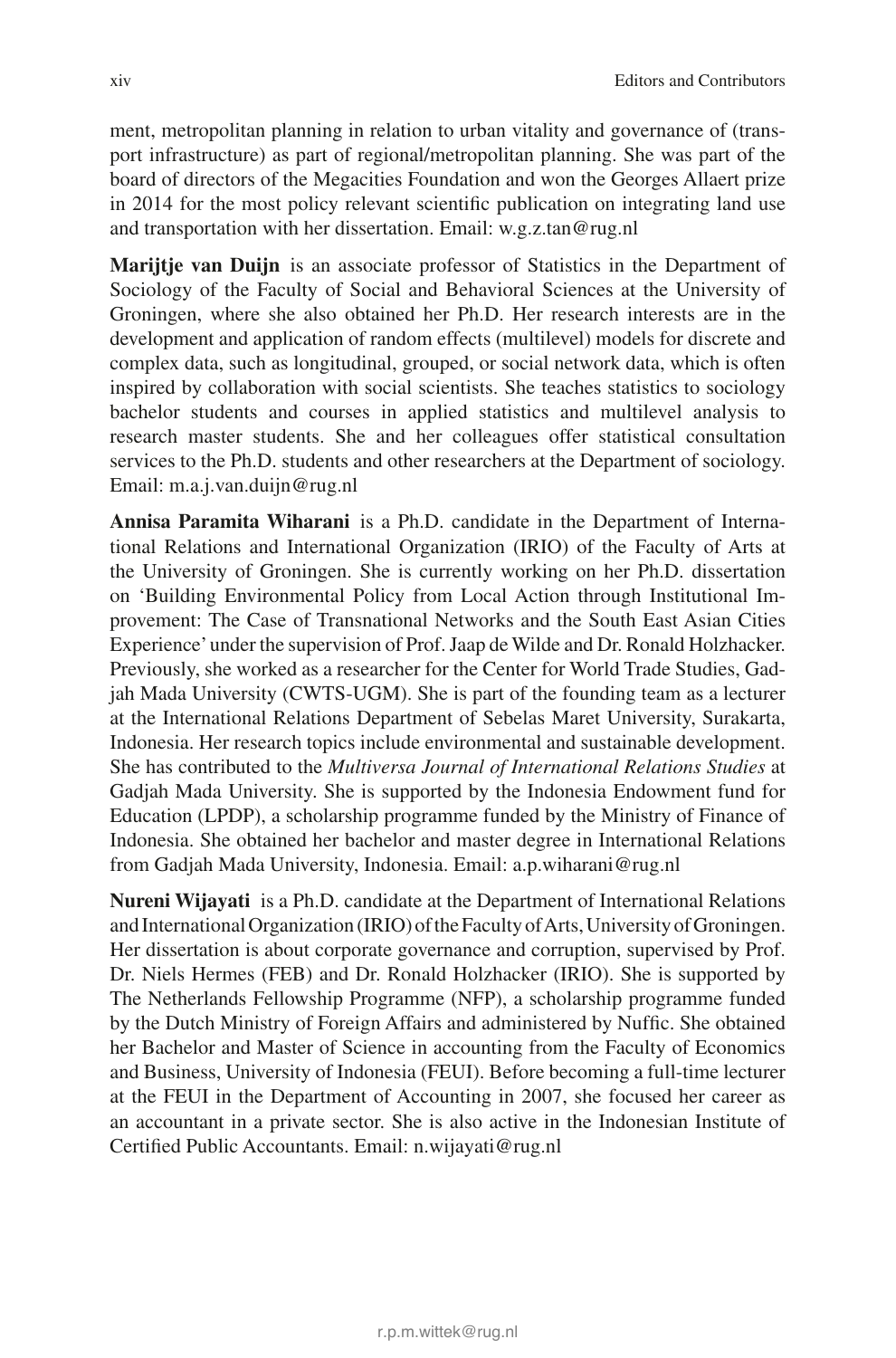# **Part I Theoretical Reflections on Decentralization and Governance for Sustainable Society**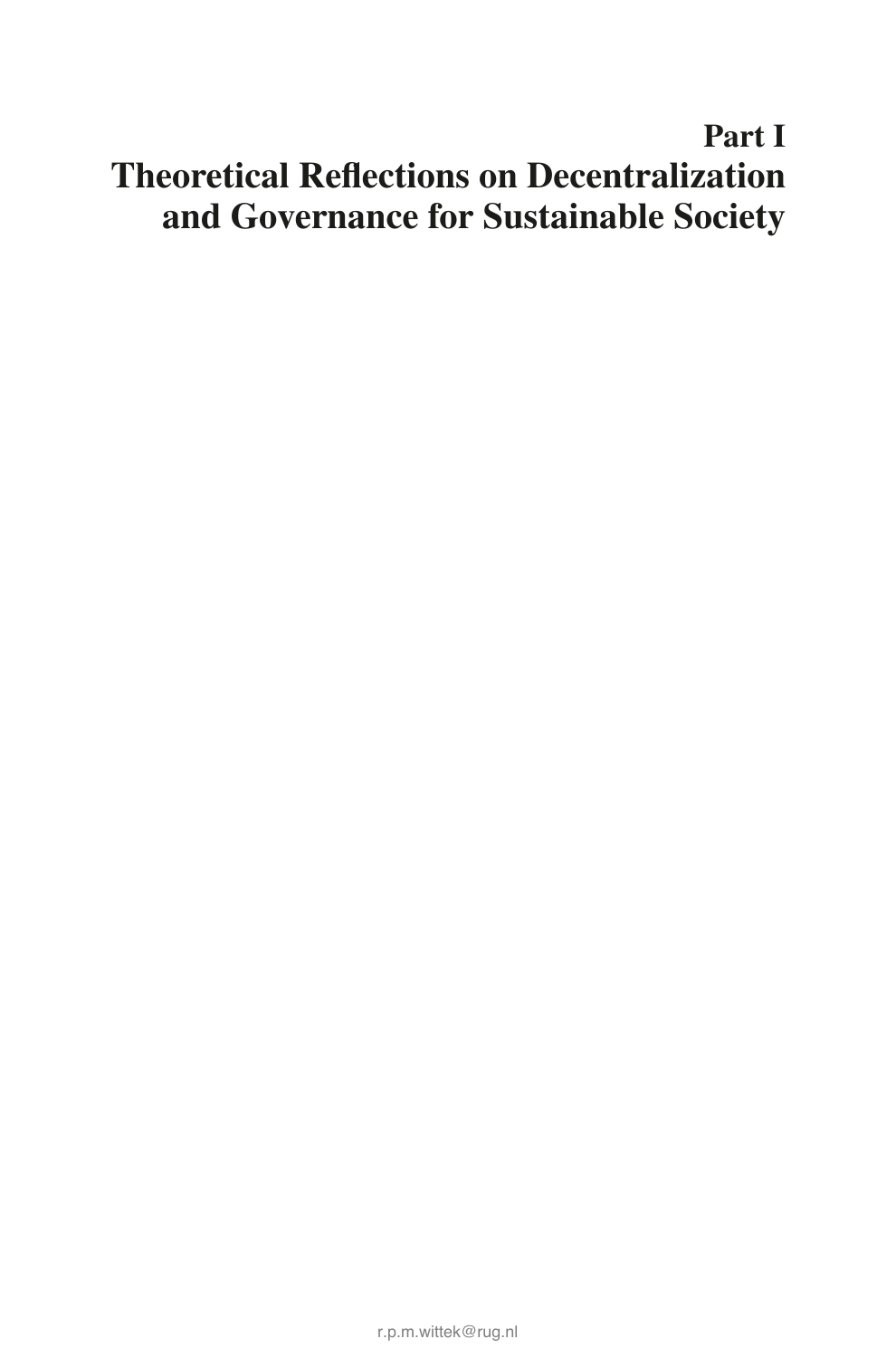# <span id="page-16-0"></span>**Chapter 1 Decentralization and Governance for Sustainable Society in Indonesia**

**Ronald L. Holzhacker, Rafael Wittek and Johan Woltjer**

Indonesia, over the past two decades, has embarked on a process of decentralization as part of a broader process of democratization, which followed earlier periods of centralized governance and authoritarian rule across the archipelago. The purpose of this book is to explore the connections between governance and sustainable society in a wide variety of policy fields in Indonesia and how reforming governance structures may contribute to societal benefits and the creation of a long-term sustainable society. The structures created may be characterized as a variable form of multi-governance, with varying types of relationships between the central government and newly empowered local governments.

The decentralization process in Indonesia entails new fiscal and financial relationships, political responsibilities, policy making latitude, involvement by citizens and civil society organizations, and accountability mechanisms, which vary by policy area. In certain policy areas and in particular regions or localities, this has led to increased policy performance by giving local governments the authority and power to tailor national goals to local circumstances, using local knowledge, expertise, and democratic input from the citizens to increase responsiveness. In other policy areas or in particular regions however, decentralization has likely resulted in a loss of expertise from the national government and

The editors of this volume and the authors of this introduction are listed in alphabetical order.

J. Woltjer

R.L. Holzhacker  $(\boxtimes)$ 

Faculty of Arts, Department of International Relations and International Organization, University of Groningen, Oude Kijk in 't Jatstraat 26, 9712 EK Groningen, The Netherlands e-mail: r.l.holzhacker@rug.nl

R. Wittek

Faculty of Behavioural and Social Science, Department of Sociology, University of Groningen, Groningen, The Netherlands e-mail: r.p.m.wittek@rug.nl

Faculty of Architecture and the Built Environment, Department of Planning and Transport, University of Westminster, London, UK

e-mail: j.woltjer@westminster.ac.uk

<sup>©</sup> Springer International Publishing Switzerland 2016

R.L. Holzhacker et al. (eds.), *Decentralization and Governance in Indonesia*, Development and Governance 2, DOI 10.1007/978-3-319-22434-3\_1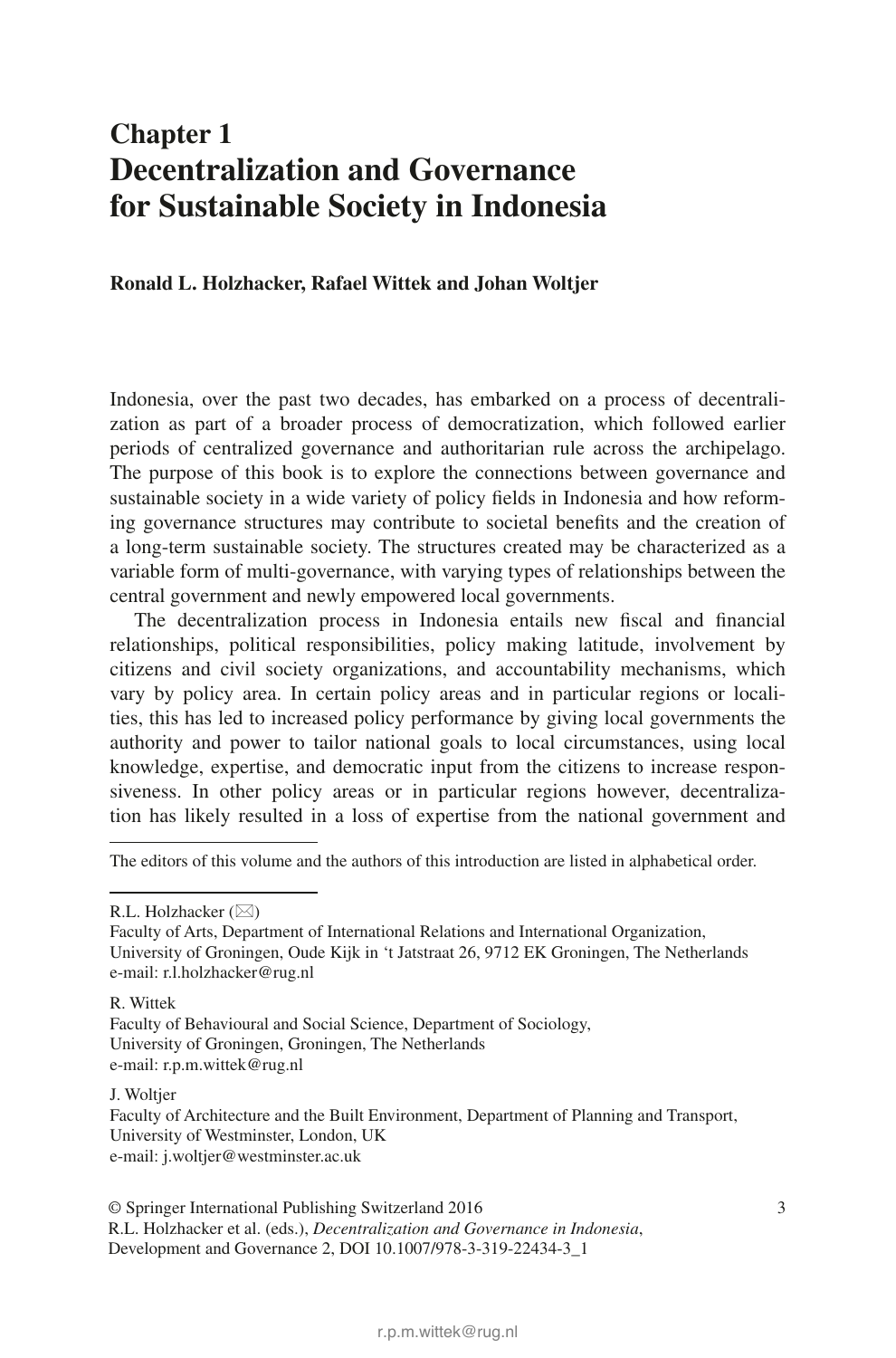diminished oversight and accountability to the center, with little gain in citizen input and local democratic control.

Indonesia is a middle-income developing country, with special challenges of economic development and governance structure. Many institutions of global governance, like the World Bank, have promoted the idea that certain principles of governance are beneficial for the promotion of economic growth and development, which they have labeled "good governance." These principles include such concepts as political stability, government effectiveness, rule of law, regulatory quality, and the control of corruption, but also transparency and the involvement of citizens in decision making. Recently, scholars have begun to explore the links between ideas of good governance and broader benefits to society, like inclusive growth and improved access to health and education, which may facilitate entering a broad trajectory of societal change and effective governance for the creation and innovation necessary for a sustainable society for present and future generations. A sustainable society may be understood as one that ensures well-being for present and future generations. It is a society where governance arrangements are in place, so resources are carefully managed and individuals have opportunities to develop themselves in freedom.

Consequently, we are interested in studying practices of governance in particular policy fields and the links to societal benefits, from economic growth and development, to education and health improvements. The expectation is that entering a trajectory of societal and governance innovation will lead to broad societal benefits and the creation of a sustainable society fostering growth and beneficial societal development, thus avoiding the middle-income trap of stagnant growth and societal development. Institution building is critical to this process.

This introductory chapter is structured as follows. Section [1](#page-17-0) gives a short overview of the decentralization efforts of the Indonesian government. Section [2](#page-20-0) links these developments to the general discussion on sustainable society and introduces the general analytical framework of the research program behind this volume. Sections [3](#page-21-0)[–6](#page-28-0) discuss the four main elements of this analytical framework: modes, objectives, mechanisms, and outcomes of governance. These sections link to previous research on multi-level governance (Sect. [3\)](#page-21-0), sustainable development goals (Sect. [4](#page-24-0)), and the theoretical foundations of the framework (Sect. [5](#page-26-0)) and introduce a general conceptual framework of governance outcomes, including types of governance failures (Sect. [6\)](#page-28-0) Governance failure. Section [7](#page-31-0) highlights key assumptions and findings of the different chapters in this volume and positions them within the analytical framework. Section [8](#page-34-0) gives a summary overview of the organization of the volume and its nine chapters, and Sect. [9](#page-38-0) concludes.

#### <span id="page-17-0"></span>**1 Decentralization in Indonesia**

Since declaring national independence following the Second World War, the Indonesian state has wrestled with attempts to pursue strategies of both centralization and decentralization. The desire for a strong central state emerged from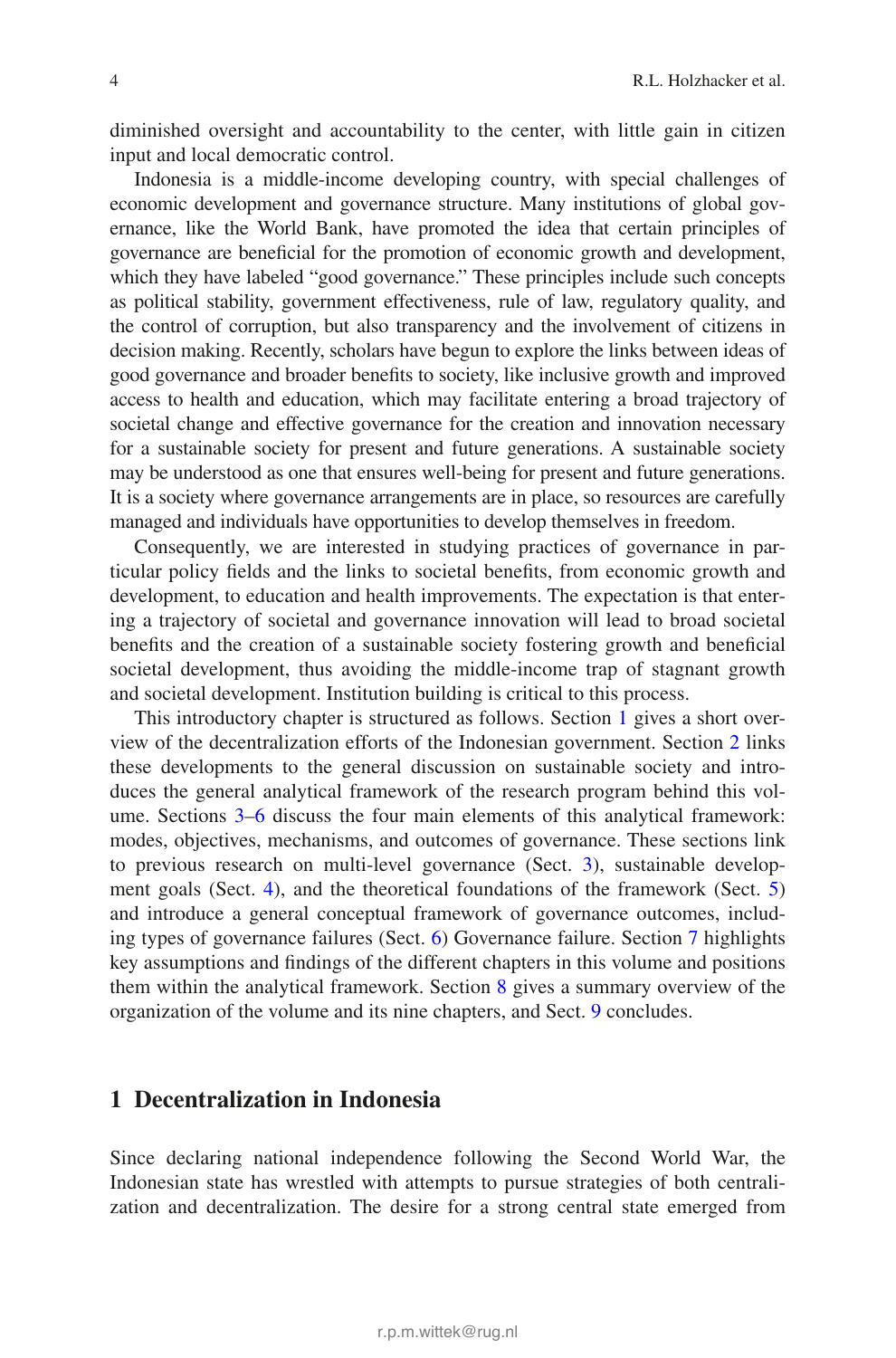attempts to maintain national unity over the vast archipelago, with a large population with great religious, cultural, and ethnic diversity. At times, this focus on a strong central state was a response to secessionist tendencies in certain regions, for example in Sumatra and Sulawasi in the 1950s, as well as in Aceh and other regions in the decades since. However, the diversity of the society and the human and natural resource endowments across the country also suggested a policy of decentralization "since the wide range of resources and needs means that centralized decision making alone cannot be sufficiently sensitive to local factors" (Ranis and Stewart [1994\)](#page-42-0). Thus, early on scholars have aimed to "assess the impact on social and economic development of moves toward greater decentralization" in Indonesia (Ibid.). Therefore, it is likely that entering the trajectory of a middleincome developing country with a diverse economy, with a need for foreign capital and expertise, and desire to raise education and social standards to confront growing disparities across the country requires an effective decentralization strategy.

Even during the autocratic era when President Suharto held almost complete authority, and other governing bodies were seen to take little more than rubberstamp decisions, changes at the local level were foreseen. For example, the 1974 Basic Law No. 5 was an attempt at constitutional change to provide more responsibility at levels below the national, at the provincial, district, subdistrict, and village levels.

The more recent first and second rounds of decentralization occurred during the democratic era have had more impact on decentralization and have taken place within the broader context of democratization. The first decentralization began in 1999 when Law No. 22/1999 was passed. The law granted the central government and local governments to spend two years preparing for the implementation of the decentralization. The second wave of decentralization began in 2004 when Law No. 32/2004 was passed to replace the previous law from 1999.

The political and economic crisis in Indonesia in 1997 (see, e.g., Forrester and May [1999](#page-41-0)) rapidly accelerated the process of decentralization and changed the relationship between the central government and the provincial and local governments. After President Suharto stepped down from being in power for more than 30 years, President Habibie began to respond to pressure from societies outside of Java that had felt unfairly treated by the previous regime (Suwondo [2002\)](#page-42-1). He introduced Law No. 22/1999, which replaced the hierarchical governance system that linked local governments to the center with one that granted local governments greater autonomy. The law provided that mayors and district heads be selected by local assemblies, which meant that local government would become more democratic and accountable to the local population. Fiscal arrangements between the center and periphery also changed considerably, with the ending of central funding of regional civil servant salaries and a detailed array of development grants ("Inpres Instruksi President"—Presidential instruction), replaced by a single block system known as the General Purpose Fund ("Dana Alokasi Umum"—DAU) (Silver et al. [2001\)](#page-42-2). Indonesia has a very centralized tax system, which means that the emphasis on "transfers from the central government to regional governments is the determining factor in local fiscal capacity"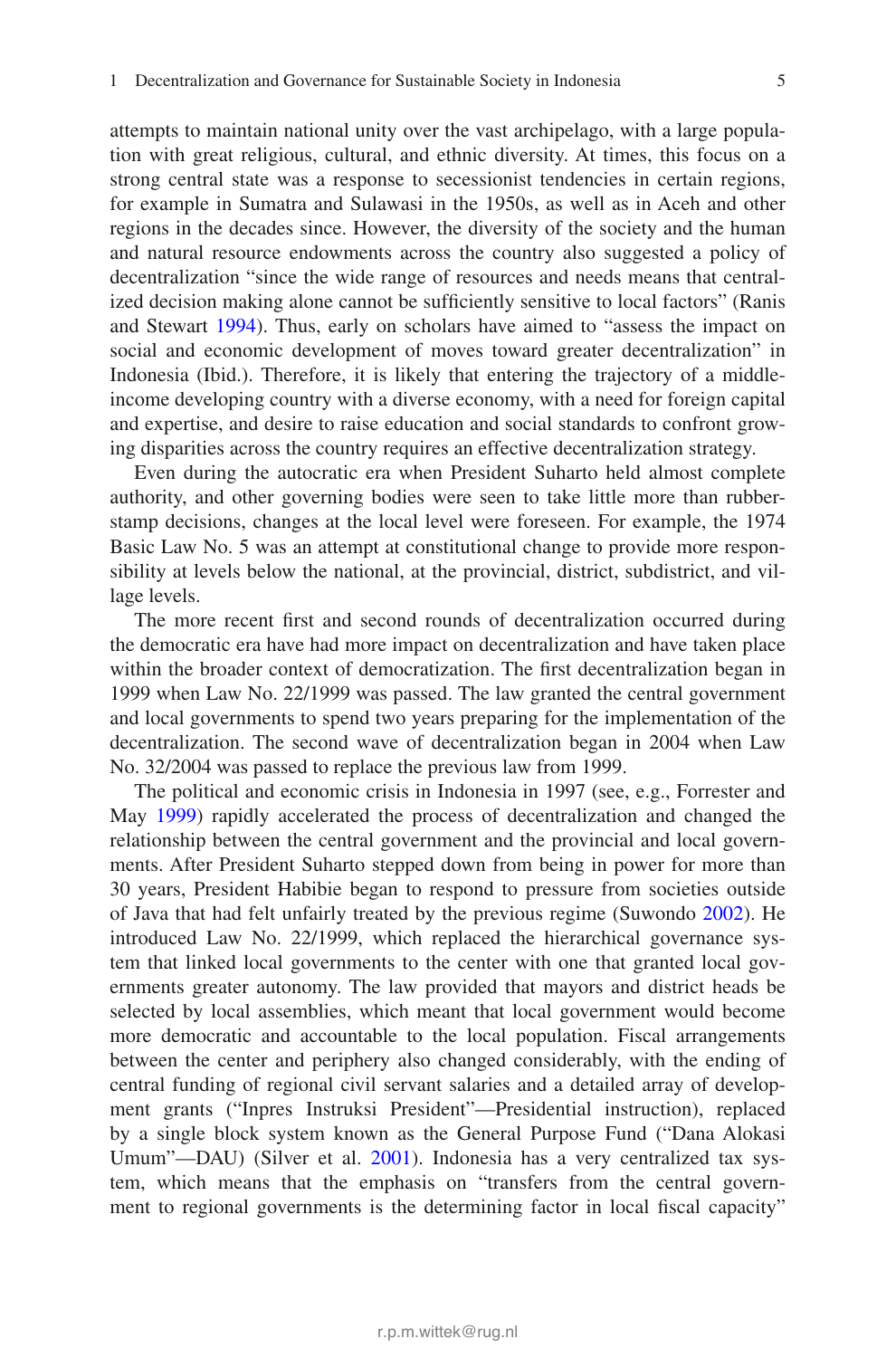(Silver et al. [2001](#page-42-2), p. 345). A key concern of many commentators is "whether local governments are capable of assuming the level of responsibility and discretion necessitated by a block grant system" (Ibid., p. 346). It is also clear that fiscal decentralization implies a still centrally coordinated distribution of funds.

The new President of Indonesia, Joko Widodo, universally known as Jokowi, took office on October 20, 2014. This was a historical occasion for the country and for any democracy, marking the very first time that one popularly elected leader, Susilo Bambang Yudhoyono, stepped down and handed over power to another democratically elected leader. Jokowi emerged not from Indonesia's political and business elites, but from the *reformasi* movement that toppled the Suharto dictatorship over 16 years ago. A hallmark of this reform agenda has been the continued decentralization of policy making toward the local level from the past authoritarian center.

Overall, Indonesian decentralization has been central to its policies since the end of the 1990s. The main shift involved is one from relocating principal administrative powers from central government directly to local government rule. Legislative changes on administrative and fiscal reform have mainly focused on practical objectives for decentralization. The objective has been to bring public services closer to the people: Government is to be more responsive to local needs. Political considerations have also played a role in these changes. National political leaders have generally believed that devolving central government authority to decentralized administration will reduce the effect of separatist sentiments (Fitriani et al. [2005\)](#page-41-1). An accelerator of decentralization was the 1997 economic and political crisis in Indonesia (Silver and Sofhani [2008](#page-42-3)). In general, support for decentralization has been widespread and characterized by a radical transformation of central–local relations, particularly in 1999 and the immediate years thereafter.

These decentralization policies have created a demanding agenda for capacity building at the local level (municipalities, districts) during the last decade and have also left little room for coordinated governance arrangements at regional levels (Hudalah et al. [2014](#page-41-2); Miharja and Woltjer [2010](#page-41-3)). The consequence is that decentralized governance in Indonesia involves varying degrees of development, including local egoism and institutional fragmentation. In the field of urban planning, for example, urbanized local government agencies have been establishing local institutions and even "kingdoms of their own" (Firman [2009](#page-41-4)). Districts have a tendency to execute development policies themselves, such as on roads or water provision, thereby ignoring a wider need to coordinate these essential services and infrastructure with adjacent areas.

The context of this volume, therefore, is one of a rather fragmented institutional landscape and a practice on decentralization as a work in progress. Our understanding points to a need for strengthening of sustainable arrangements at all levels of governance in Indonesia: at the increasingly remote yet coordinative national level, at the local district level with more or less independent and diverging "local kings," and at the regional gap in between. A wide variety of innovations in governance are emerging at all of these levels.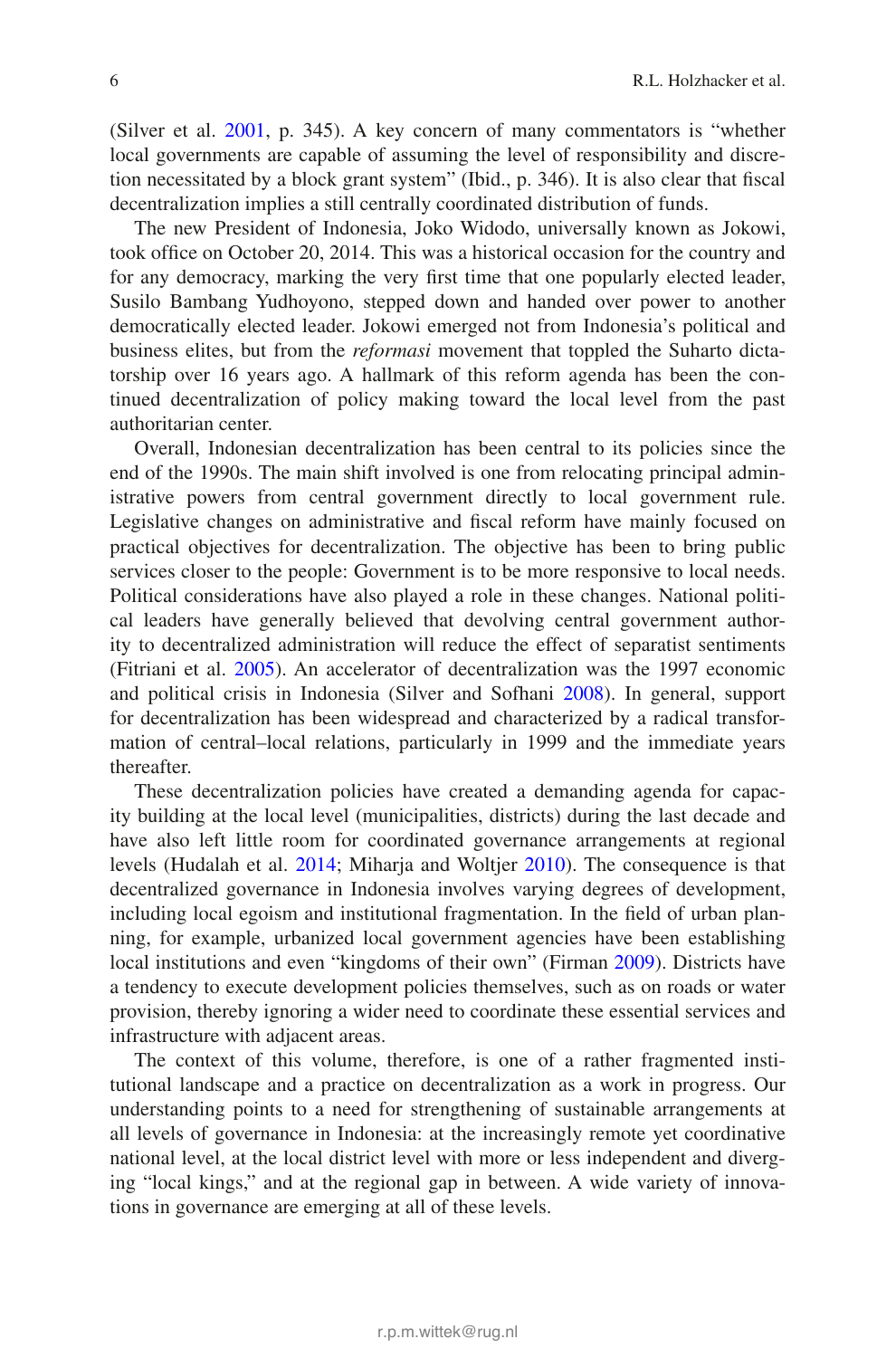#### <span id="page-20-0"></span>**2 Decentralization and Sustainable Society**

The great interest among scholars and policy makers in governance and sustainable development is an indication that it is widely perceived that governance matters a great deal in the transition to sustainable development. The influential Brundtland Commission [\(1987](#page-40-0)) established by UN resolution defined sustainable development as "development that meets the needs of the present without compromising the ability of future generations to meet their own needs" (Ibid.). The debate since has focused on exploring the interplay between different principles of sustainable development, such as "improving intergenerational and intra-generational equity; alleviating chronic poverty; encouraging public participation in decision making; observing important environmental limits to growth…" (Jordan [2008,](#page-41-5) 20). The international community has continued to discuss and elaborate on these dimensions of sustainable society, and noted that the principles at times may sharply conflict with one another, thus requiring systems of governance to resolve conflicts and to coordinate (Ibid., also see United Nations Agenda 21 [UN [1992\)](#page-42-4), and the Report of the World Summit on Sustainable Development (UN [2002](#page-42-5))]. There has been a continuing scholarly interest in exploring the links between governance and sustainable society. For example, a recent volume titled *Challenges to Democratic Governance in Developing Countries* focuses in particular on the "problems of democratic governance and corruption in these countries as the key issue in sustainable development" (Mudacumura and Morcol [2014\)](#page-41-6).

Indonesia has been active in the global governance discussion for sustainable society. The state is contributing to the High-Level Political Forum on Sustainable Development, which was launched during Rio+20. For example, the Indonesian State Minister of Environment, Prof. Balthasar Kambuaya, presented a statement on sustainable consumption and production (SCP) as part of the High-Level Forum. The Minister stressed that SCP is central to meeting the social development goals (SDGs), because it moves from commitments to targeted actions. The Minister stated that SCP has been integrated into the country's National Development Planning for the coming period 2015–2019 (Ministry of Environment [2014\)](#page-41-7). The Foreign Ministry of Indonesia recently released a statement to the Working Group of Sustainable Development Goals in New York reflecting upon the proposed focus areas to be discussed for possible inclusion in the SDGs (Ministry of Foreign Affairs [2014\)](#page-41-8). The statement declared that the SDGs should "carry forth the spirit of the current MDGs" (Millennium Development Goals) and should "consistently link with the provision of adequate means of implementation" (Ibid.) of the goals.

Hence, as is the case in many other countries, Indonesia's current decentralization trajectory is an attempt to build a more sustainable society through changing essential elements of its governance structures. These changes affect practically all of its policy domains and administrative levels of decision making. Such an endeavor is not only challenging for policy makers, but also challenging for social and political scientists who seek to understand the pathways between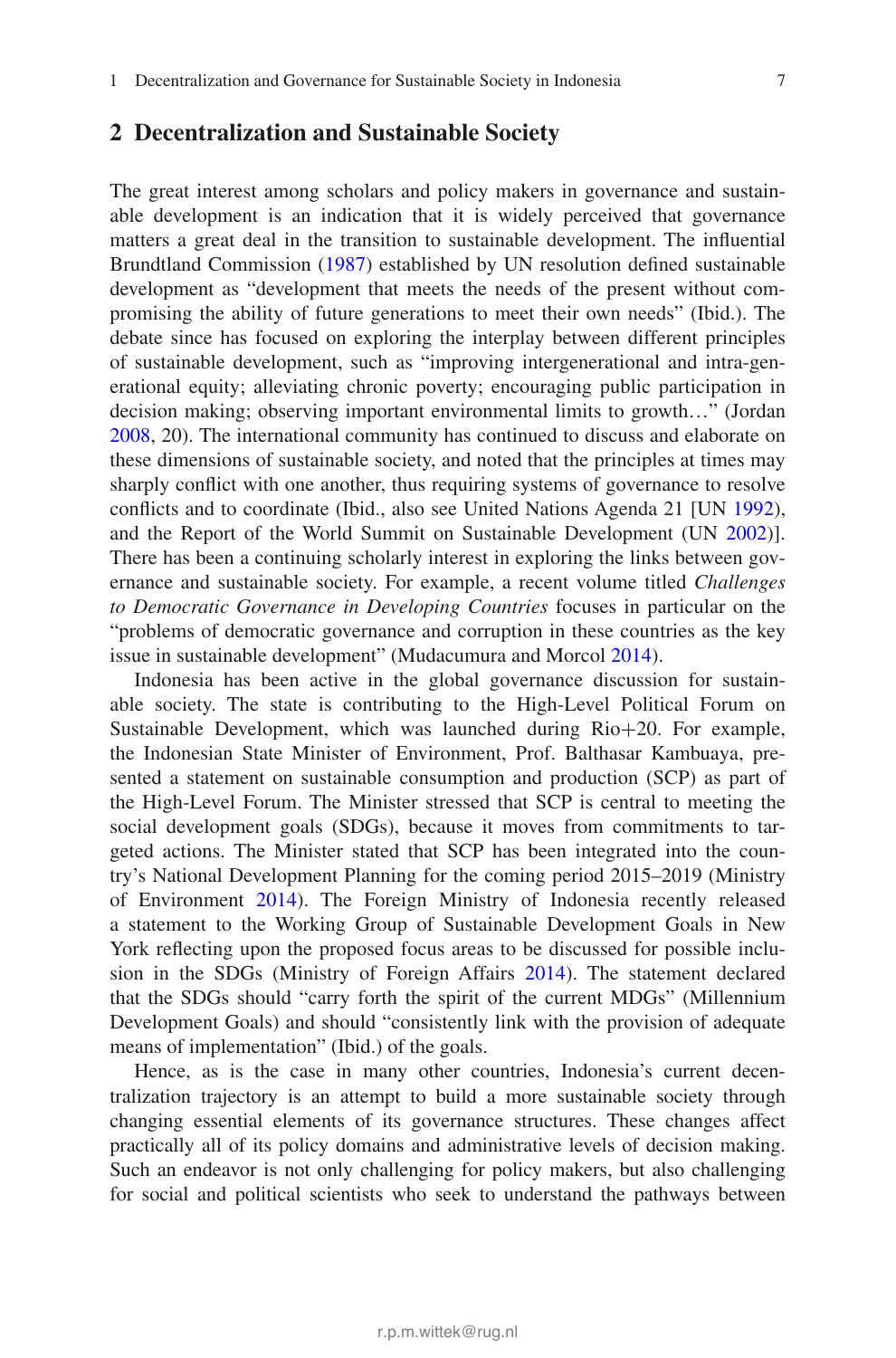decentralization and its (un)intended societal-level outcomes. Much progress has been made, particularly through recent advances in the study of multi-level governance. We build on these advances but suggest that this macro-perspective will be of limited use to come to grips with the complexities of the phenomena, unless it is combined with a theoretical micro-foundation (Wittek [2007\)](#page-42-6). That is, we suggest to analyze decentralization and its societal impact in terms of a micro–macro problem and use analytical sociology's social mechanism reasoning (Hedström and Bearman [2009\)](#page-41-9) to solve it. This means that the assumed macro-level relationship between decentralization and a sustainable society needs to be explained by specifying (1) how the changing modes of governance affect the preferences and constraints of relevant decision makers (the macro–micro link or situational mechanism), (2) how these individual-level preferences and constraints affect the decisions and actions of these stakeholders, in particular with regard to their ability to cooperate and create shared value (the micro–micro link or action-generating mechanism), and (3) how and under which conditions these outcomes at the micro-level contribute to building a sustainable society (the micro–macro link or aggregation mechanism). Figure [1](#page-21-1) presents a schematic summary of this analytical framework.

In other words, in order to understand why specific changes in a governance structure are effective or not, it is essential to reconstruct the three pathways through which these effects will arise. The nine chapters in this volume demonstrate the explanatory power of this analytical framework by illustrating the large variation in how these pathways can take shape. In the remainder of this introductory chapter, we first introduce the main components of our analytical framework and then position the different chapters within it.

#### <span id="page-21-0"></span>**3 Governance Modes: Multi-level Structures**

The idea of governance refers to the economic, political, and social institutions (i.e., the rules) by which authority in a country is exercised (Kaufman et al. [2010\)](#page-41-10). Governance typically includes legal and social structures, and processes



<span id="page-21-1"></span>**Fig. 1** Analytical framework: a macro–micro–macro model of decentralization and sustainable society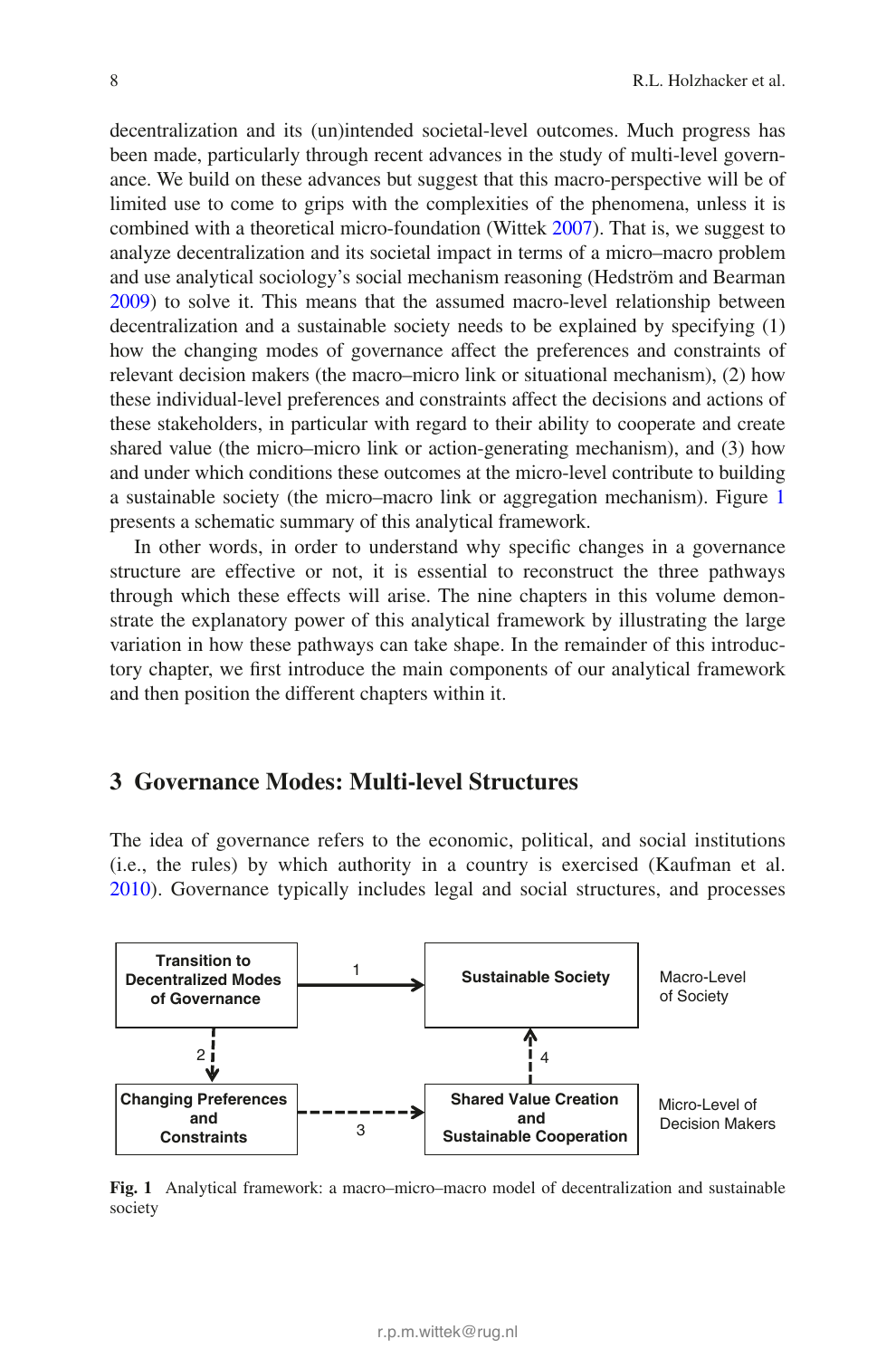of citizens and groups articulating their interests, exercising their rights, taking responsibilities, and achieving agreement. Governance occurs at various levels: international, national, regional, and local.

In this book, we focus on multi-level governance to better understand the changing relationship and modes of governance in Indonesia between the central government and local governments and between the stakeholders and citizens. First, it is clear that the decentralization processes in Indonesia have resulted in shared and overlapping competences between the national and local levels of government. Second, while this is a loss of control by the national government, it may ultimately lead to gains in the effectiveness of policy by making it more amenable to local circumstances. In addition, the loss of direct control may be ameliorated by accountability mechanisms to assure national standards and objectives are pursued. Thirdly, local governments in Indonesia are increasingly involved in lobbying and influence seeking at the national level, involving both formal institutions and associations and networks.

There are two lobbying mechanisms that have been created within the decentralized system to link the levels of government. First, the Regional Representative Council (Dewan Perwakilan Daerah—DPD) is an upper house of parliament, which deals with bills on "regional autonomy, the relationship of central and local government, formation, expansion and merger of regions, management of natural resources and other economic resources, and Bills related to the financial balance between the center and the regions." The DPD members are elected directly by the people during the general election and they serve as senators. Each province has four elected senators (see Republic of Indonesia, Senate [2015](#page-42-7)).

The other mechanisms providing linkage have less formal power but are nonetheless influential in the decentralized system. There is the Association of Provincial Governments (Asosiasi Pemerintah Provinsi Indonesia—APPI), the Association of City Governments (Asosiasi Pemerintah Kota Seluruh Indonesia— APEKSI), and the Association of District Governments (Asosiasi Pemerintah Kabupaten Seluruh Indonesia—APKASI). APPI is an association of provincial governments in which the membership consists of 34 governors, while APEKSI is an association of mayors and APKASI is an association of the heads of districts in Indonesia.

The municipalities are also at times involved in the creation of transnational networks with other municipalities outside the nation-state, to exchange information, expertise, and best practices. There is a rich literature on the increasing role that the processes of transnationalization are having on governance arrangements (see, e.g., Bruszt and Holzhacker [2009](#page-40-1)).

Our focus on multi-level governance (Hooghe and Marks [2001](#page-41-11)) is concerned with three main modes of governing: hierarchies, networks, and markets. There has been a focus on networks as a preferred mode of governing, emerging as a bridging and coordinating mechanism between the hierarchies of government and the operation of markets. Multi-level governance is often involved in the hierarchical and network processes, linking the international level to regional, national, and local governance levels, so that policy development and implementation may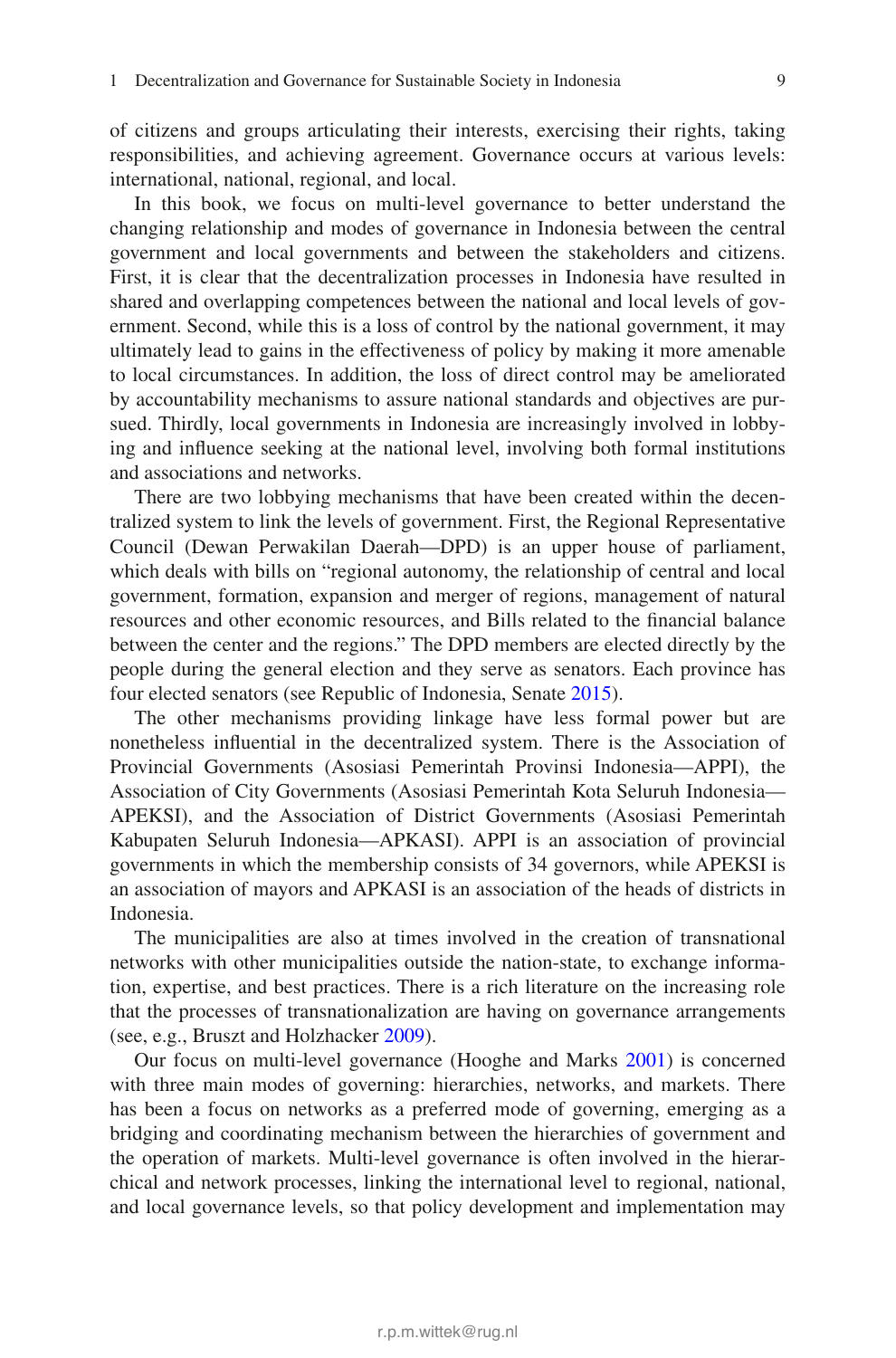be better suited to local conditions and more responsive to local citizens and their needs. Global governance increasingly impacts the lives of individual citizens and is an integral part of the overall governance scheme necessary to create sustainable societies. International organizations such as the United Nations and the World Bank are important institutions in the global system, as are regional institutions such as the European Union (EU) and the Association of Southeast Asian Nations (ASEAN). However, the created governance system is most effective when it is not solely based on top-down initiatives, but relies instead on the involvement of whole set of institutions spanning regional, national, and local governments, relevant stakeholders, and civil society. The emerging institutional framework is complex and combines hierarchical and non-hierarchical network structures.

Multi-level governance is often involved as a state decentralizes policy making. For example, Indonesia has decentralized its primary healthcare system so that it may be more responsive to local needs and improve health outcomes. During this process, key questions emerge about accountability to the center and the maintenance of national standards, while opening opportunities for local innovation, adaptation, and responsiveness to local needs. In the area of the environment, regional transnational municipal network initiatives are assisting Southeast Asian cities in contributing to their state's international climate change commitments. This is a form of governance innovation focused on regional networks of local government, contributing to national commitments made in international fora. In the area of human rights, for example, the states in Southeast Asia cooperate within the regional human rights mechanisms of ASEAN, with many of their National Human Rights Institutions (NHRI) also networking and exchanging best practices in the Asia Pacific Forum (APF) of NHRIs.

Since the fall of Suharto's authoritarian New Order regime in 1998, scholars have been discussing the problems with democratization in Indonesia. A recent volume by Aspinall and Mietzner ([2010\)](#page-40-2) identifies three broad schools of thought in this regard. First, there is a group of scholars arguing that "despite institutional reforms, democratic change has been superficial, with core structures of power remaining unchanged," most importantly the oligarchic elites (Ibid., p. 1). Here, they cite the work of Robison and Hadiz [\(2004](#page-42-8)) and Bourdeau [\(2009](#page-40-3)). The second group of scholars believes that Indonesia has done exceptionally well in consolidating its democracy, especially from a comparative viewpoint across the globe and Southeast Asia in particular, citing the work of MacIntrye and Ramage [\(2008](#page-41-12)). Finally, other authors have taken a middle ground emphasizing that while Indonesia has made democratic progress, it remains crippled by severe structural problems, most notably corruption and weak law enforcement (ibid., p. 2). For this perspective, they cite Davidson ([2009\)](#page-40-4) and Aspinall [\(2010](#page-40-5)). This middle position also includes authors like Widodo [\(2010](#page-42-9)), who establish that although the guidelines and formal procedures for accountability within the Indonesian government are in place, the implementation in practice of accountability guidelines has not yet been wholly successful.

We feel we also belong to this middle ground of thinking on democracy in Indonesia. We believe that after nearly 20 years since the dissolution of the New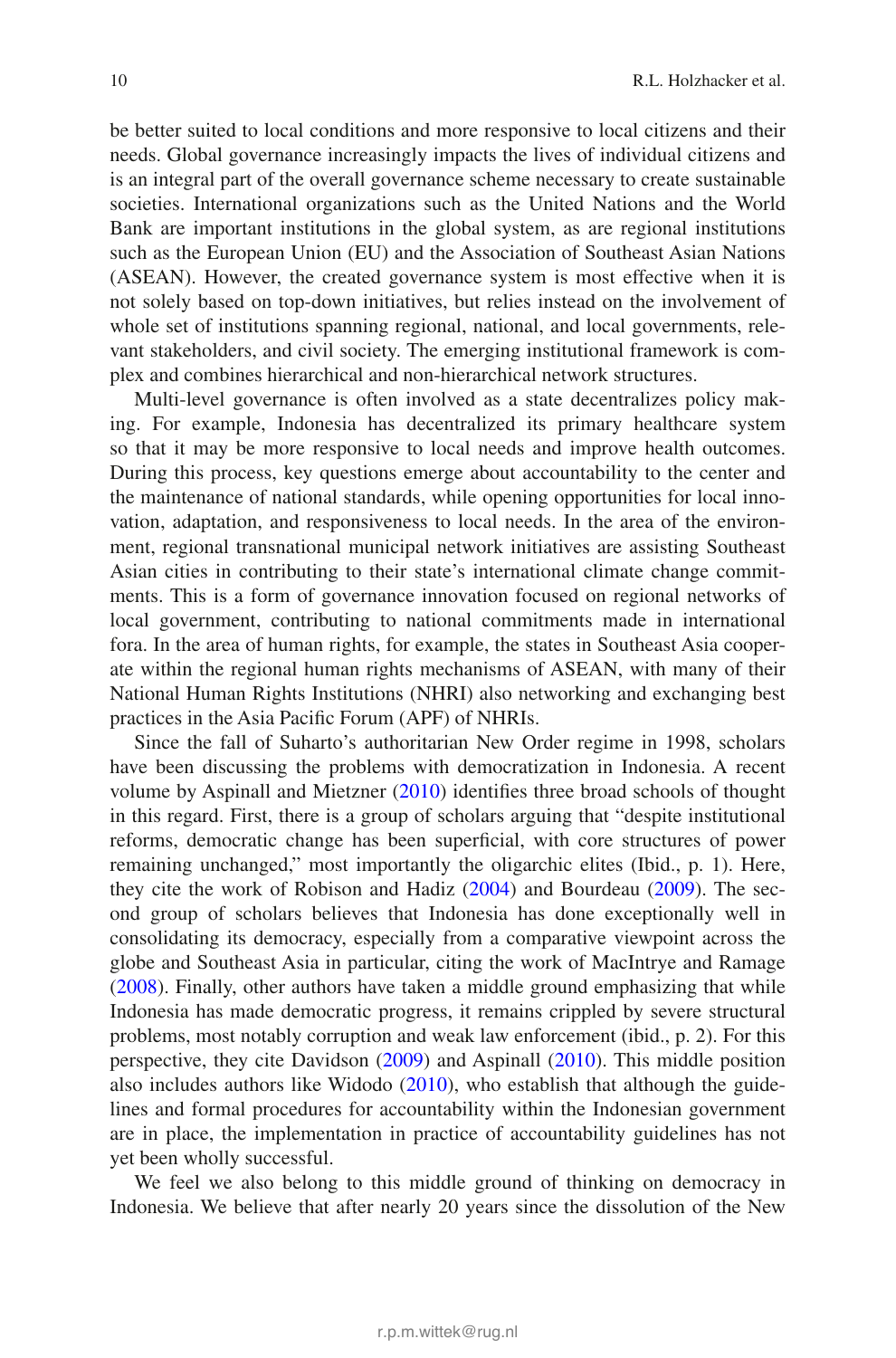Order regime, continued economic growth and a strengthened state apparatus and multi-level governance, combined with new committed leadership in Jakarta, means that democratic consolidation has advanced and will continue in Indonesia.

#### <span id="page-24-0"></span>**4 Governance Objectives: Indonesia's Priorities in International Context**

The concept of governance has not just attracted the interest of academics, but has also sparked a real and active discussion within nations and international organizations. Indonesia has made commitments with international organizations, which recognize and further delineate the country's focus on governance issues. Here, we will provide an overview of the positions of the United Nations, the World Bank, the EU, and the ASEAN on the challenges facing Indonesia and the possible policy solutions. Table [1](#page-24-1) summarizes governance priorities embedded in recent policies at the United Nations Partnership for Development (UNPDF), the World

|                                                                                             | Key suggestions, objectives                                                                                                                                                                                                                                                                                                                                                                                                                                                                                    |  |
|---------------------------------------------------------------------------------------------|----------------------------------------------------------------------------------------------------------------------------------------------------------------------------------------------------------------------------------------------------------------------------------------------------------------------------------------------------------------------------------------------------------------------------------------------------------------------------------------------------------------|--|
| United Nations Partnership for Development<br>(UNPDF Framework 2011-2015 Indonesia<br>2010) | 1. "Acceleration of Physical Infrastructure<br>Development." Includes the following: food<br>security (e.g., land rights, agricultural zones,<br>adaption to climate change), infrastructure<br>(e.g., economic growth, just social develop-<br>ment), energy (e.g., restructuring state-owned<br>enterprises, increasing supply capacity, renew-<br>able energy), and "left-behind areas" (e.g.,<br>infrastructure to increase welfare)                                                                       |  |
|                                                                                             | 2. "Improving Soft Infrastructure." Includes<br>the following: reform of the bureaucracy and<br>governance (e.g., state, apparatus, regional<br>autonomy, human resources, regulations, law<br>enforcement), investment and business climate<br>(e.g., legal certainty, procedural simplification,<br>economic zones)                                                                                                                                                                                          |  |
|                                                                                             | 3. "Strengthening of Social Infrastructure."<br>Includes the following: education (e.g., access<br>and enrollment rates, access to university<br>education, comprehensive education), health<br>(e.g., public health, healthy living places, clean<br>water), poverty reduction (e.g., income distri-<br>bution, empowerment, economic opportuni-<br>ties), environment and management of natural<br>disasters (e.g., climate change, controlling<br>degradation of the environment, early warning<br>systems) |  |
|                                                                                             | 4. "Development of Creativity," including<br>culture and technological innovation                                                                                                                                                                                                                                                                                                                                                                                                                              |  |

<span id="page-24-1"></span>

|  | <b>Table 1</b> An overview of governance priorities in recent international policies |  |  |  |  |  |
|--|--------------------------------------------------------------------------------------|--|--|--|--|--|
|--|--------------------------------------------------------------------------------------|--|--|--|--|--|

(continued)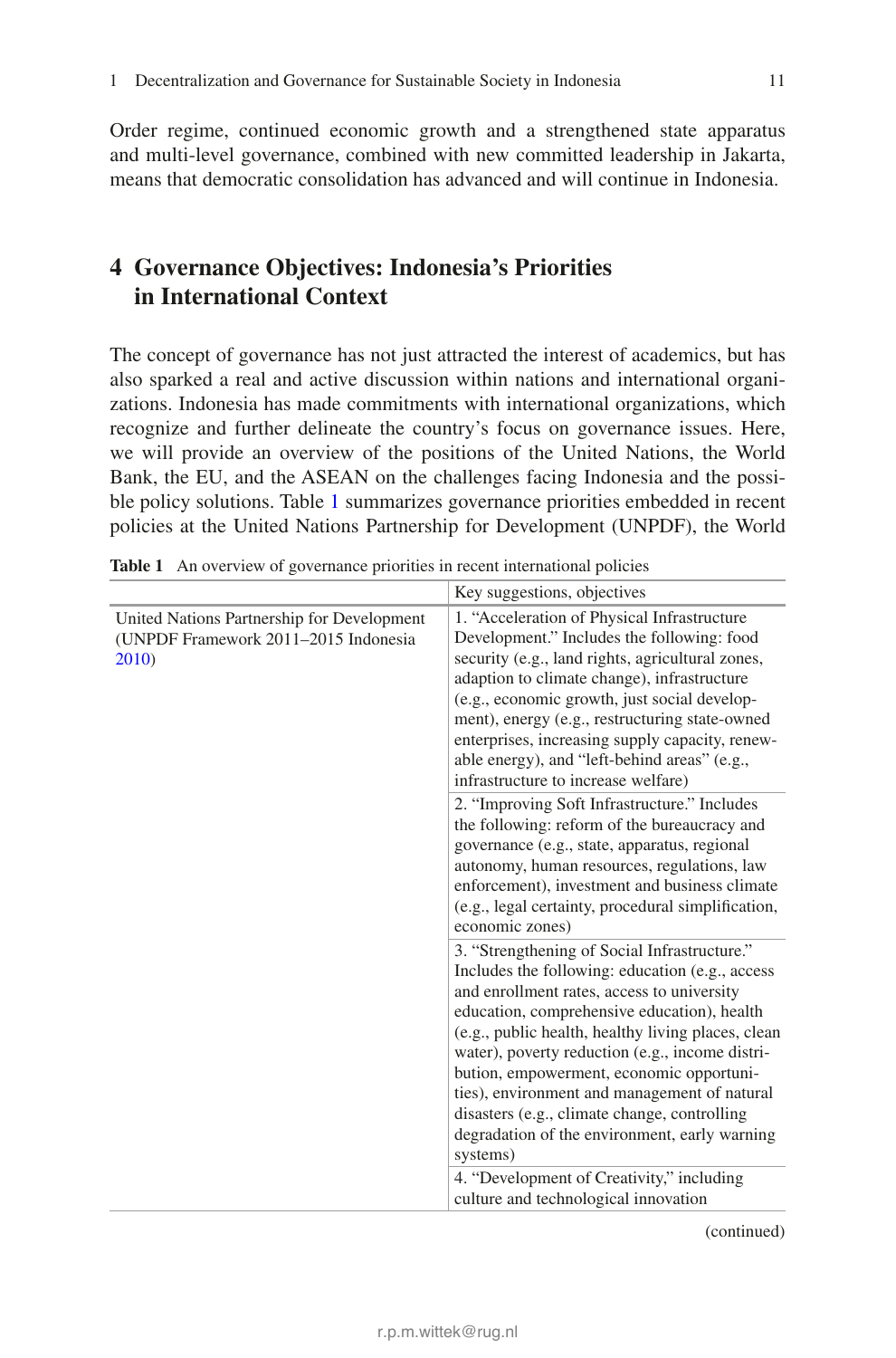|                                                                                                                                                             | Key suggestions, objectives                                                                                                                                                                                                                                                                      |  |
|-------------------------------------------------------------------------------------------------------------------------------------------------------------|--------------------------------------------------------------------------------------------------------------------------------------------------------------------------------------------------------------------------------------------------------------------------------------------------|--|
| World Bank (World Bank Development<br>Policy Review 2014)                                                                                                   | 1. "A stronger Center of Government to<br>manage the policy process and resolve policy<br>conflicts"                                                                                                                                                                                             |  |
|                                                                                                                                                             | 2. "Streamlined bureaucracy for enhanced<br>accountability"                                                                                                                                                                                                                                      |  |
|                                                                                                                                                             | 3. "More strategic management of human<br>resources across the public administration"                                                                                                                                                                                                            |  |
|                                                                                                                                                             | 4. "Better planning and budgeting proce-<br>dures to deliver improved results with public<br>spending"                                                                                                                                                                                           |  |
|                                                                                                                                                             | 5. "Stronger accountability for service delivery<br>at the local level"                                                                                                                                                                                                                          |  |
| European Union (Council of the European<br><b>Union 2009)</b>                                                                                               | 1. "Cooperation in trade and investment" (e.g.,<br>trade facilitation)                                                                                                                                                                                                                           |  |
|                                                                                                                                                             | 2. "Cooperation in other sectors" (e.g., eco-<br>nomic policy dialogue, industrial policy and<br>SME cooperation, science and technology,<br>energy, transport, education and culture, human<br>rights, the environment, agriculture and rural<br>development, marine and fisheries, and health) |  |
|                                                                                                                                                             | 3. "Civil society" (e.g., role and potential con-<br>tribution of organized civil society, especially<br>academics)                                                                                                                                                                              |  |
|                                                                                                                                                             | 4. "Modernization of the public administra-<br>tion" (e.g., improving organizational efficiency,<br>increasing institutions' effectiveness in service<br>delivery, transparent management of public<br>resources)                                                                                |  |
| <b>Association of Southeast Asian Nations</b><br>(Framework for Equitable Economic<br>Development 2011; ASEAN-EU<br>Development Cooperation Agreement 2015) | 1. "Enable regional economic integration based<br>on the principles of inclusive and sustainable<br>growth, poverty alleviation and narrowing<br>the development gap within and between all<br><b>ASEAN Member States"</b>                                                                       |  |
|                                                                                                                                                             | 2. "Connectivity through sustainable and inclu-<br>sive economic integration and trade"                                                                                                                                                                                                          |  |
|                                                                                                                                                             | 3. "Climate change, environment and disaster<br>management"                                                                                                                                                                                                                                      |  |
|                                                                                                                                                             | 4. "A comprehensive dialogue facility"                                                                                                                                                                                                                                                           |  |

#### **Table 1** (continued)

Bank, the European Union (EU), and the Association of Southeast Asian Nations (ASEAN).

Overall, we see that the international community, in agreement with Indonesia, places a good deal of importance on the development of democracy, civil society, and public administration in the country. A strong, general emphasis is on economic opportunity and choice, and well-being-oriented aspects of a sustainable society.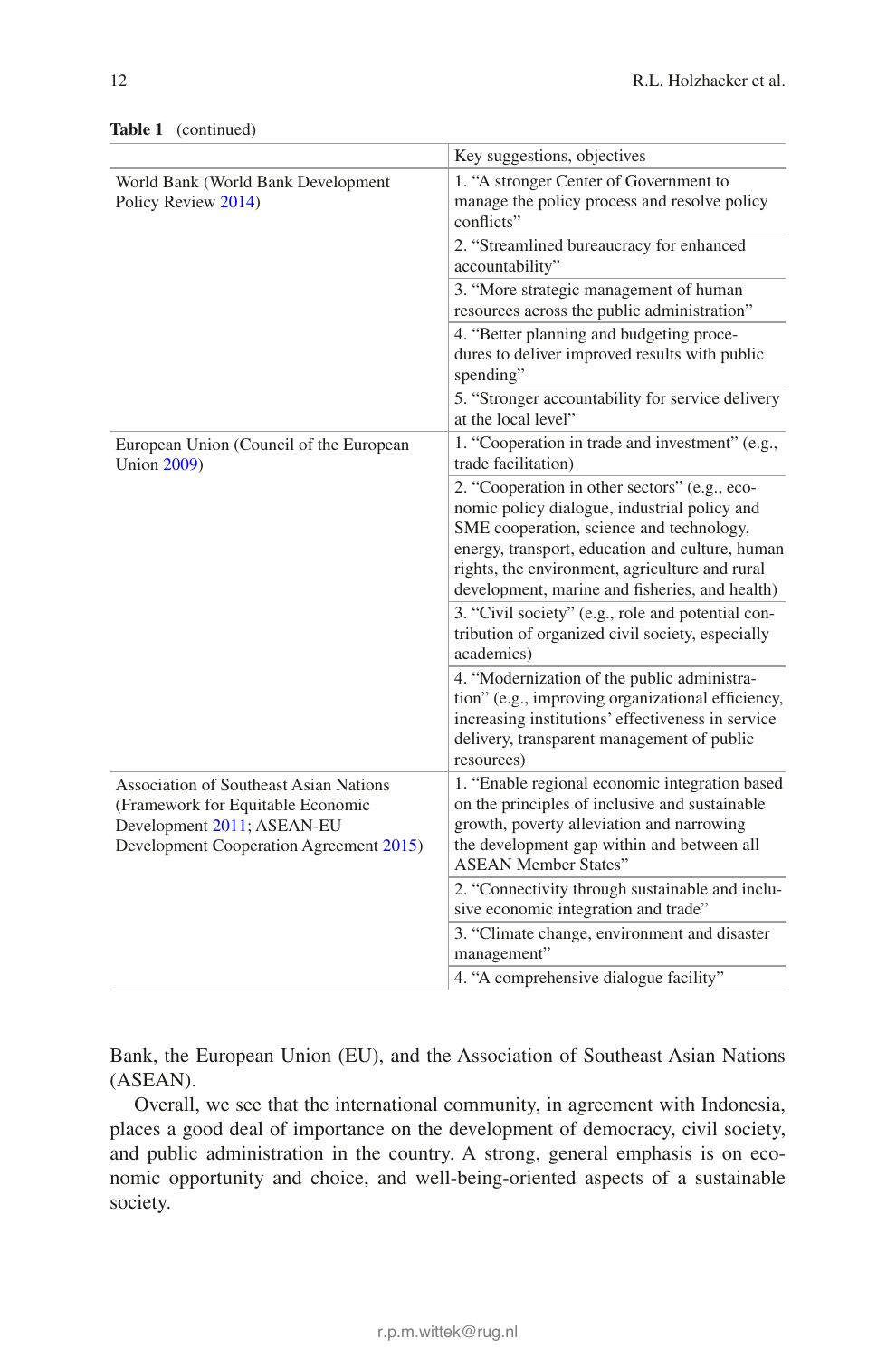The new Indonesian government has recently presented its plans in the Medium-Term National Development Plan 2015–2019 (Minister of National Development Planning [2015\)](#page-41-14). The plan is a very detailed blueprint prepared by the Indonesia Minister of National Development Planning, Mr. Andrinof Chaniago. It lays out six broad goals for the government to pursue in the period ahead to create a better Indonesia: enhancing economic competitiveness, improving the quality of human resources, deriving greater benefits from the maritime sector, increasing the quality of economic growth, restoring the damaged environment, and promoting civil society.

Our research team had the opportunity to meet with the Minister at the Indonesian Embassy in The Hague on March 7, 2015, to hear and question the plans of the new government. Chaniago explained that the plan is an attempt to translate the newly elected Indonesian President's vision, mission, and priorities into action. It will guide Indonesia's National Development Planning for the coming five years, from 2015 to 2019, during President Joko Widodo's period in office. Chaniago noted that the plan was developed by combining political and technocratic approaches, whereby the political agenda offered during the president's election campaign was framed to fit the current situation and government capacity (Chaniago [2015\)](#page-40-8).

The Minister noted that the Government of Indonesia is focused on efforts to "enhance competitiveness, productivity and growth, as well as inter-sectoral and inter-regional balance, fairness and equity" (Ibid.). According to the national plan, the manufacturing and processing sectors' share of contribution to GNP is planned to increase significantly, replacing a portion of the shares currently coming from the extraction and construction (property) sectors. Additionally, the government has set targets and indicators so that the share of GDP produced by the Indonesian islands beyond Java will increase by 2019. Finally, he explained that new targets and indicators have been formulated to focus on addressing inequality, poverty, unemployment, social development, and the development of a constructive, development mentality among the Indonesian people (Ibid.).

#### <span id="page-26-0"></span>**5 Governance Mechanisms: Neo-Institutional Approaches**

Governance structures are instruments to achieve policy goals. These structures are the result of deliberate institutional design and emergent social and informal conventions. Formal governance structures are attempts to shape the preferences and constraints of relevant decision makers. If designed properly, they influence individual decision making in such a manner that the resulting actions contribute to realizing the underlying policy goals.

The design of formal institutions usually rests on (implicit) assumptions about what drives human decision making and behavior. During the past decades, these assumptions have increasingly been shaped by the so-called institutional turn in the social sciences (Evans [2005](#page-41-15)). This turn comes in an economic and a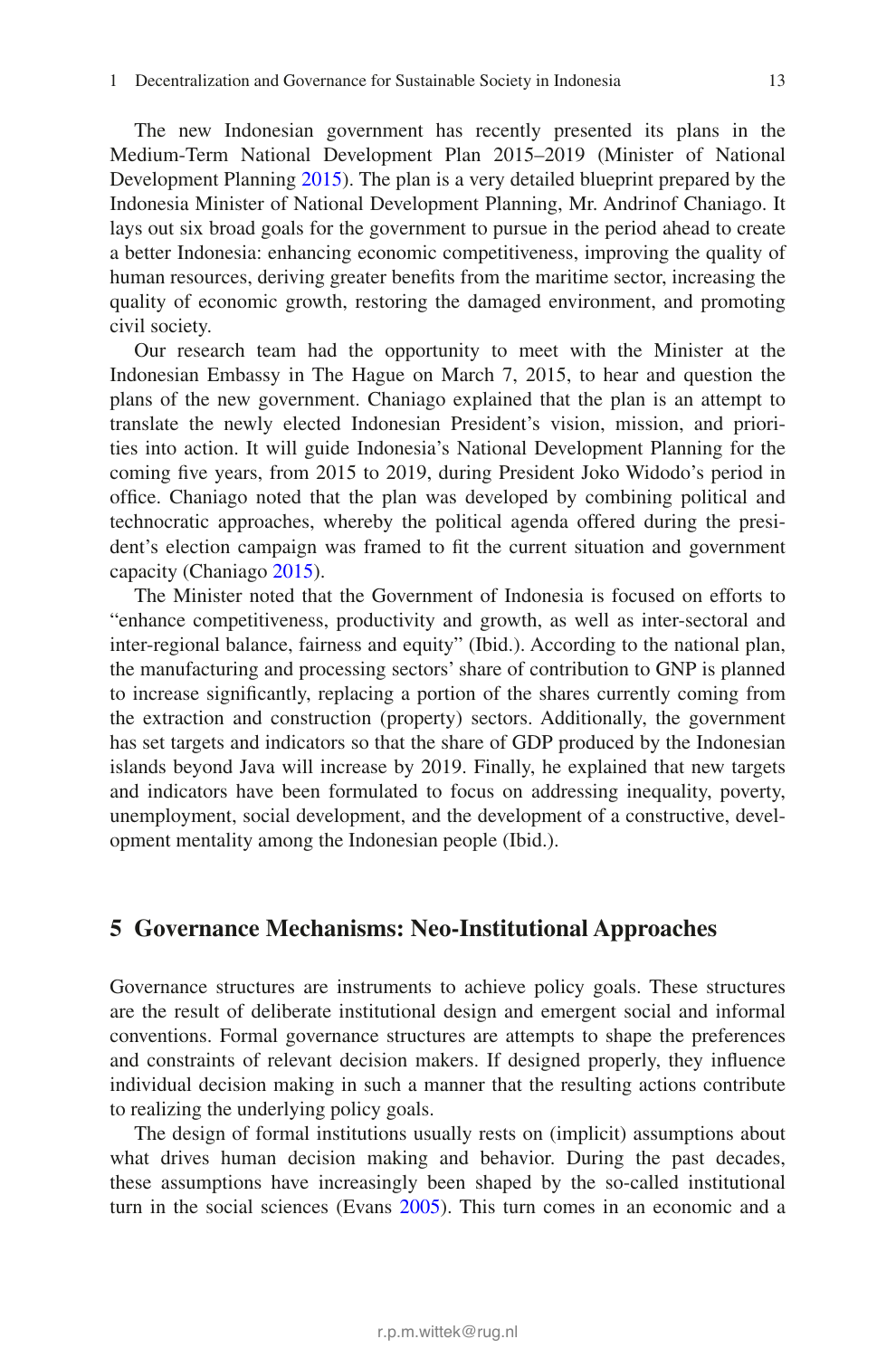| Approach                       | Theories                                        | Main behavioral<br>challenge for<br>governance                                                                                                                                | <b>Solutions</b><br>induced by<br>decentralization                                                                                         | Intended outcome                                                                    |
|--------------------------------|-------------------------------------------------|-------------------------------------------------------------------------------------------------------------------------------------------------------------------------------|--------------------------------------------------------------------------------------------------------------------------------------------|-------------------------------------------------------------------------------------|
| Neo-institutional<br>economics | • Agency theory<br>• Transaction<br>cost theory | • Moral hazard<br>• Information<br>asymmetry<br>$\bullet$ Asset<br>specificity                                                                                                | • Interest<br>alignment<br>• Decision space<br>• Accountability<br>through<br>monitoring and<br>sanctioning                                | $\bullet$ Rule<br>compliance<br>• Intelligent effort<br>• Effective<br>coordination |
| Neo-institutional<br>sociology | • Social capital<br>theory<br>• Cultural theory | • Strong patron-<br>client relations,<br>cliques, and old<br>boy networks<br>$\bullet$ Strong in-<br>group solidar-<br>ity, obligations,<br>and reciprocity<br>• Illegitimacy | $\bullet$ Open net-<br>works, weak<br>ties, overlap,<br>and brokerage<br>• Civil society,<br>participation<br>$\cdot$ "Weak"<br>solidarity | • Joint production<br>motivation<br>• Shared value<br>creation                      |

<span id="page-27-0"></span>**Table 2** Neo-institutional approaches to governance: summary overview

sociological variant. While both emphasize the importance of institutions as the major tool for creating social welfare, they differ with regard to their assumptions about what drives human behavior and consequently also with regard to what constitute the major problems institutions should solve and how they should do this. Table [2](#page-27-0) summarizes some key elements of both frameworks.

The impact of neo-institutional economics—most notably of principal agent and transaction cost reasoning—on policy design can hardly be underestimated, and this perspective also informs several chapters in this book. According to this framework, the major challenge for a governance structure is to prevent or mitigate opportunistic behavior, for instance agents exploiting either their information advantage at the expense of their principal (the "moral hazard" problem in agency theory) or their exchange partner's dependence on them (the "holdup" problem in transaction cost reasoning). This approach advocates two main solutions to solve these problems: aligning the interests of principals and agents, and implementing a system that monitors, controls, and sanctions the agent's performance. An example for interest alignment is a performance contingent pay or promotion scheme, backed by a system of performance evaluation. The key idea behind both these solutions is simple: Since agents are human and therefore mostly motivated by selfish motives, they will most likely act on behalf of a principal if they (a) are sufficiently incentivized to do so, (b) have the necessary resources and decision space, and (c) are held individually accountable for their actions. In the Indonesian public sector and elsewhere, formal governance structures during decentralization were transformed according to these principles with the aim to achieve improvements in many domains, like higher rule compliance of government officials and corporations, better coordination between government entities at all levels, more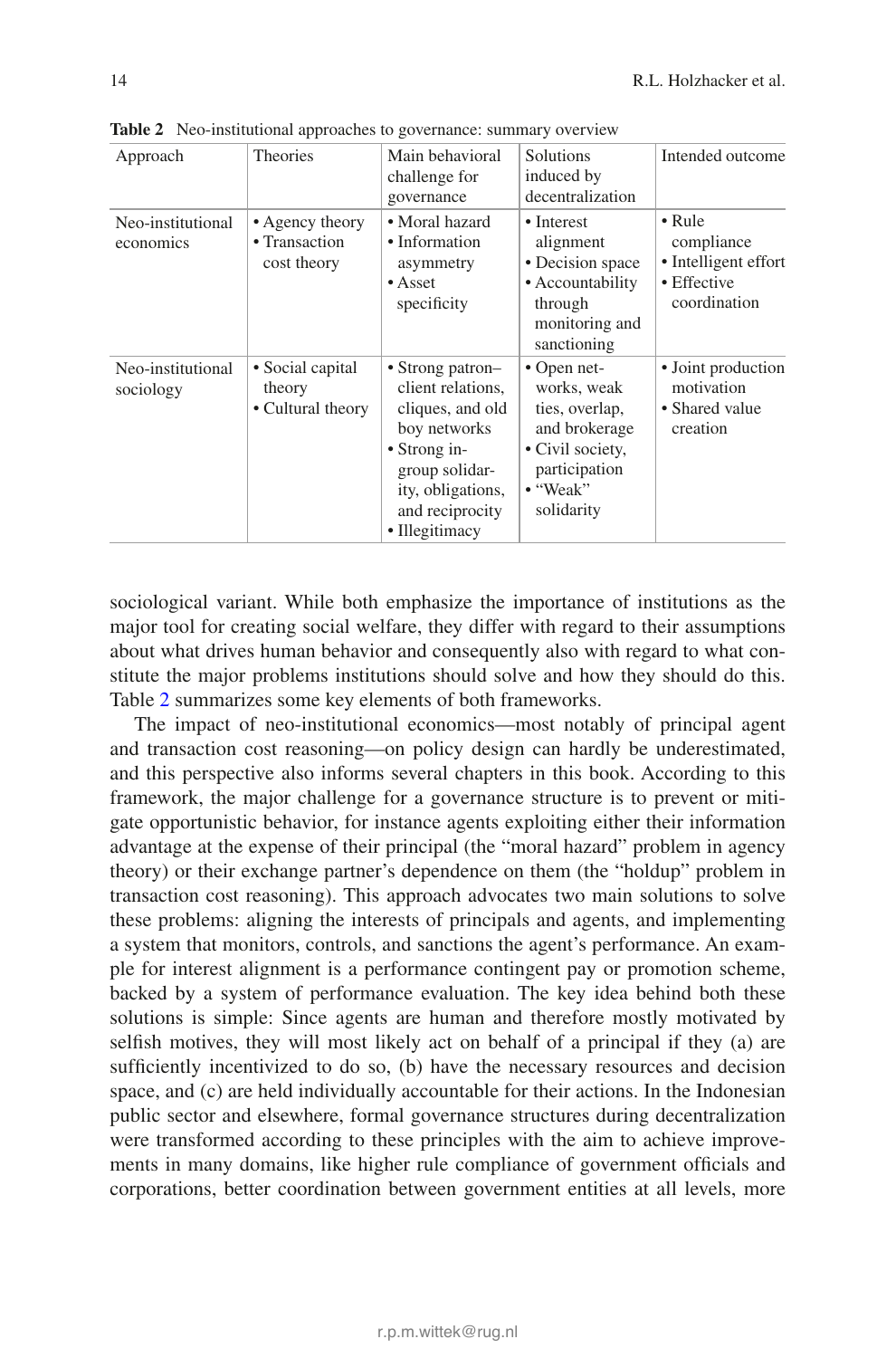efficient and reliable public service provision, and entrepreneurship leading to innovation and intelligent effort of its leaders.

In sociology, the New Institutionalism stresses the importance of cultural and relational embeddedness: Human action is always context dependent, and their preferences and opportunities are strongly influenced by cultural rules, norms, and beliefs on the one hand and their social–structural environment (e.g., their social networks) on the other hand. These informal norms and networks can function as a major resource for individuals and groups ("social capital"), but they also can pose a severe challenge for the effectiveness of formal governance structures. When informal norms and expectations are insufficiently aligned with or even competing against formal rules, the latter will lack the legitimacy that any institution needs to be effective. This may further be exacerbated when these formal rules have to be implemented in highly cohesive social settings, characterized by close-knit cliques with vested interests in the status quo and strong mutual solidarity. The transformation of governance structures during decentralization trajectories often has the explicit purpose to overcome these social and cultural obstacles. The idea is that the changes in the formal institutional arrangements will also facilitate the necessary transformations in the domain of informal norms and network structures. For example, a social fabric that is dominated by patron–client relations, strong in-group solidarity, and particularism will be gradually replaced by a civil society, with multiple overlapping networks, active participation, and weak solidarity, such as norms facilitating fruitful exchanges not only within, but also between groups (Lindenberg [1988\)](#page-41-16).

Variants of these neo-institutional approaches also inform the theoretical reasoning behind the nine chapters in this volume. Some of them take the economic variant as their point of departure (Wijayati, Putra, Kuswanto, Miharti, Muttaqin), whereas others are more strongly rooted in the sociological version (Sondang Silitonga, Wiharani, Hazenberg) or combine the two (Kusumawanti).

#### <span id="page-28-0"></span>**6 Governance Outcomes: A Conceptual Framework**

Governance structures can fail, because they produce unintended outcomes. With regard to building sustainable societies, they can fail in both the ends and the means to achieve them. First, a major precondition for sustainable society is that governance structures move from a one-sided emphasis on economic welfare toward a more balanced set of goals, including also the social and environmental domain ("People, Planet, Profit"). This idea has also been referred to as shared value creation (Porter and Kramer [2011\)](#page-42-12). Shared value creation can have many faces, with the distinction between economic and social values representing two of its most important dimensions. The idea behind this theory, as popularized by Porter and Kramer [\(2011](#page-42-12)), is that governance structures geared to achieve both economic and social/normative goals will yield higher levels of profits and social welfare than institutional arrangements that attempt to maximize only one of these dimensions.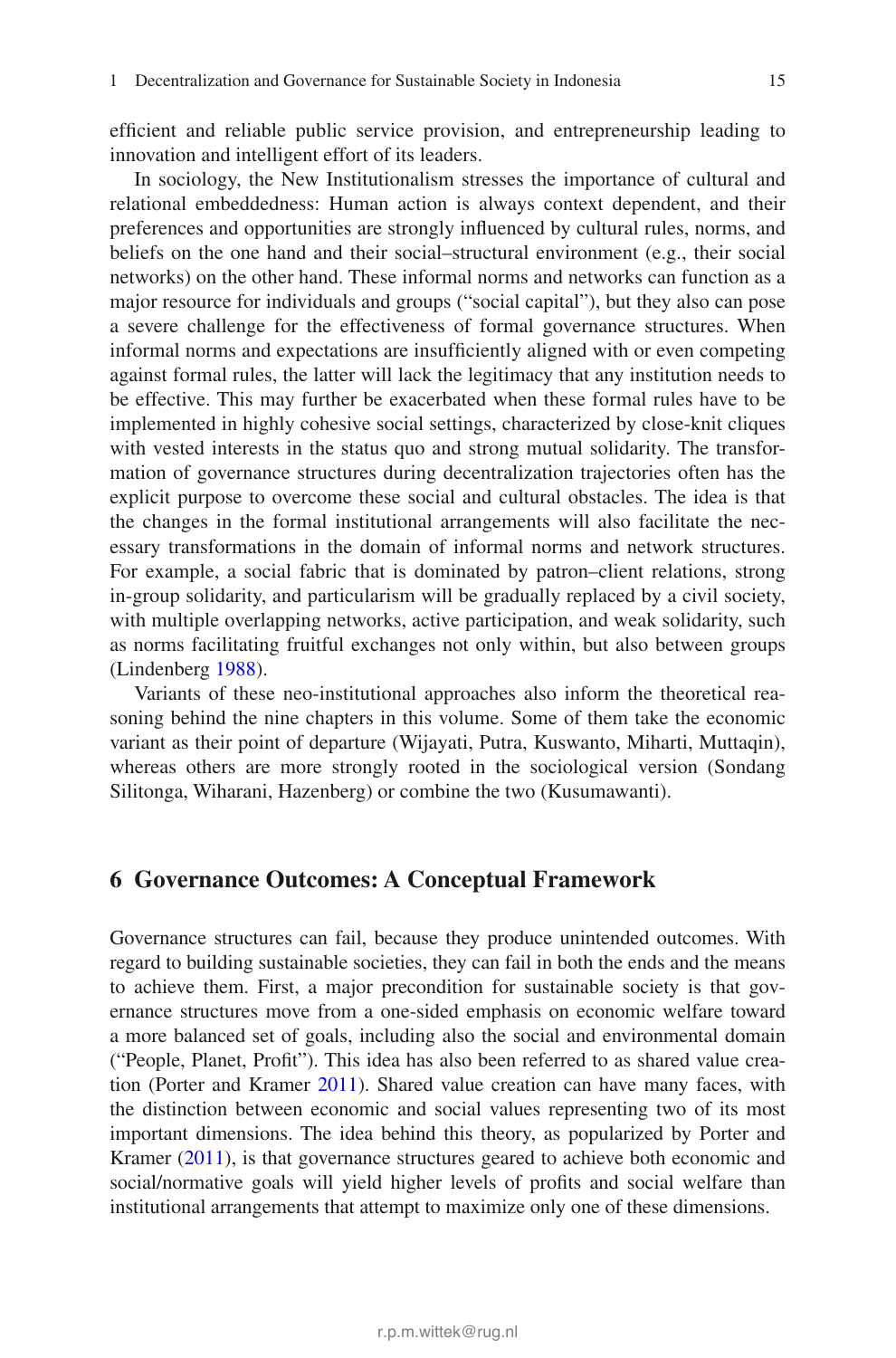<span id="page-29-0"></span>

| <b>Table 3</b> Typology of<br>governance outcomes | Sustainable cooperation ("means") | Shared value creation<br>("ends") |      |
|---------------------------------------------------|-----------------------------------|-----------------------------------|------|
|                                                   |                                   | Low                               | High |
|                                                   | Low                               |                                   |      |
|                                                   | High                              | Ш                                 |      |

Second, governance structures may fail in their selection of the appropriate means for value creation. There are many examples of governance structures that are very effective in creating value, as the well-known example of bonus incentives has shown. The same holds for arrangements to induce *shared* value creation, as the emerging template of social enterprises shows hybrid organizational forms that aim to be competitive in the market, while pursuing a societal purpose. All forms of governance at some point need to induce some degree of cooperation in order to create value, be it employees complying with company rules, citizens paying their taxes, different ministries collaborating in a complex policy case, or corporations respecting environmental regulations. The question is, however, to what degree these forms of value creation through cooperation are short-lived or indeed sustainable. We define sustainable cooperation as the durable joint production of mutual benefits, with *durable* meaning that cooperation is resilient against external shocks and endogenous decay (Wittek et al. [2013\)](#page-42-13). For example, in the financial sector, governance relying strongly on bonus incentives was effective to elicit the commitment of its workforce, but with its focus on short-term gains, this form of eliciting cooperation turned out to be highly self-destructive and therefore not sustainable.

Cross-classifying the aforementioned means–ends distinction of governance (see Table [3](#page-29-0)) allows us to identify to which degree a governance structure is likely to fail in building a sustainable society.

First, there are governance structures that are geared toward value creation in a single welfare domain (e.g., economic) and that do not take particular precautions to ensure the cooperative arrangements necessary to achieve this are sustainable (Quadrant I). We consider these governance structures as least likely to succeed in building sustainable societies. The reason is that one-sided maximization of specific social welfare outcomes, be it economic growth or human development, is not only self-undermining in the long run, but also subject to legitimacy conflicts. Combined with an inherently instable cooperation base, Quadrant I governance is less suited as a template for sustainable society. Ironically, most of our current templates of governance fall into Quadrant I. For example, one of the most widespread measures of societal welfare, GDP, focuses on economic value creation and neglects social and environmental value. Similarly, the most widespread forms of organizational governance make use of incentive alignment, eliciting short-term profit maximization through cooperative relations with an increasingly limited time horizon (e.g., short-term contracts). Many large-scale decentralization trajectories aiming for sustainable society through good governance reflect attempts to replace Quadrant I governance by one of the other three forms.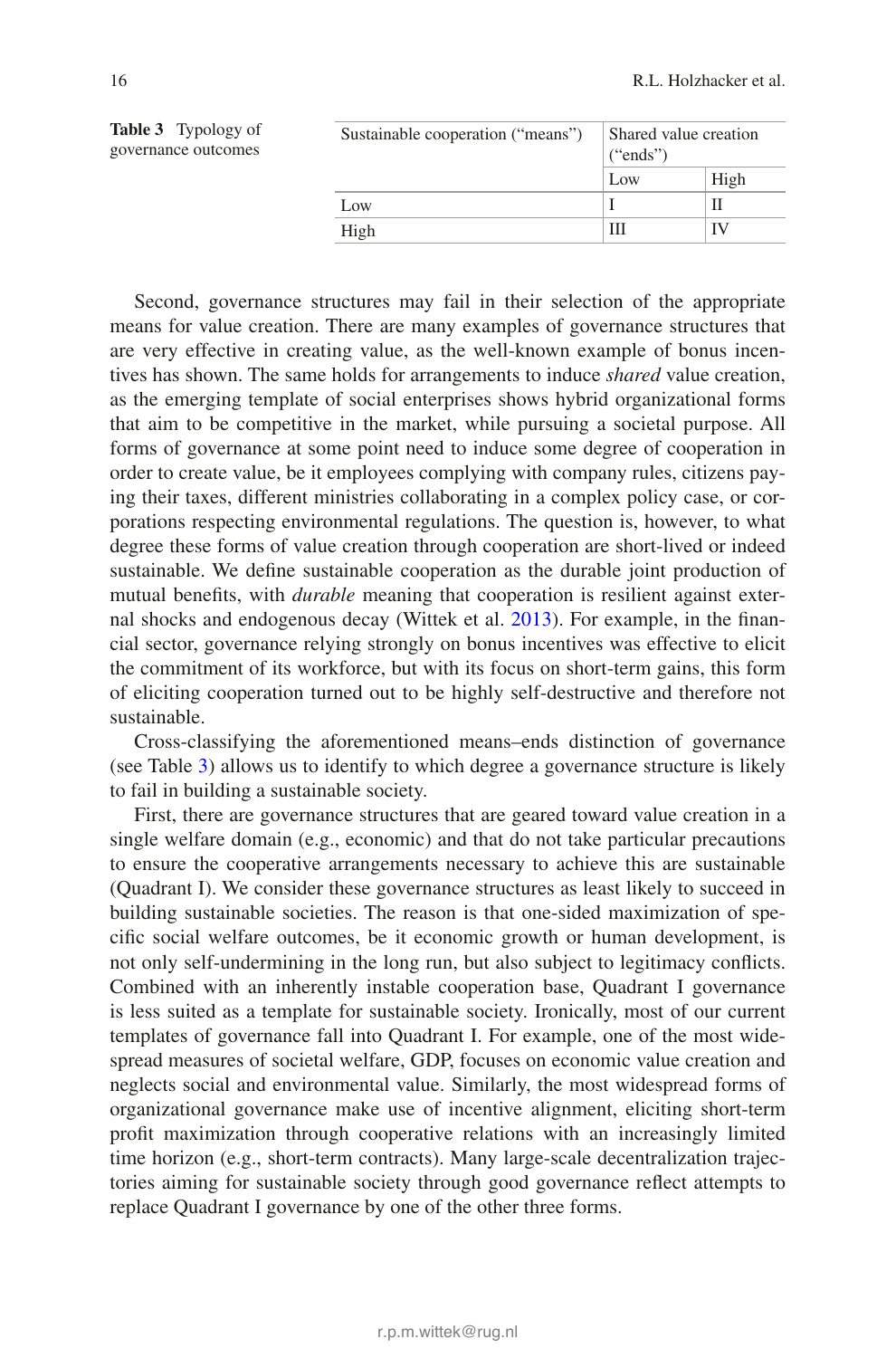Second, a governance structure for sustainable society may be successful in creating shared value, but it may fail in grounding shared value creation in sustainable forms of cooperation. Conversely, governance structures may be highly successful in bringing about sustainable cooperation, but they may fail in creating shared value for society. We assume that compared to Quadrant I governance, both types of governance are a step in the right direction when it comes to building sustainable societies. In fact, case studies and analyses presented in this volume show that many decentralization-induced changes either reflect transitions toward Quadrant II or Quadrant III governance, or may benefit from such a transition. For example, Putra et al.'s case study of the metropolitan transport system in Jakarta identifies sustainable intergovernmental relations between local and provincial levels as a crucial precondition for an effective and efficient functioning of the system. Here, a Quadrant I structure that nourished authority conflicts and parochialism gradually moved toward a Quadrant III structure which enabled sustainable cooperation. Similarly, what the countless inclusive growth measures have in common is that they urge to incorporate both economic and non-economic dimensions of growth. That is, the transition from economic growth to inclusive growth reflects a move from Quadrant I governance toward Quadrant III governance: shared value creation at the level of societies.

Finally, we posit that sustainable societies require Quadrant IV governance structures: institutional arrangements that enable shared value creation through sustainable cooperation. As the contributions to this volume illustrate, designing and implementing governance structures that are able to reach this outcome can be considered as one of the major challenges for any government.

One example of the difficulties to achieve Quadrant IV outcomes—shared value creation through sustainable cooperation—can be found in the context of urban governance innovation at the regional level. Governance here typically involves the need for coordination between local government agencies on specific issues like urban development, healthcare provision, water management, garbage processing, and public transport—a clear issue of shared value creation. At the same time, existing coordination arrangements in Indonesia often lack welldefined institutional design. A more formalized option for regional coordination does exist through so-called regional development coordinating bodies, such as Badan Kerjasama Pembangunan (BKSP), but these too typically have limited authority and usually suffer from a lack of capacity to adequately harmonize fragmented local initiatives. Despite recent well-known interlocal government cooperation arrangements for urban regions like *Jabodetabek* (Greater Jakarta) and *Kartamantul* (Greater Yogyakarta), these structures currently fail to ensure sustainable cooperation between the different stakeholders. Overall, consolidation and coordination between local governments, aimed at sustainable urban development, remains a fundamental challenge (Laquian [2005\)](#page-41-17).

An illustrative case of the resulting fragmented urban governance is greater Jakarta. Jakarta is a fast-growing city region of global importance, featuring substantial urban sprawl, expansion, and deconcentration (Murakami et al. [2003\)](#page-41-18). It is one of the most suburbanized metropolitan areas in the world. Industrial land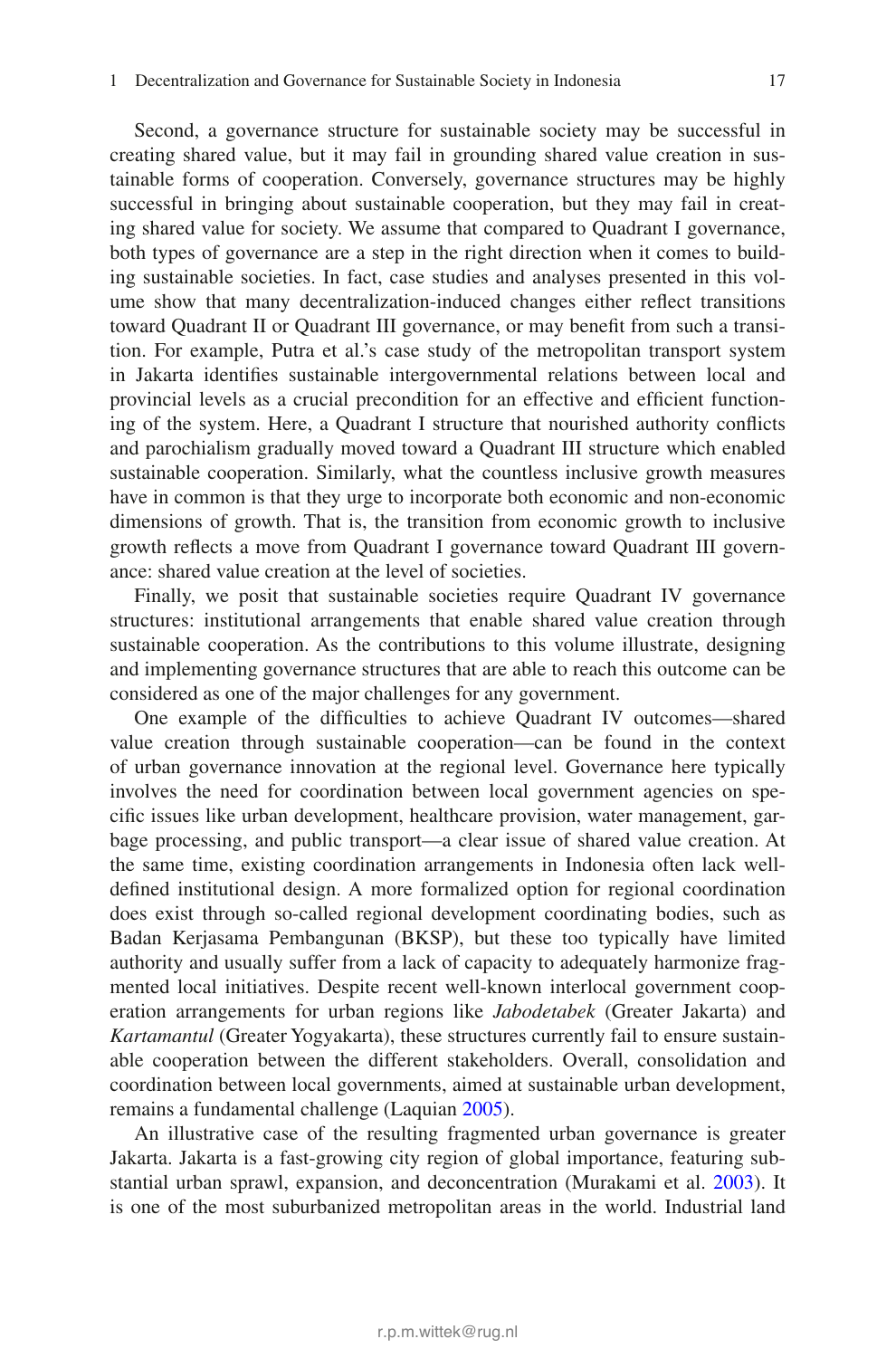development and privately run suburban industrial centers in particular have become a key feature of urbanization in Greater Jakarta (Hudalah et al. [2013\)](#page-41-19). These industrial centers have become increasingly specialized in their function and are located far beyond the traditional central city. In combination with large-scale housing development featuring new towns (Shatkin [2008;](#page-42-14) Winarso and Firman [2002](#page-42-15)), Jakarta truly has a large-scale polycentric metropolitan structure.

Importantly, this structure with its large-scale private land development stretches well beyond the formal government boundaries of the Jakarta central district and even the Jakarta metropolitan area (Goldblum and Wong [2000\)](#page-41-20). Greater Jakarta consists of Jakarta as the metropolitan core, surrounded by its suburbs including *kotas* (municipalities) and *kabupatens* (districts) adjacent to Jakarta. Clearly, urban patterns have outgrown traditional central city governments. Metropolitan phenomena like mobility or water supply are crosscutting the central city and adjacent municipalities and districts, and, therefore, are crosscutting decentralized local governance arrangements. Under decentralization, urban governance is fragmented and lacks cooperation at the regional level. The consequences for sustainability include social segregation, inequality, and reduced environmental quality (Hudalah and Firman [2012](#page-41-21)), resulting in a need to improve the capacity of the suburban local government and metropolitan governance.

It remains to be seen to what degree these developments are detrimental or conducive to shared value creation and sustainable cooperation. In order to better understand under which conditions decentralization can be a tool to achieve shared value creation through sustainable cooperation (outcomes in Quadrant IV), it is necessary to gain a more systematic and detailed insight into the unintended effects of specific interventions and how these may be prevented or mitigated. That is, we need to closely examine the potential decentralization-induced governance failure and its possible solutions. Each of the nine chapters in this volume presents examples for these mechanisms. The next section provides a short summary overview.

#### <span id="page-31-0"></span>**7 Decentralization, Governance Failures, and Solutions**

The chapters in this book contain many fine-grained examples illustrating the unintended consequences of decentralization-induced changes in the governance structures. They also shed some light on possible solutions to these failures. This section can only provide a bird's-eye overview of some of the main findings.

Five chapters mainly center on governance failure due to problems of sustainable cooperation (see Table [4](#page-32-0)). Sondang Silitonga addresses corruption of public officials, which still is a major threat to building a trustworthy and efficient public service and state bureaucracy. She finds that though the decentralization in the formal governance structure had potentially beneficial effects on accountability and control, these seem to have been partially neutralized by agents building or drawing on different informal social capital structures to support their rent extracting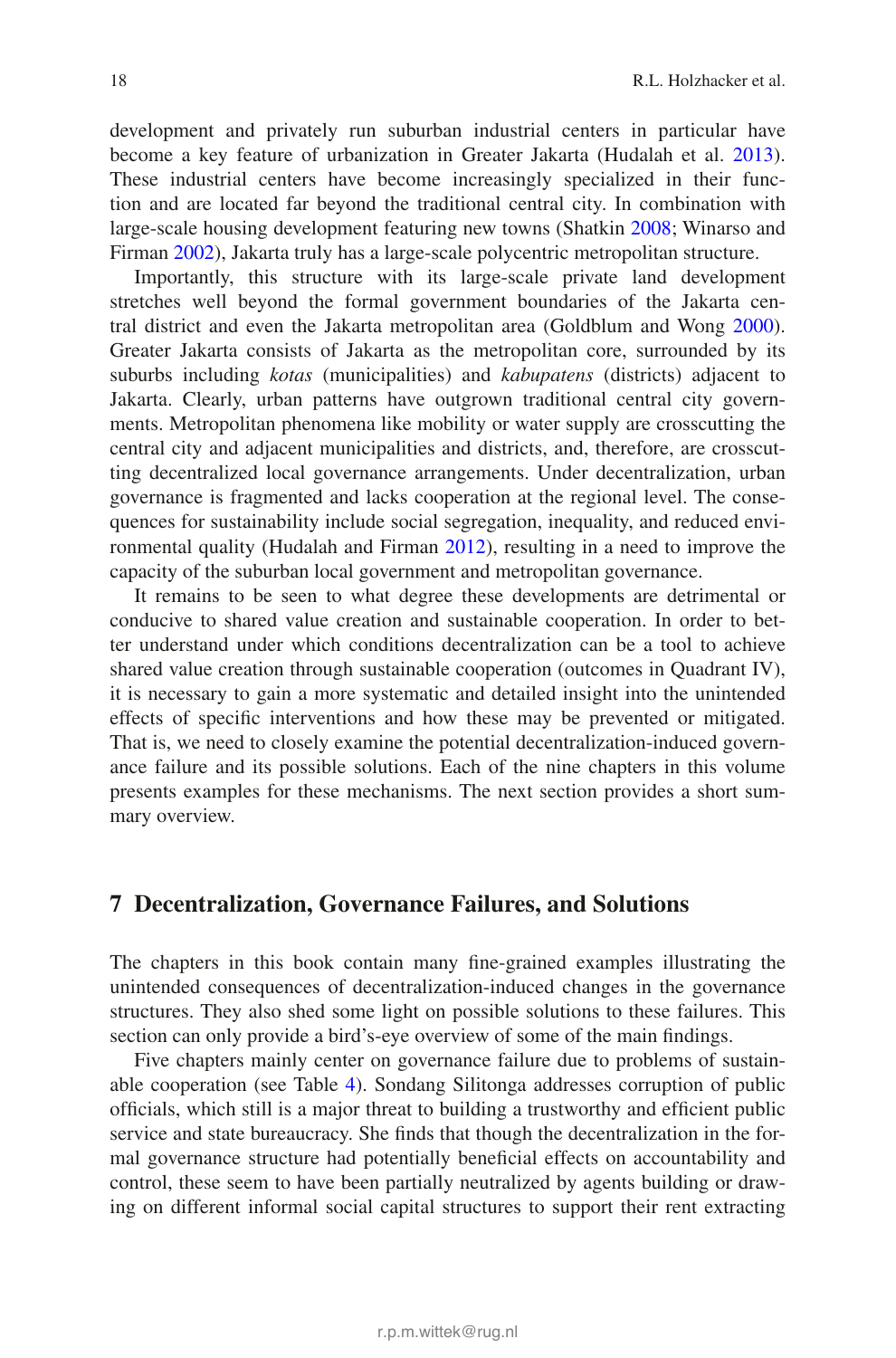|                                          | Table 4 Governance failure examples: sustainable cooperation |                                                                                                          |                                                                                                                               |                                             |
|------------------------------------------|--------------------------------------------------------------|----------------------------------------------------------------------------------------------------------|-------------------------------------------------------------------------------------------------------------------------------|---------------------------------------------|
| Policy domain (chapter)                  | Antecedent                                                   | Outcome (governance<br>failures)                                                                         | Example solutions                                                                                                             | Type of solution                            |
| Public service (Sondang<br>Silitonga)    | Shifting social capital base                                 | through corruption of public<br>thy public service provision<br>Inefficient and untrustwor-<br>officials | ment of regulatory law, social<br>local governance, enforce-<br>Increased transparency in<br>control                          | Organizational (Q III)                      |
| Urban environmental policy<br>(Wiharani) | Climate change on a global<br>scale                          | commitments, need for local<br>International and national<br>action                                      | Transnational municipal<br>networks                                                                                           | Organizational (Q III)                      |
| Urban transport (Putra)                  | Poor intergovernmental<br>relations                          | Inefficient metropolitan<br>transport                                                                    | Interlocal government coop-<br>eration agency, BKSP                                                                           | Organizational (Q III)                      |
| Economic growth<br>(Kuswanto)            | Poor intergovernmental<br>relations                          | Decline in foreign investment   One-stop services offices                                                | (PTSP)                                                                                                                        | Organizational (Q III)                      |
| Economic growth (Wijayati)               | Weak corporate governance                                    | Inefficient resource allocation<br>through corporate corruption                                          | limits to tenure and multiple<br>Disclosure requirements,<br>directorships, increased<br>number and quality of<br>accountants | Legal-organizational<br>$\overline{Q}$ III) |
|                                          |                                                              |                                                                                                          |                                                                                                                               |                                             |

Decentralization and Governance for Sustainable Society in Indonesia 19

#### <span id="page-32-0"></span>r.p.m.wittek@rug.nl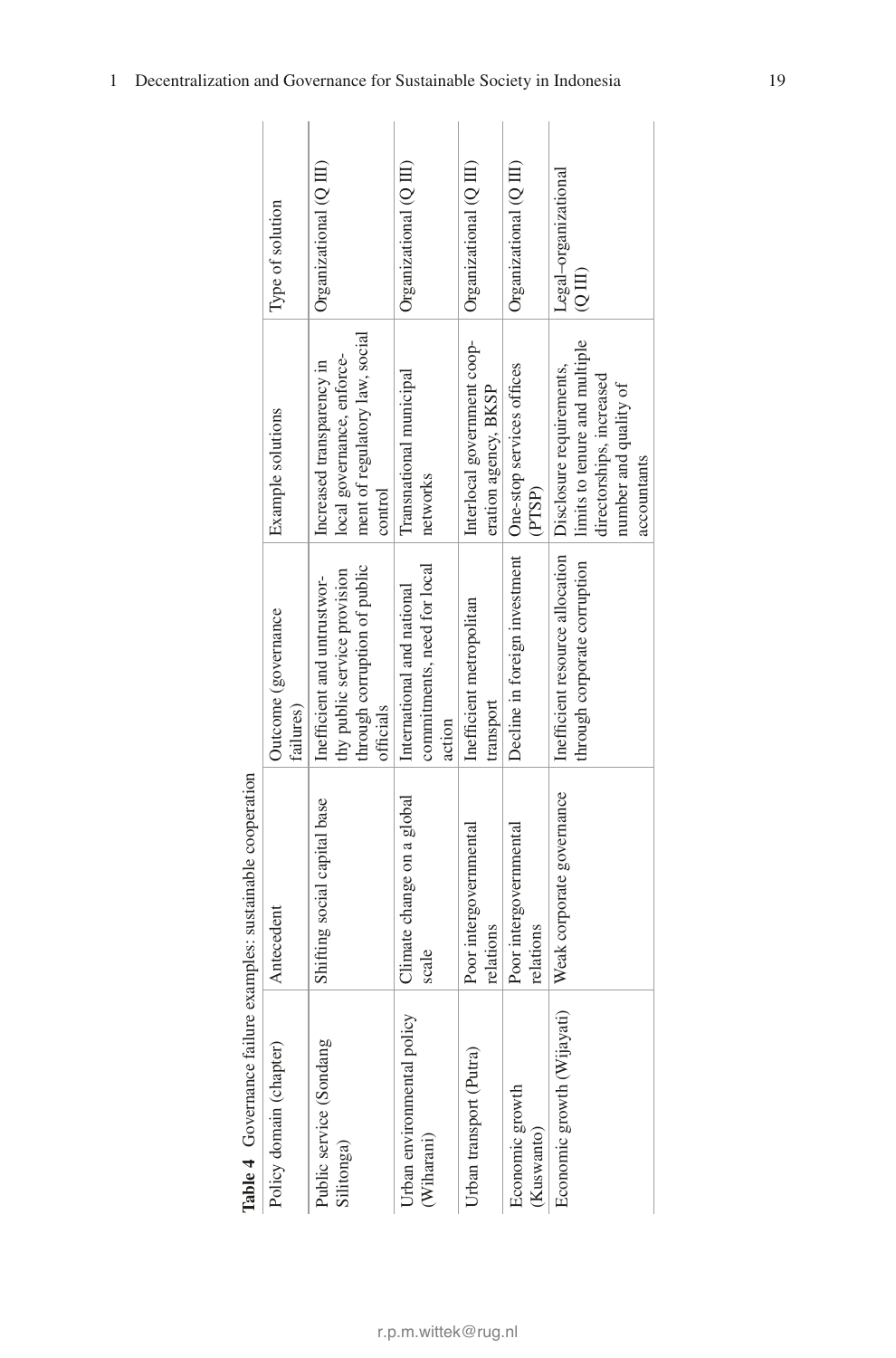activities. Potential solutions to this governance failure are a further increase in the transparency of governance, stronger enforcement of the rules, and facilitating informal social control. Next, Wiharani focuses on environmental problems such as reducing the emission of greenhouse gases which are a subject of international treaty, but which require extensive action by local governments and cooperation among stakeholders to meet national targets. Here, the establishment of transnational municipal networks may assist in creating sustainable cooperation among cities to learn from each other's successes or failures.

Putra analyzes the large-scale inefficiencies in the metropolitan transport system in Jakarta. One of the obstacles to improve the efficiency of the system are poor intergovernmental relations, which in turn are the result of local governments fearing a loss of their authority. The institutionalization of interlocal government cooperation at the meso-level (BKSP) has the potential to facilitate sustainable cooperation. Kuswanto focuses on the deterioration of the climate for foreign direct investments. Again, poor intergovernmental relationships seem to be one of the major obstacles. Here, some success in improving cooperation could be booked through the establishment of one-stop services offices (PTSP). Wijayati's chapter suggests that weak corporate governance structures facilitate firm-level corruption, which leads to inefficient resource allocation and is detrimental to economic growth. Based on a detailed comparison with the corporate governance structures of Malaysia and Thailand, she suggests that stronger disclosure requirements, restrictions on tenure and multiple directorships, and an increased number and quality of accountants may alleviate these problems.

In the remaining four chapters, the key issue of shared value creation is addressed (see Table [5](#page-34-1)). Hazenberg points to the restricted conceptualization of the theoretical construct and empirical indicators for "good governance". Current approaches are characterized by economic consequentialism and definitional vagueness. As a result, the construct fails as a valid and reliable instrument for policy evaluation. A potential solution for this problem is to adopt a sustainability and international legal human rights perspective to normatively ground the concept. Kusumwati's chapter extends the well-known criticism of a one-sided conceptualization of "economic growth" to the current efforts to construct an index of "inclusive growth". These efforts rest on arbitrary indicators and weighing procedures, and suffer from aggregation bias. The chapter presents a statistical–methodological solution that allows more reliable construction of indices through the incorporation of cause–effect estimates. Miharti's chapter argues that the strong regional and local disparities in the performance of the health system are due to the new governance structure not succeeding in triggering sufficient local-level innovation in the health sector. Drawing on a variety of best-practice cases, she concludes that this may be resolved by strengthening community participation, organizational capacity, and interorganizational learning. Muttaqin shows that since the decentralization, variations in educational attainment at the municipal level have increased. He argues that the beneficial effects of decentralization are susceptible to shifting voter priorities and resource competition between different policy domains. Human capacity building and municipality development may be potential remedies.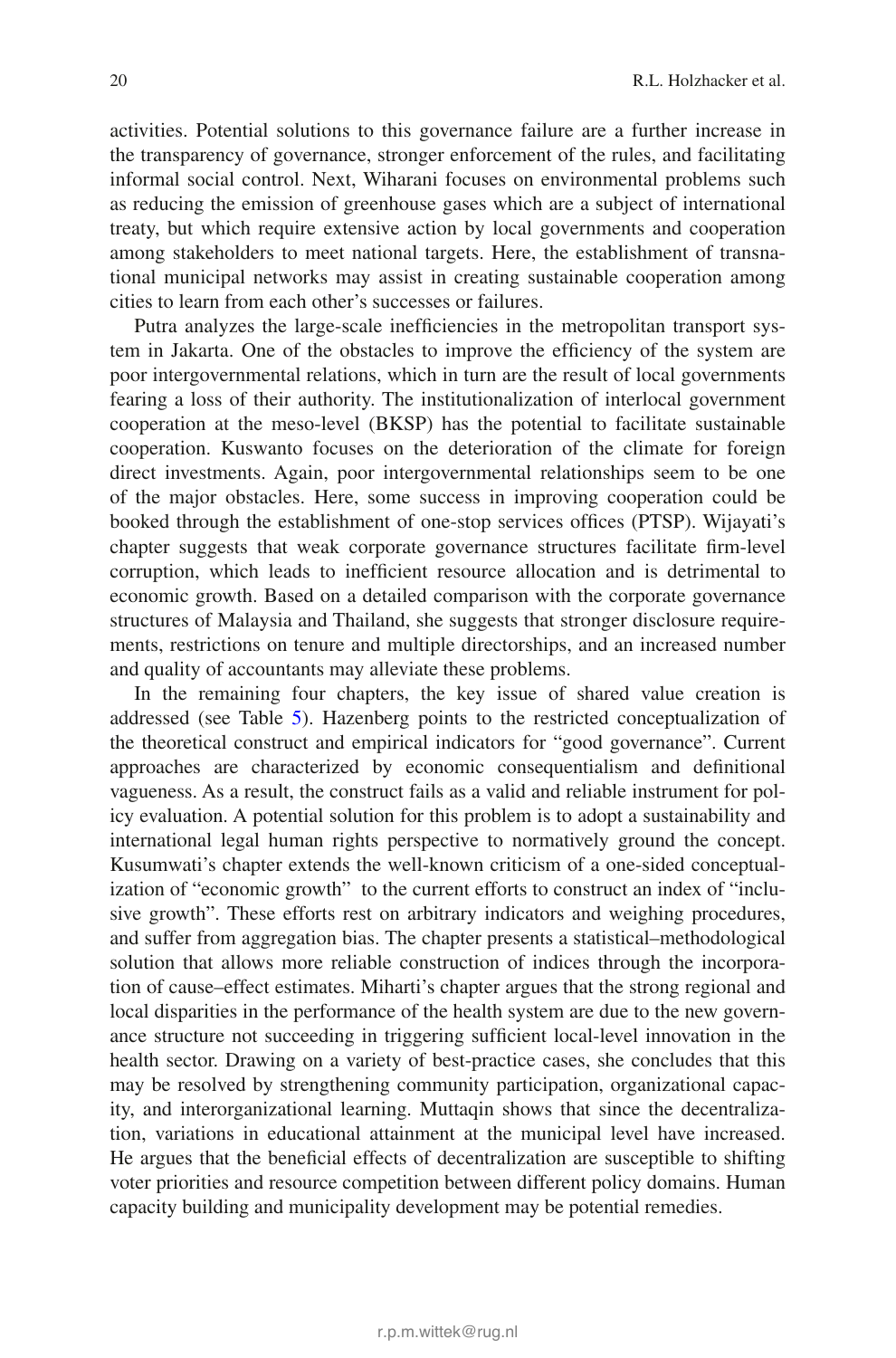| Policy domain<br>(chapter)                   | Antecedent                                                                            | Outcome (gov-<br>ernance failures)                            | Example<br>solutions                                            | Type of solution<br>(quadrant) |
|----------------------------------------------|---------------------------------------------------------------------------------------|---------------------------------------------------------------|-----------------------------------------------------------------|--------------------------------|
| Defining good<br>governance<br>(Hazenberg)   | Economic con-<br>sequentialism<br>and definitional<br>vagueness of<br>good governance | Failed instru-<br>ment for policy<br>evaluation               | International<br>legal human<br>rights, normative<br>foundation | Methodological<br>(O II)       |
| Measuring<br>inclusive growth<br>(Kusumwati) | Arbitrary indica-<br>tors and weight-<br>ing, aggregation<br>bias                     | Non-inclusive<br>growth                                       | Simultaneous<br>and struc-<br>tural equation<br>modeling        | Legal-normative<br>(O II)      |
| Primary health<br>care (Miharti)             | <b>Insufficient</b><br>healthcare<br>innovation                                       | Regional and<br>local disparities<br>in health                | Organizational<br>capacity build-<br>ing at PHC level           | Organizational<br>(O II)       |
| Primary educa-<br>tion (Muttagin)            | Shifting voter<br>priorities, com-<br>petition between<br>policy domains              | Intermunicipal<br>disparities in<br>educational<br>attainment | Human capac-<br>ity building at<br>municipal level              | Organizational<br>(O II)       |

<span id="page-34-1"></span>**Table 5** Governance failure examples: shared value creation

In sum, the examples of governance failure in this book show that the design and implementation of governance structures for sustainable society in Indonesia is a work in progress. At the national level, we see coordinative and distributive governance emerging, aimed at strengthening national standards for governance and distributing development capacities and (financial) resources. National governance seems to be increasingly locally informed. Local capacities are reinforced in municipalities and districts. There is clear attention for capacity building at an increasingly independent local level. Nonetheless, we see a need to further strengthen the capacities of local government. It seems also clear that government capacity, both in terms of financial and human capital, is generally deficient and may be contributing to inconsistencies in implementation and weaker enforcement and control. The role of the local public sector, for example in urban planning and development, is also vulnerable in comparison with the private sector. Institutions will need to be made more resilient, and new institutions need to be designed.

#### <span id="page-34-0"></span>**8 Organization of the Book**

This book addresses the issues of governance and decentralization in Indonesia and the impact this has on the society and the creation of a sustainable society in a wide variety of policy areas. It is evident that these policy areas are also the areas that the Indonesian government and international partners believe are essential for Indonesia to focus on as it continues to advance as a middle-income developing country. The book is organized into four main parts, beginning with theoretical reflections on decentralization and governance for sustainable society, followed by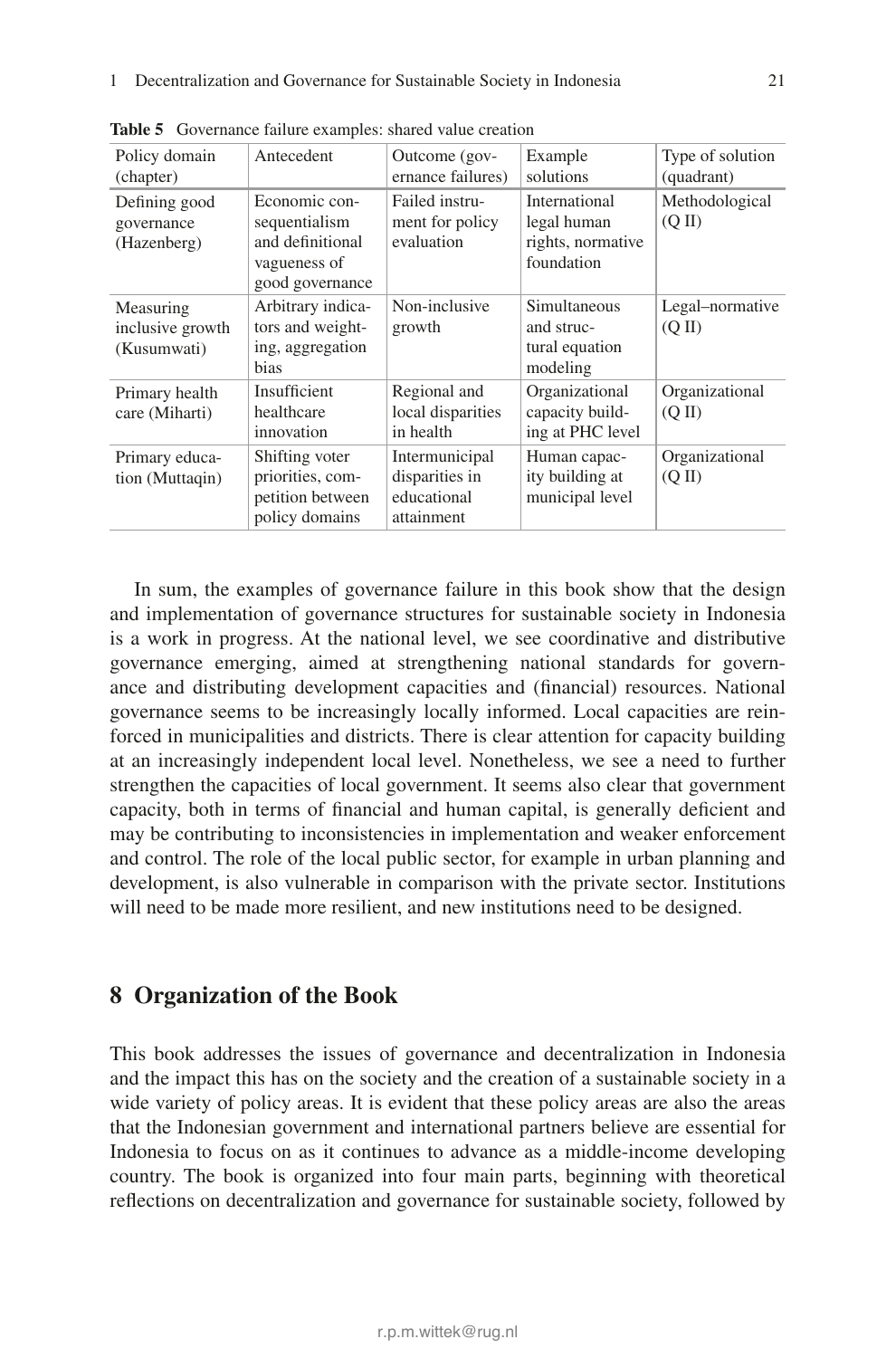three empirical sections: decentralization and policy making, challenges of decentralization for cities to create sustainable futures, and governance to limit opportunities for corruption in decentralized environments.

More specifically, the empirical research by the research team focuses on the following topics: decentralization in the governance of primary health clinics in Indonesia and improvements in health outcomes, decentralization and improving access and quality in education, managing inbound investment to contribute to regional development policy, governance of economic growth to include inclusive growth strategies, institutional design and governance for metropolitan transport in Jakarta, improving environmental governance through transnational municipal networks, the role of leadership in promoting ethical behavior and good governance within institutions, and effective corporate governance and the control of corruption. For each of these studies, an implicit link is drawn between the contribution that governance in the policy sector is making to beneficial societal impacts and the creation of a sustainable society.

We will now briefly introduce each chapter in the book and its main conclusions. Chapter [2](http://dx.doi.org/10.1007/978-3-319-22434-3_2) of this volume serves, alongside this introduction, as part of the theoretical reflections on decentralization and governance for sustainable society. Thus, Chapter [2](http://dx.doi.org/10.1007/978-3-319-22434-3_2) by Jilles Hazenburg is a critical reflection on the concept of "good governance." He argues that the concept of good governance suffers from vagueness and that its contestation is often the result of an overly economic outlook. In response to these problems, he argues that a sounder, normative foundation to the concept of good governance should be built, focused on the fundamental values that governance should aim and adhere to, in order to be called "good." He states that the fundamental values embodied in international legal human rights norms would be a good beginning to this consideration. He also argues that status egalitarianism (treating individuals as fundamentally equal) and well-being for individuals and generations into the indefinite future should be more fully incorporated into the concept of good governance for creating a sustainable society.

The second part of the book turns to empirical research and focuses on decentralization and policy making in particular policy sectors in Indonesia. The third chapter focuses on decentralization and primary healthcare innovation. Suwatin Miharti et al. use decision space theory to explain variation in healthcare performance following the decentralization era in the country. She finds that whereas some districts had the organizational capacity to use the expanded opportunities which decentralization brought to improve health outcomes, for some districts decentralization may have brought a loss of expertise from the center and lower health outcomes. In the best cases, decentralization serves to enable innovation and improve health accessibility and acceptance. However, the capacity to innovate varies widely across districts, which results in large differences in health performance across districts. Finally, from a multi-level governance perspective, she concludes that even at times when innovation is encouraged, accountability to the center is necessary to ensure national targets, balanced health staff distribution, and balanced health spending.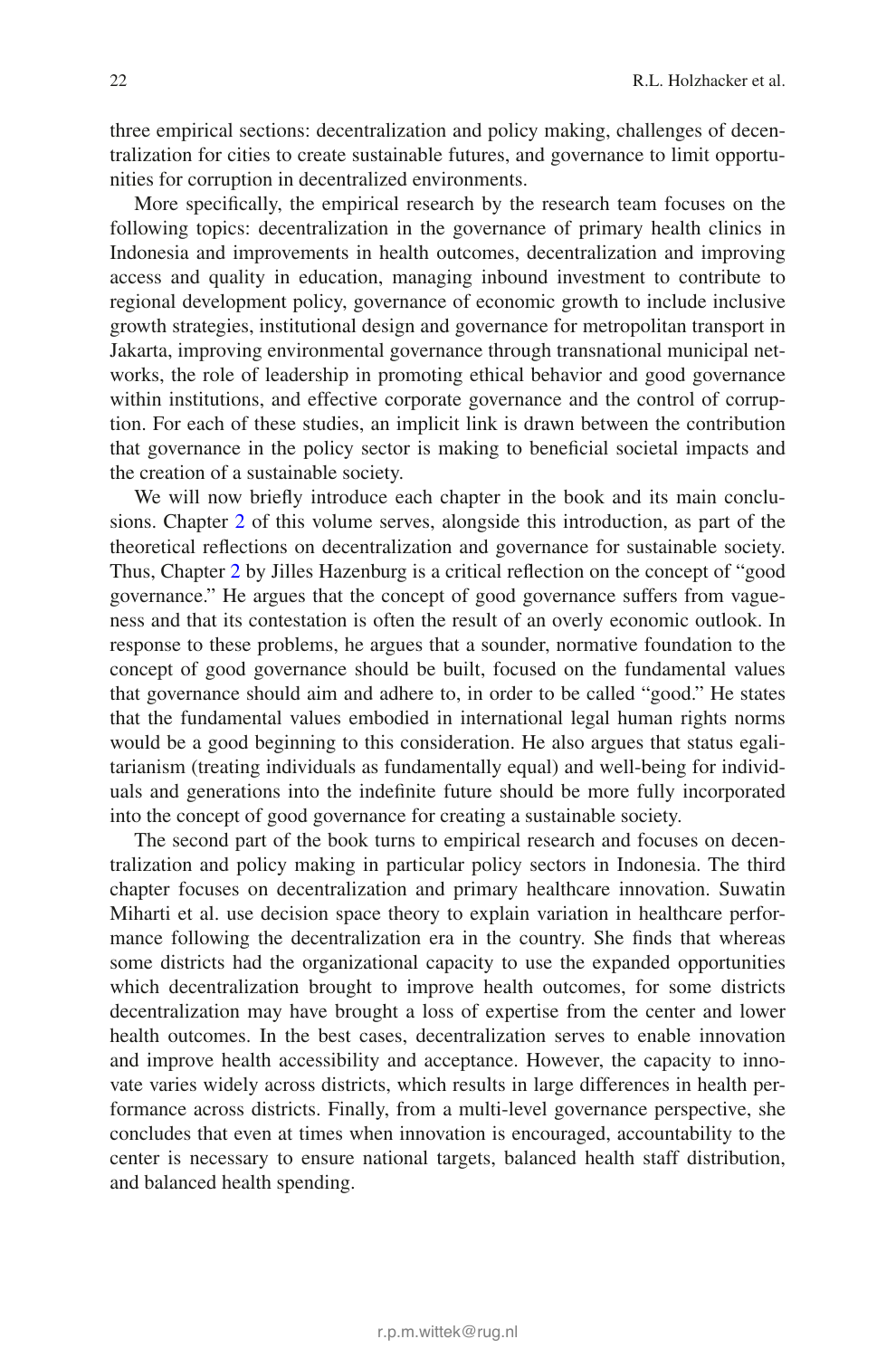The fourth chapter of the book by Tatang Muttaqin et al. is focused on the impact of decentralization on educational attainment in Indonesia. Muttaqin finds that while educational attainment measured by analyzing the mean years of schooling across the districts in the country has increased in the decentralization era, regional variations in educational attainment have also grown. Here, there is a clear urban/rural split, where rural areas and less developed municipalities have lagged in improving educational attainment. In terms of the efforts to create a sustainable society, his findings suggest that the government places particular focus on increasing educational attainment in these rural areas and less developed municipalities.

Chapter [5](http://dx.doi.org/10.1007/978-3-319-22434-3_5) of this volume, by Kuswanto et al., focuses on the governance of foreign direct investment in Indonesia and uses a multi-level governance approach to analyze the relationship between the central government ministries and local governments in guiding FDI. He finds that decentralization has led to a greater focus on the integration of FDI into regional development plans and a concern for the societal impact of FDI. He notes that without clear mechanisms of intergovernmental relations to manage FDI, devolution could lead to a deterioration of the investment climate, so the country would become less attractive to FDI. He concludes by stating that the change in the governance arrangements for FDI to give greater power to local governments has resulted in a better balance between economic development, social development, and economic protection.

In the final chapter of this part, Chapter [6](http://dx.doi.org/10.1007/978-3-319-22434-3_6) by Laksmi Kusumwati et al., the concept of inclusive growth comes into focus. She surveys the innovations that have been made to move beyond GNP as a measure of growth to include broader measures and asks how these concepts may help to provide a better understanding of the economic development process in an emerging middle-income economy like Indonesia. She finds that the government of Indonesia considers inclusive growth important for assuring the sustainability of development. Under decentralization, not only national governments, but also local governments have responsibilities to ensure inclusive growth in their societies.

The third part of the book addresses the challenges of decentralization for cities to create sustainable futures. Here, Chapter [7](http://dx.doi.org/10.1007/978-3-319-22434-3_7) by Taufiq Hidayat Putra et al. is focused on institutional design and governance for metropolitan governance. While decentralization in many policy areas may have created opportunities for local control and innovation, decentralization has created great coordination difficulties in developing a regional transport strategy for major metropolitan areas consisting of many different local governments, such as in the mega city Jakarta. In other words, even though decentralization has arguably provided local governments with greater authority and opportunity to tailor policy making to the local area in certain policy areas, decentralization to local governments also presents great coordination problems for local governments in providing transport across major urban areas. Putra concludes by stating that designing cooperative arrangements that preserve the autonomy of actors will be most effective in developing a regional public mass transit, and not the more coercive measures that force cooperation, as these are likely to fail politically. One strategy he suggests is the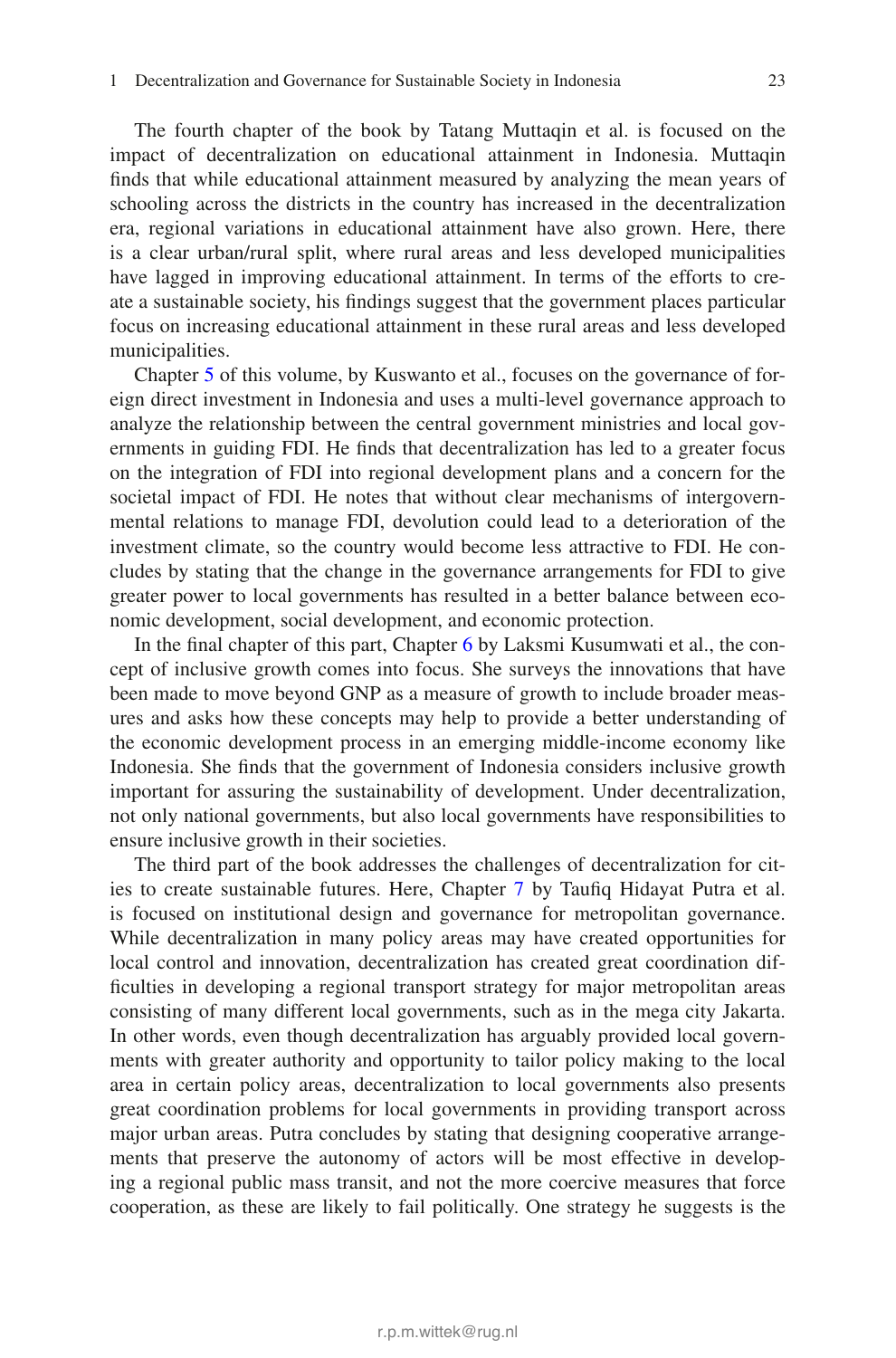creation of an institutional body mandated to consolidate the political decisions coming from the local governments involved, with a clear division of labor and authority of the actors involved. He believes this can lead to a more sustainable society, because an accepted, legitimate, and effective metropolitan governance will have the backing of its citizens, as it eases their daily commute and offers transport by public transport instead of private automobile.

Chapter [8](http://dx.doi.org/10.1007/978-3-319-22434-3_8) by Annisa Paramita Wiharani et al. discusses environmental governance and transnational municipal networks. Wiharani examines how cities are increasingly reaching out across borders to form transnational municipal networks to exchange best practices and consult on addressing environmental issues in their communities. Decentralization has provided cities with a greater authority to cooperate with other cities and institutions abroad, including transnational municipal networks. Decentralization in Indonesia has especially transformed the environmental governance in terms of the implementation of policy, which benefits from a transfer of knowledge, expertise, and technology within these networks. These networks of cities are, in turn, beneficial for assisting nation-states in meeting their international environmental commitments, like climate change agreements. Thus, multi-level governance, which classically focuses on the governance arrangements between levels of government and the involvement of citizens and other stakeholders, is extended here to include municipal networking and building institutions to exchange best practices to improve planning and implementation of their local environmental policies. This results in local environmental gains and steps toward the creation of a sustainable society in the city and region and also contributes to national and international goals.

The final section of the book, part four, is focused on governance to limit opportunities for corruption in a decentralized environment. Chapter [9](http://dx.doi.org/10.1007/978-3-319-22434-3_9) by Mala Sondang Silitonga takes a social capital perspective, which informs the climate in which corruption is viewed as acceptable or unacceptable within a given institutional context. She first notes that previous research indicates that the shift of formal power from the central government to regional governments has increased the opportunities for actors at the local level to be involved in corruption. She argues that informal processes are important for initiating and sustaining corruptive transactions, and these processes may be modified by leadership initiatives within institutions to change the norms of behavior and strengthen the social capital of groups and individuals to resist corruption and assure transparent decision making. She concludes by finding that without government transparency, enforcement of regulatory law, and greater citizen control, it will be difficult to control the occurrence of corruption.

Finally, Chapter [10](http://dx.doi.org/10.1007/978-3-319-22434-3_10) by Nureni Wijayati et al. focuses on corporate governance and corruption in Southeast Asia, in a comparative study of Indonesia, Malaysia, and Thailand. She begins by noting that weak corporate governance was deemed a crucial factor in deepening the financial and economic crisis in the region in the late 1990s. Her study aims to demonstrate how a strong corporate governance institutionalist framework helps to reduce a country's level of corruption. She focuses on three aspects of corporate governance, which control opportunities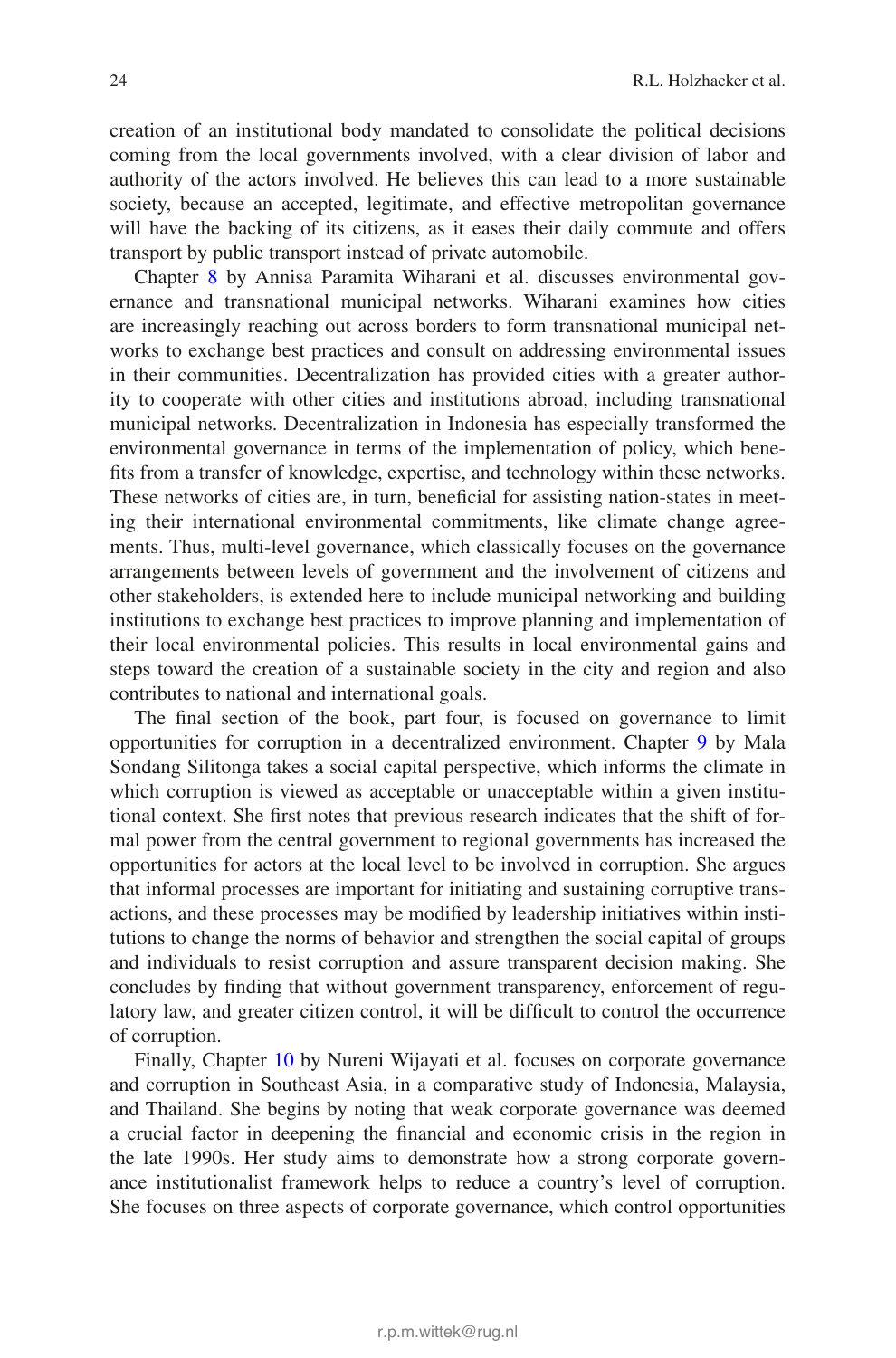for wide-scale corporate corruption: shareholder rights, the quality of the board of directors, and accounting, auditing, and transparency standards. She concludes that the Indonesian corporate governance framework is less stringent than in Malaysia and Thailand, which provides a favorable environment for corruption to persist in the country.

#### <span id="page-38-0"></span>**9 Conclusions**

Indonesia is changing rapidly. This volume focused on the interplay between the macro-level changes as they followed in the wake of two decades of decentralization efforts in Indonesia and the micro-level decision-making processes in both the public and the private realm. Through explicating these macro–micro links in a variety of policy domains, the research reported in this book offers several distinct contributions to enhance our understanding of the impact of Indonesia's decentralization efforts on improving the sustainability of its society (Table [6](#page-38-1)).

At the macro-level of Indonesian society, we identify three important trends to understand the on-going process of decentralization and governance in Indonesia. First, our research in a wide variety of policy fields identifies an emerging variable geometry multi-level system within the formal government arrangements with local governments which are legally codified, include fiscal transfers, and involve formal accountability mechanisms. Earlier phases of decentralization foresaw a more uniform arrangement between the central and local governments. Later experience (and disappointment with the results) led to a reassessment and the creation of a greater variety of formal relationships and operational mechanisms between levels of government. This was partially due to the political reality of dealing with locally elected mayors and councils for the first time, and part of this was due to the experience with the interaction of the bureaucracies, which varied by policy area. A key challenge ahead is further development of the accountability mechanisms between the national and local levels, which takes into account the regional

| Mode of governance                                   | Decentralization trend                      | Challenges ahead                                                         |
|------------------------------------------------------|---------------------------------------------|--------------------------------------------------------------------------|
| Formal governance                                    | Variable geometry multi-level<br>governance | Strengthening accountability<br>mechanisms                               |
| Informal governance                                  | Hierarchy to network<br>governance          | Strengthening citizen and civil<br>society input                         |
| Shared value creation and<br>sustainable cooperation | From economic growth to<br>inclusive growth | Increase effectiveness of<br>governance                                  |
|                                                      |                                             | Diffusion beyond Jakarta<br>metro- to regional cities and<br>rural areas |
|                                                      |                                             | Creation of sustainable society<br>for future generations                |

<span id="page-38-1"></span>**Table 6** Decentralization and governance, and the challenges ahead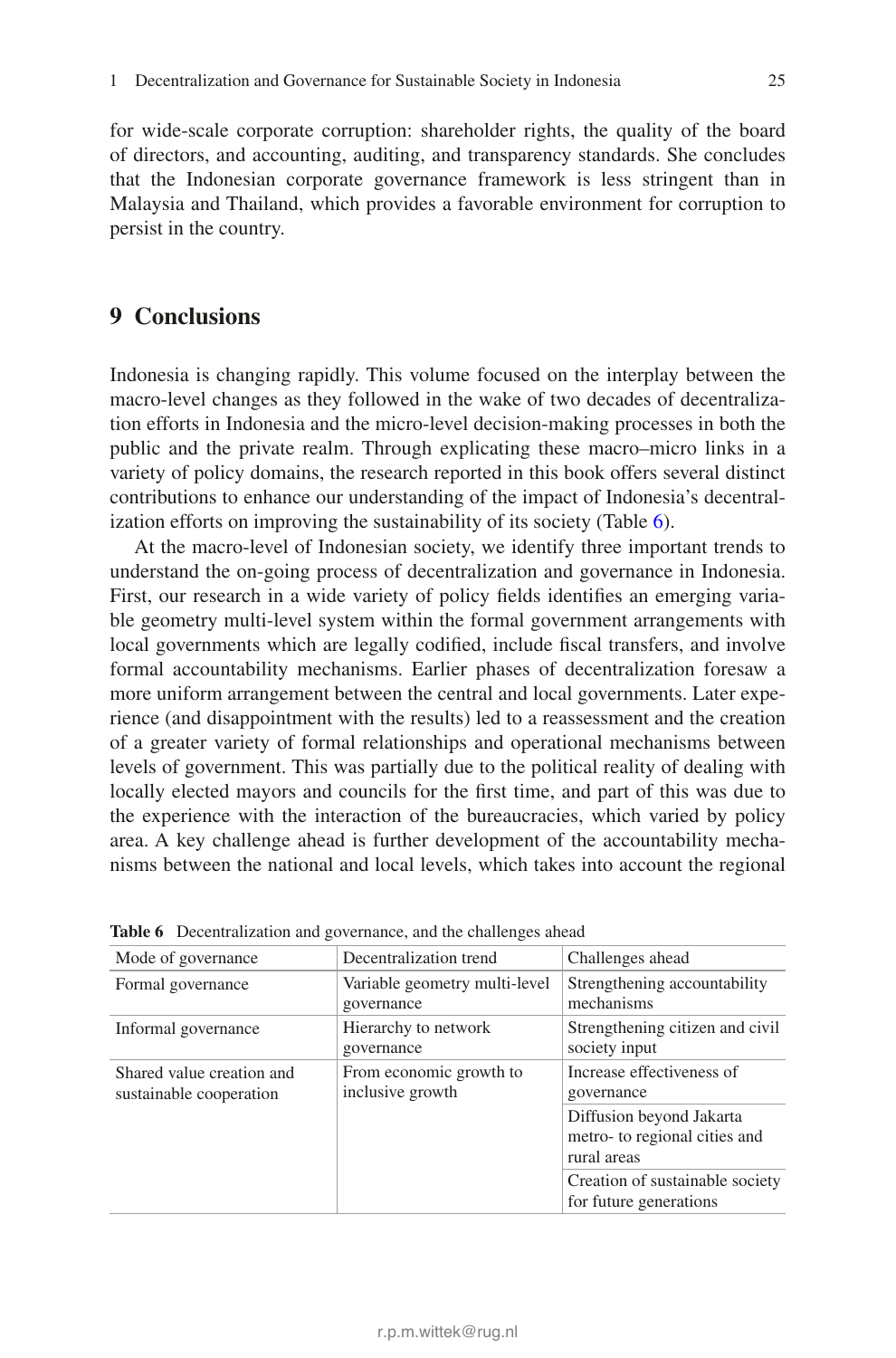and local variations and the political will expressed in the local democracy and national goals and standards.

Secondly, in terms of informal governance, we find a trend away from strictly hierarchical arrangements toward various networking arrangements. Depending on the policy area involved, there are varying degrees of input by citizens and civil society organizations at the national and local levels in Indonesia. In addition, we find various networking relationships emerging and strengthening in the country to the international community. There is an increase in the involvement, consultation, and joint goal setting by regional institutions like ASEAN and by the international community like the UN and the World Bank. In addition, networks linking cities in Indonesia to transnational municipal networks across the region have increased. The challenges ahead are to increase the input of citizen preferences and involvement of civil society organizations in the governing process and create institutions, processes, and norms that limit the opportunity for corruption.

Thirdly, our research notes a trend toward shared value creation and sustainable cooperation in government policy. Whereas earlier periods of policy making focused more exclusively on economic growth, there has recently been an increased focus on inclusive and sustainable growth involving broader parts of the society, as well as policies toward improving cooperation among and between government agencies and other societal stakeholders. This process has been apparent since at least the Indonesian government's response to the Asian financial crisis, but we expect this focus to accelerate under the new Indonesian government, based not only on the rhetoric of the election campaign, but also on the revised policy plans of the new government noted in the new five-year plan.

At the micro-level of decision-making processes, our contribution consists in the introduction of a general conceptual framework for the analysis of governance failure and a theory-based in-depth investigation of the pathways leading to such failures, as well as to their prevention and mitigation. We believe that this volume demonstrates the need for and fruitfulness of such a social mechanism approach in assessing the effectiveness or failure of different modes of governance. Another lesson to be drawn from the various chapters is that this explanatory strategy should be grounded in a sound behavioral theory, which is able to incorporate both self-interest and social preference motives of individual decision makers. More specifically, the majority of governance failures reported occur in the realm of building and maintaining cooperative relationships (e.g., between and within government agencies) and in the domain of intrinsic values concerning what citizens consider legitimate ends to strive for (e.g., inclusive as opposed to a narrow focus on economic growth). With many of the current structures in place being designed according to the principles of neo-institutional economic theory, policy makers and scholars may indeed benefit from the insights generated on the emergence and dynamics of informal governance structures.

Finally, it should be noted that the majority of solutions of governance failures reported in this book are organizational in nature. That is, they relate to very specific interventions in the design of authority relations, the distribution of responsibilities, workflow interdependencies, the implementation of procedures for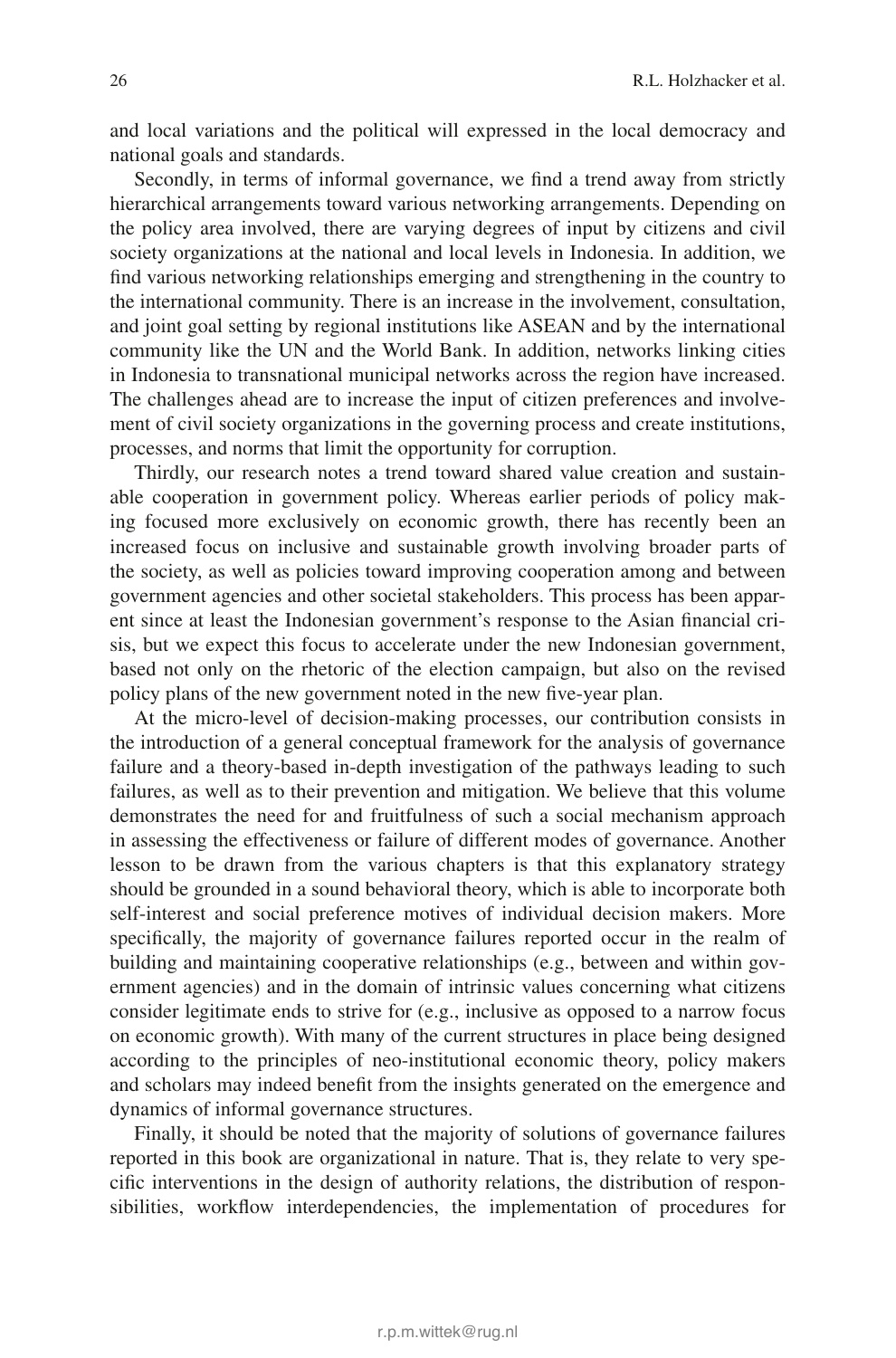coordination, communication, monitoring, and control, and fostering climates of mutual trust. Whereas some of these organizational changes required major restructuring efforts, others could be realized with relatively modest investments.

Such relatively low-cost organizational pathways to compliant reform implementation reflect patterns found in other countries (Nieto Morales et al. [2015](#page-42-16)), and strengthening organizational capacity at all levels seems to be a promising avenue also for Indonesia's reform agenda.

We expect this book will be influential in both the academic and the policy communities that are interested in the links between patterns of governance and societal outcomes. Across many different policy areas, there is a distinct lack of research on the effectiveness of various governance structures and the linkages of accountability and responsibility of various levels of government to societal outcomes. There is a real need for this kind of research in middle-income developing countries, which are undergoing rapid change in their economies, governance systems, and societies. The editors and authors of this book would like to dedicate this book to the present and future generations of Indonesians who wish to live in a peaceful, growing, equitable, and democratic society.

#### **References**

- <span id="page-40-6"></span>ASEAN. (2011). *Framework for equitable economic development*, available at: [http://www.asean.](http://www.asean.org/news/item/the-asean-framework-for-equitable-economic-development) [org/news/item/the-asean-framework-for-equitable-economic-development](http://www.asean.org/news/item/the-asean-framework-for-equitable-economic-development)
- ASEAN. (2014). *Thinking globally, prospering regionally: ASEAN Economic Community 2015*, available at: [http://www.asean.org/resources/item/thinking-globally-prospering-regionally](http://www.asean.org/resources/item/thinking-globally-prospering-regionally-asean-economic-community-2015)[asean-economic-community-2015](http://www.asean.org/resources/item/thinking-globally-prospering-regionally-asean-economic-community-2015)
- <span id="page-40-7"></span>ASEAN. (2015). 22nd ASEAN-EU Joint Cooperation Committee (JCC) meeting convenes in Jakarta, February 5, 2015. *ASEAN Secretariat News*, available at: [http://www.asean.org/](http://www.asean.org/news/asean-secretariat-news/item/22nd-asean-eu-joint-cooperation-committee-jcc-meeting-convenes-in-jakarta) [news/asean-secretariat-news/item/22nd-asean-eu-joint-cooperation-committee-jcc-meeting](http://www.asean.org/news/asean-secretariat-news/item/22nd-asean-eu-joint-cooperation-committee-jcc-meeting-convenes-in-jakarta)[convenes-in-jakarta](http://www.asean.org/news/asean-secretariat-news/item/22nd-asean-eu-joint-cooperation-committee-jcc-meeting-convenes-in-jakarta)
- <span id="page-40-5"></span>Aspinall, E. (2010). Indonesia: the irony of success. *Journal of Democracy*, *21*(2), 20–34.
- <span id="page-40-2"></span>Aspinall, E., & Mietzner, M. (2010). *Problems of democratisation in Indonesia: Elections, institutions and society*. Institute of Southeast Asian Studies.
- <span id="page-40-3"></span>Boudreau, V. (2009). Elections, repression and authoritarian survival in Indonesian and the Philippines. *Pacific Review, 22*(2), 233–253.
- <span id="page-40-0"></span>Brundtland Commission. (1987). Report of the World Commission on Environment and Development: Our common future, transmitted to the United Nations General Assembly as an Annex to document A/42/427. *Development and International Co-operation: Environment*, available at: <http://www.un-documents.net/wced-ocf.htm>
- <span id="page-40-1"></span>Bruszt, L., & Holzhacker, R. (2009). Three converging literatures of transnationalization and the varieties of transnationalization. In L. Bruszt & R. Holzhacker (Eds.), *The transnationalization of economies, states, and civil societies: New challenges for governance in Europe. New York: Springer.*
- <span id="page-40-8"></span>Chaniago, A. (2015). *Indonesia Minister of National Development Planning/Head of the National Development Planning Agency (Bappenas)*. Remarks and meeting with the SInGA research team at the Indonesian Embassy, The Hague, March 7, 2015.
- <span id="page-40-4"></span>Davidson, J. S. (2009). Dilemmas of democratic consolidation in Indonesia. *Pacific Review, 22*(3), 293–310.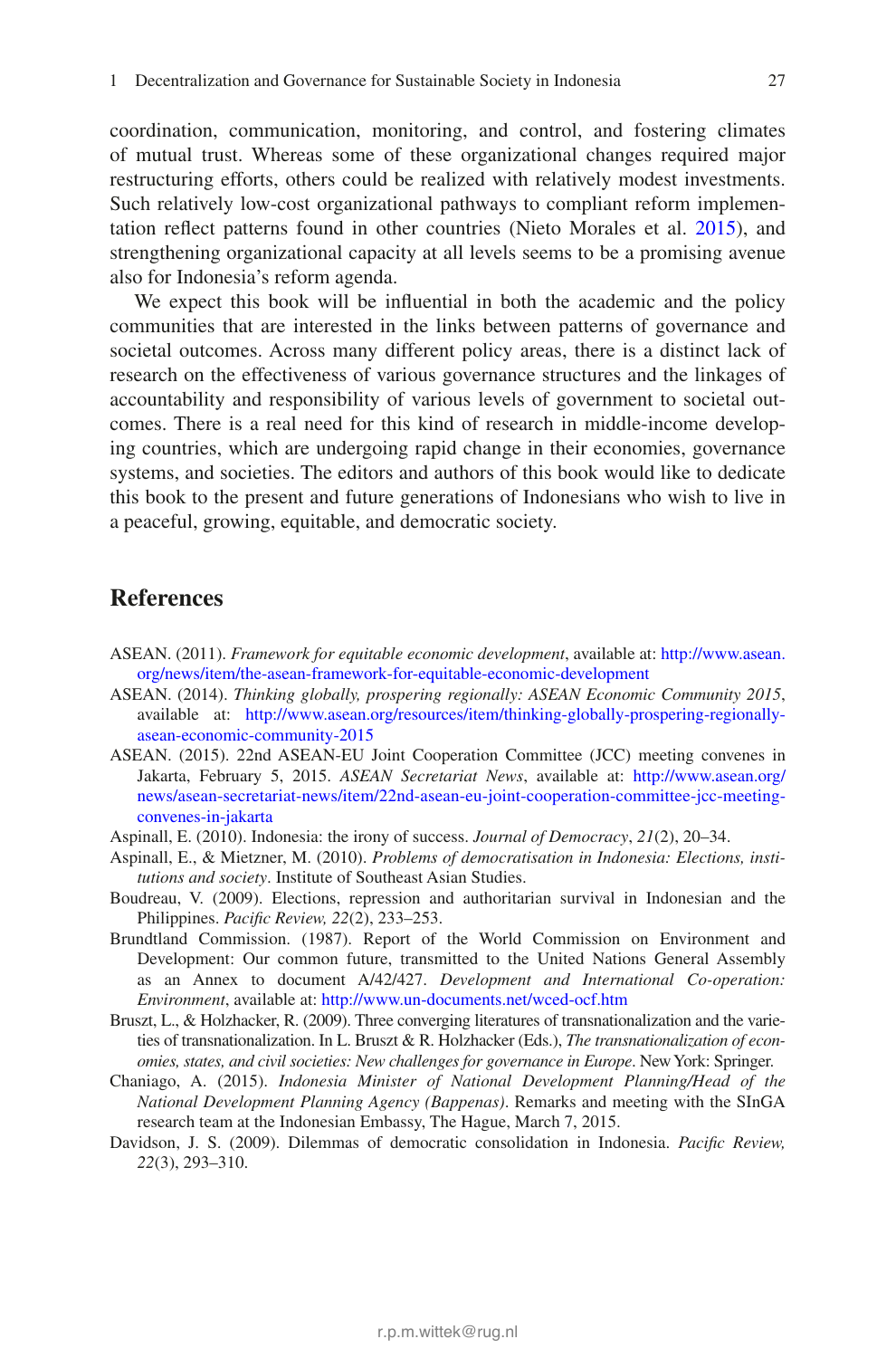- <span id="page-41-13"></span>European Union. (2009). Council of the European Union. Framework agreement on comprehensive partnership and cooperation between the European Community and its Member States, on the one part, and the Republic of Indonesia, on the other part, Brussels, October 21, 2009.
- <span id="page-41-15"></span>Evans, P. (2005). The challenges of the institutional turn: New interdisciplinary opportunities in development theory. *The Economic Sociology of Capitalism*, 90–116.
- <span id="page-41-4"></span>Firman, T. (2009). Decentralization reform and local-government proliferation in Indonesia: Towards a fragmentation of regional development. *Review of Urban and Regional Development Studies, 21*, 143–157.
- <span id="page-41-1"></span>Fitriani, F., Hofman, B., & Kaiser, K. (2005). Unity in Diversity? The creation of new local governments in a decentralising Indonesia. *Bulletin of Indonesian Economic Studies, 41*(1), 57–79.
- <span id="page-41-0"></span>Forrester, G., & May, R. (1999). *The fall of Soeharto*. Bathurst: Crawford House Publishing.
- <span id="page-41-20"></span>Goldblum, C., & Wong, T. C. (2000). Growth, crisis and spatial change: A study of haphazard urbanisation in Jakarta, Indonesia. *Land Use Policy, 17*, 29–37.
- <span id="page-41-9"></span>Hedström, P., & Bearman, P. (2009). What is analytical sociology all about? An introductory essay. In P. Hedstrom & P. Bearman (Eds.), *The Oxford handbook of analytical sociology* (pp. 3–24). Oxford: Oxford University Press.
- <span id="page-41-11"></span>Hooghe, L., & Marks, G. (2001). *Multi-level governance and European integration*. Oxford: Rowman & Littlefield.
- <span id="page-41-21"></span>Hudalah, D., & Firman, T. (2012). Beyond Property: Industrial estates and post-suburban transformation in Jakarta. *Cities*, *29*(1), 40–48
- <span id="page-41-2"></span>Hudalah, D., Firman, T., Woltjer, J. (2014). Cultural cooperation, institution building, and metropolitan governance in decentralizing Indonesia. *International Journal of Urban and Regional Research*, *38*(6). doi:[10.1111/1468-2427.12096](http://dx.doi.org/10.1111/1468-2427.12096)
- <span id="page-41-19"></span>Hudalah, D., Viantari, D., Firman, T., & Woltjer, J. (2013). Industrial land development and manufacturing deconcentration in Greater Jakarta. *Urban Geography, 34*(7), 950–971. doi[:10.108](http://dx.doi.org/10.1080/02723638.2013.783281) [0/02723638.2013.783281.](http://dx.doi.org/10.1080/02723638.2013.783281)
- <span id="page-41-5"></span>Jordan, A. (2008). The governance of sustainable development: Taking stock and looking forwards. *Environment and Planning C: Government and Policy 2008, 26*, 17–33.
- <span id="page-41-10"></span>Kaufman, D., Kraay, A., Mastruzzi, M. (2010). *The worldwide governance indicators, methodology and analytical issues*. World Bank Policy research working paper 5430.
- <span id="page-41-17"></span>Laquian, A. (2005). Metropolitan governance reform in Asia. *Public Administration and Development, 25*, 307–315.
- <span id="page-41-16"></span>Lindenberg, S. (1988). Contractual relations and weak solidarity: The behavioral basis of restraints on gain-maximization. *Journal of Institutional and Theoretical Economics (JITE)/ Zeitschrift für die gesamte Staatswissenschaft*, 39–58.
- <span id="page-41-12"></span>MacIntrye, A., & Ramage, D. (2008). *Seeing Indonesia as a normal country: Implications for Australia*. Canberra: Australian Strategic Policy Institute.
- <span id="page-41-3"></span>Miharja, M., & Woltjer, J. (2010). Inter-local government collaboration and perceived transaction costs in Indonesian metropolitan transport planning. *International Development Planning Review, 32*, 167–189.
- <span id="page-41-7"></span>Ministry of Environment. (2014). *Dialogue with the Chair and Co-chair of the 10-Year Framework of Programmes on Sustainable Consumption and Production*. High-Level Political Forum on Sustainable Society, UN, [http://sustainabledevelopment.un.org/content/](http://sustainabledevelopment.un.org/content/documents/10674kambuaya.pdf) [documents/10674kambuaya.pdf](http://sustainabledevelopment.un.org/content/documents/10674kambuaya.pdf)
- <span id="page-41-8"></span>Ministry of Foreign Affairs. (2014). Statement by the Director General of Multilateral Affairs, Ministry of Foreign Affairs of the Republic of Indonesia at the Ninth Meeting of the Open Working Group of Sustainable Development Goals, [http://sustainabledevelopment.un.org/](http://sustainabledevelopment.un.org/content/documents/7167indonesia.pdf) [content/documents/7167indonesia.pdf](http://sustainabledevelopment.un.org/content/documents/7167indonesia.pdf)
- <span id="page-41-14"></span>Minister of National Development Planning. (2015). Executive Summary Medium-Term National Development Plan 2015–2019, January 2015.
- <span id="page-41-6"></span>Mudacumura, G. M., & Morcol, G. (2014). *Challenges to democratic governance in developing countries.* New York: Springer.
- <span id="page-41-18"></span>Murakami, A., Zain, A. M., Takeuchi, K., Tsunekawa, A., & Yokota, S. (2003). Trends in urbanization and patterns of land use in the Asian mega cities Jakarta, Bangkok, and Metro Manila. *Landscape and Urban Planning, 70*, 251–259.